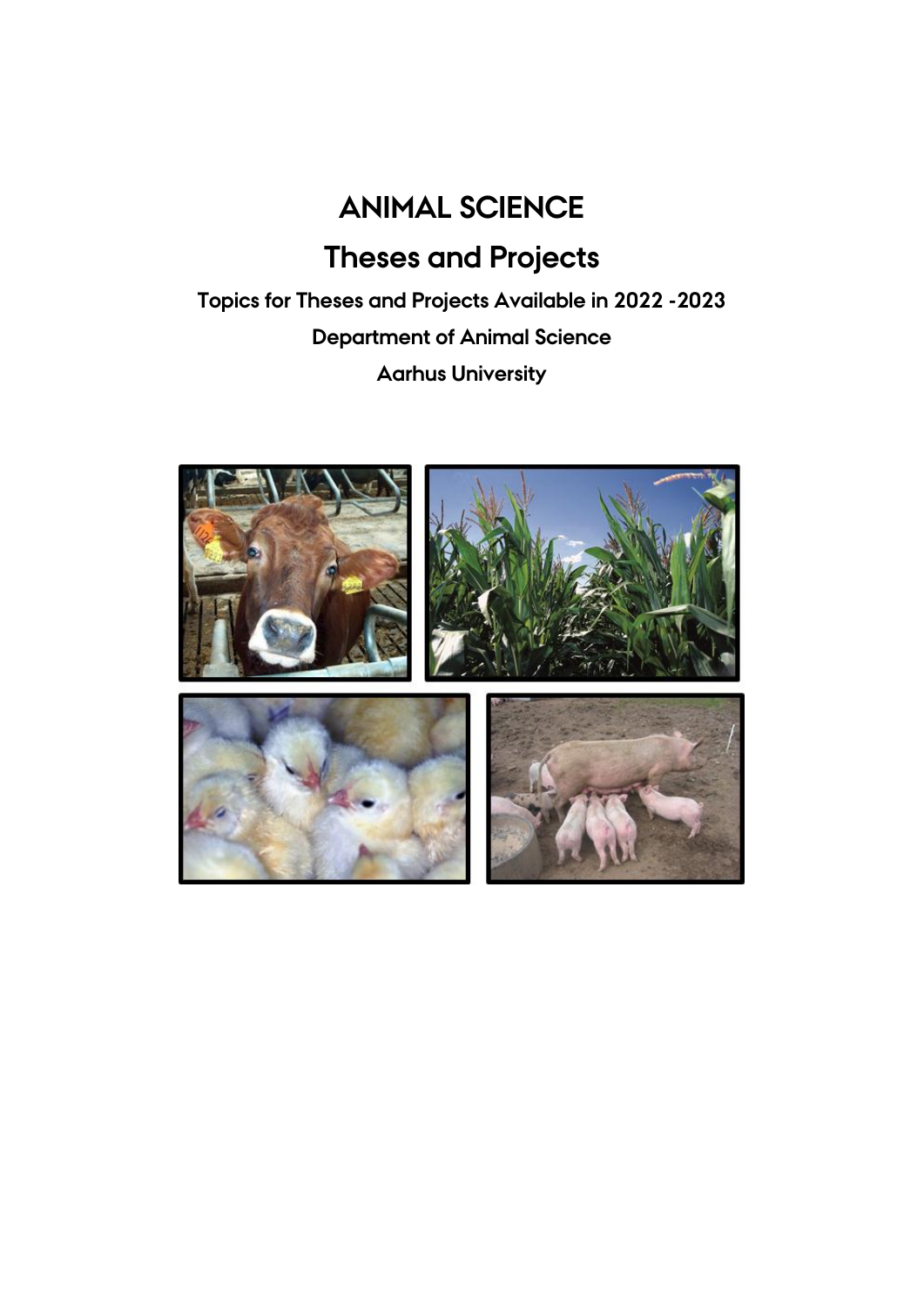# **Preface**

This catalogue of master thesis projects available in the Department of Animal Science, Aarhus University, is considered to inspire and help you select a topic for your master thesis project. The catalogue is intended for students of the Master's Degree Programmes in Agrobiology, in Organic Agriculture and Food Systems (EUR-Organic), in Biology and for other animal-science-related master degree students who would like to do their master thesis project at Aarhus University. Read more about Agrobiology and the other animal-sciencerelated Master Degree programmes a[t http://kandidat.au.dk/en/agrobiology/](http://kandidat.au.dk/en/agrobiology/)

A number of project proposals are presented in detail, together with contact addresses and other practical information. However, the catalogue is not exhaustive on the possibilities and should also be read as an inspiration on topic areas and supervisors. Therefore, you should feel free to contact us with your own ideas and to ask for further possibilities. You may also find inspiration and possible supervisors to contact at the Department website:<http://anis.au.dk/en/>

This catalogue also lists a few animal-science-related projects from the sister departments Agroecology [\(http://agro.au.dk/en/\)](http://agro.au.dk/en/) and Food [\(http://food.au.dk/en/\)](http://food.au.dk/en/). You will find more projects and information on the mentioned sites.

During your thesis work, you will be associated to a research group. Please note that the Department of Animal Science is situated at AU Foulum about one hour's drive from Campus Aarhus. There are student housing possibilities at AU Foulum and in Viborg which is close by and with regular bus connections. You can find maps at<http://www.au.dk/en/about/organisation/find-au/buildingmap/>

If you are an international student, looking for exchange possibilities at Aarhus University, you will find more information at

<http://www.au.dk/en/exchange/welcome/>

and

<http://www.au.dk/en/internationalcentre/>

# **Ricarda Engberg**

Associate Professor Member of the Educational Committee ANIS Email: [Ricarda.engberg@anis.au.dk](mailto:Ricarda.engberg@anis.au.dk) Phone: +45 8715 7904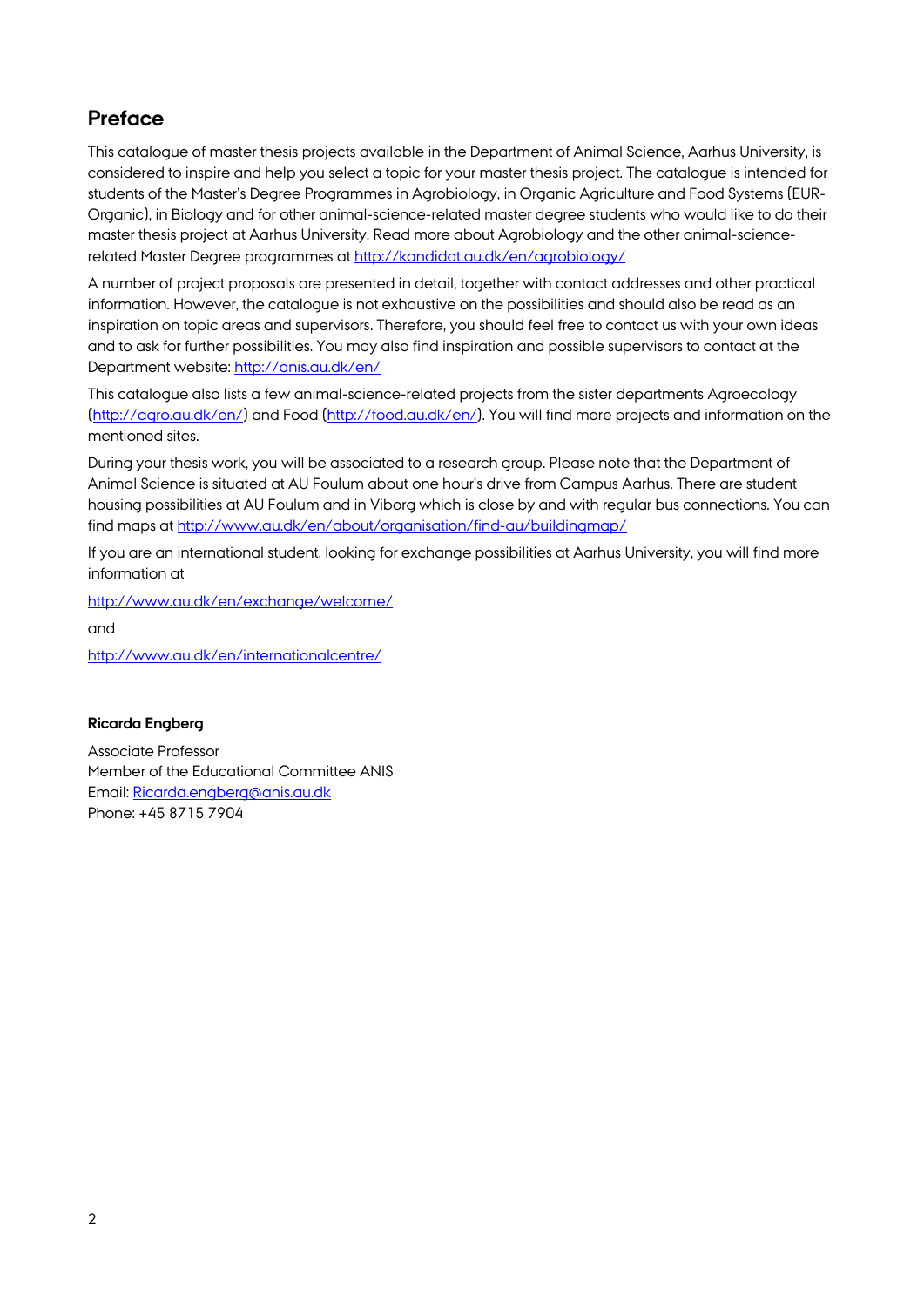# **Contents**

| Variation in feed intake and feeding behaviour of bull calves and its relation to age, ration        |  |
|------------------------------------------------------------------------------------------------------|--|
| Optimised feed bunker space for slaughter calves to maximize feed intake and growth and improve      |  |
|                                                                                                      |  |
| Cattle feeding, nutrition and physiology in relation to emissions, efficiency and product quality 14 |  |
| Production performance and slaughter- and carcass quality of heavy Holstein Friesian young bulls15   |  |
|                                                                                                      |  |
|                                                                                                      |  |
|                                                                                                      |  |
|                                                                                                      |  |
|                                                                                                      |  |
|                                                                                                      |  |
| Legislation, strategies and decision making regarding antibiotic use in Danish pig and dairy farms22 |  |
|                                                                                                      |  |
|                                                                                                      |  |
|                                                                                                      |  |
|                                                                                                      |  |
|                                                                                                      |  |
|                                                                                                      |  |
|                                                                                                      |  |
|                                                                                                      |  |
| The effect of feed-additives to reduce methane production on feeding behaviour of dairy cows31       |  |
|                                                                                                      |  |
|                                                                                                      |  |
|                                                                                                      |  |
|                                                                                                      |  |
|                                                                                                      |  |
|                                                                                                      |  |
|                                                                                                      |  |
|                                                                                                      |  |
|                                                                                                      |  |
|                                                                                                      |  |
|                                                                                                      |  |
| Exploring behavioural and cognitive measures to examine positive and negative affective states in    |  |
|                                                                                                      |  |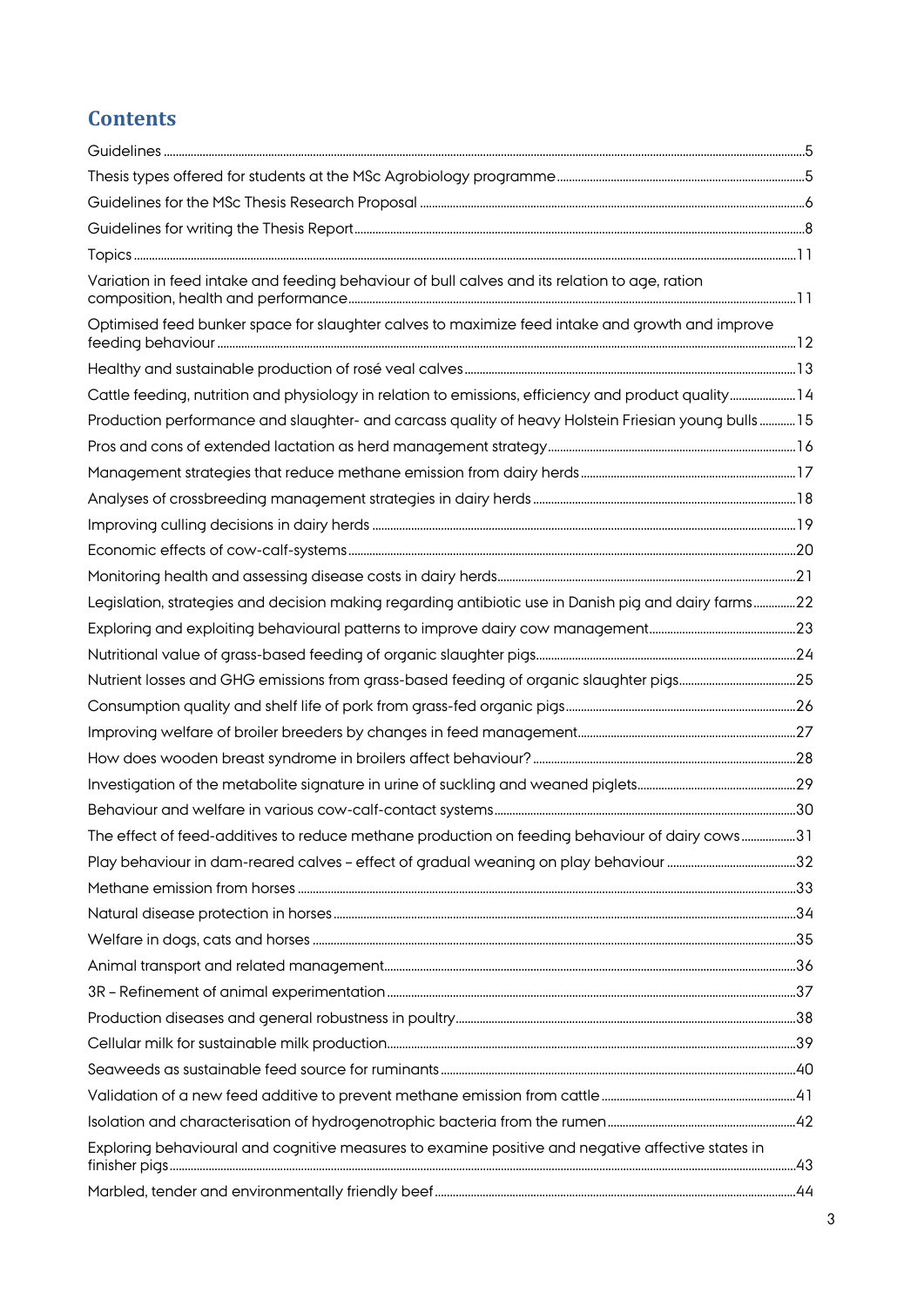| Predictive ability of host genetics and rumen microbial composition for bovine milk content of vitamin |  |
|--------------------------------------------------------------------------------------------------------|--|
|                                                                                                        |  |
|                                                                                                        |  |
|                                                                                                        |  |
|                                                                                                        |  |
|                                                                                                        |  |
|                                                                                                        |  |
|                                                                                                        |  |
|                                                                                                        |  |
| Heritability of feed efficiency for Holstein cattle with data from a conventional slaughter herd57     |  |
|                                                                                                        |  |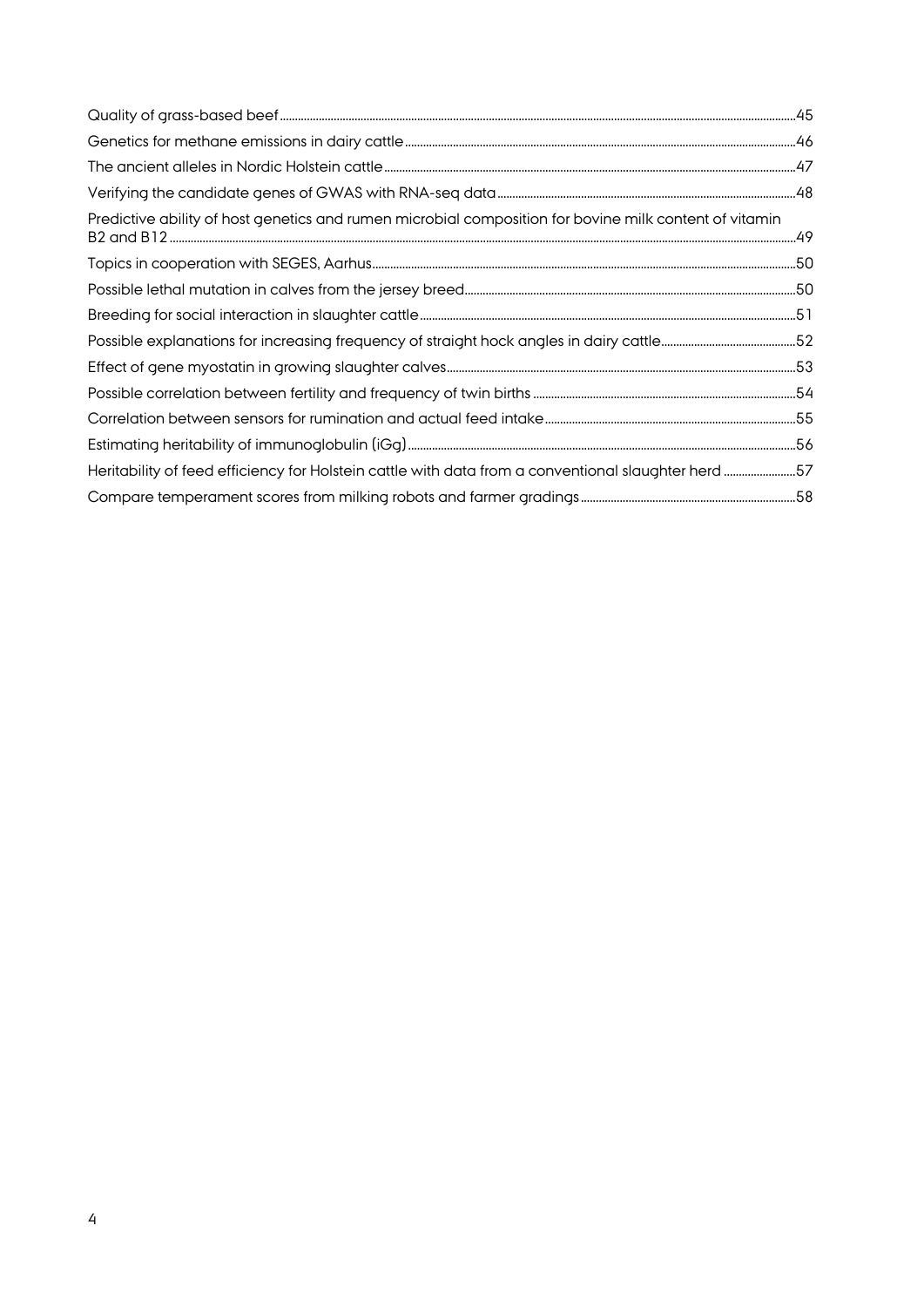# <span id="page-4-0"></span>**Guidelines**

# <span id="page-4-1"></span>**Thesis types offered for students at the MSc Agrobiology programme**

# **Thesis 30 ECTS credits**

Theoretical thesis based on literature studies and/or analysis of issued and edited data sets.

# **Thesis 45 ECTS credits**

Experimental thesis in which the student is responsible for collection and analysis of original raw data. The quality of the data collection, analysis and editing must be included in the overall assessment.

# **Thesis 60 ECTS credits**

Experimental thesis in which the student is responsible for planning of trial design and methods as well as collection and analysis of original raw data. The quality and independence of own trial design, planning of data mining from original data bases or the development of new theories must be included in the overall assessment. The quality of the data collection, analysis and editing must also be included in the overall assessment.

When you have decided on a master thesis subject, a master thesis contract has to be signed, where the conditions and time schedule are described. Contract forms for students enrolled at Aarhus University and further details on requirements can be found here:

[https://studerende.au.dk/en/studies/subject-portals/agroecology-food-and-environment/bachelors](https://studerende.au.dk/en/studies/subject-portals/agroecology-food-and-environment/bachelors-project-masters-thesis-and-other-projects/project-catalogue/)[project-masters-thesis-and-other-projects/project-catalogue/](https://studerende.au.dk/en/studies/subject-portals/agroecology-food-and-environment/bachelors-project-masters-thesis-and-other-projects/project-catalogue/)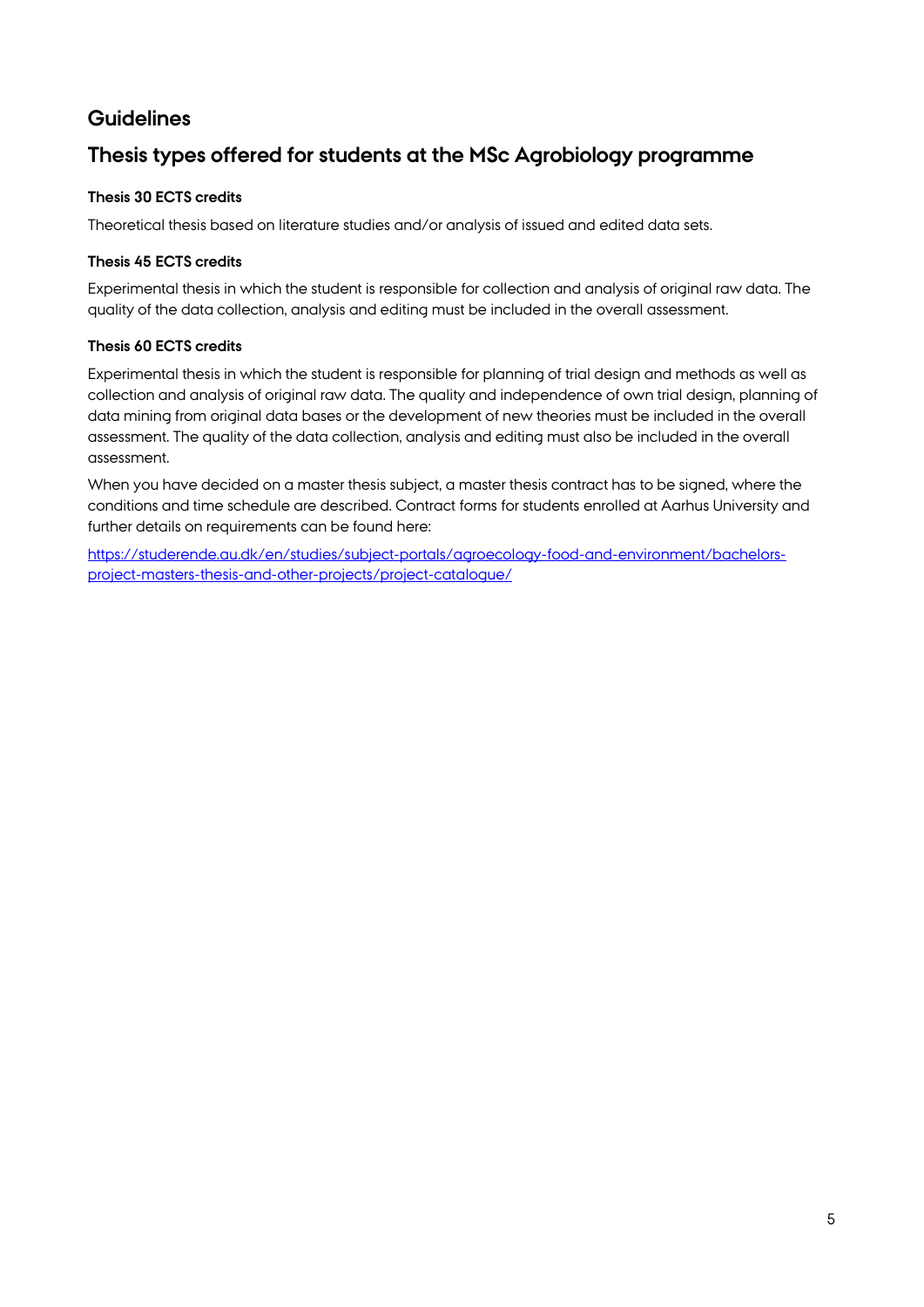# <span id="page-5-0"></span>**Guidelines for the MSc Thesis Research Proposal**

# **The Research Proposal**

Broad agreement exists on the basic scientific standards that apply for a scientific study. Above all, the scientific standards that apply (and thus must be met) are the following:

# **The thesis must be theory-based. The research must be verifiable. The research must be in principle replicable.**

To make sure that your research is complying with these rules, you should start by making a research proposal attending to these standards. A proposal consists of the following parts:

**Problem statement:** This gives the motivation for the selection of the topic and a clear description of the problem field, finally resulting in a concise problem statement. This part includes a review of the theoretical and empirical literature, which is most relevant to the topic and ensures that the topic has not already been exhausted by other researchers.

**Theoretical framework**: This part gives the background of your topic and leads up to your research questions/hypotheses. Which information is already known from the literature? The theory acts as a base for further investigation and comparison with the (future) results. You must indicate which concepts are important to be looked at in answering the research questions.

**Research objective(s) and research questions/hypotheses:** This clearly states the scientific objectives of the research. It is important that the objectives of the research are strictly related to the research topic. Subsequently, the research objective(s) should be translated into research questions/hypotheses. These are the questions that need to be tested and/or answered in order to fulfil the research objective(s).

**Methodology:** In this part of the proposal it should be explained how the theory and research questions can be examined and answered empirically. The function of the methodology part within the research proposal (and later in the thesis report) is to specify reliability, validity and replicability of the research.

You need to consider the following points when setting up a sound methodological framework:

Identify **the character of the thesis work.** For instance: is it an explorative, or comparative, or experimental study?

Design **the data collection**. This step requires arguing about, and providing an answer to, the following questions:

What is seen as **data** and from which **sources of information** do you obtain these data?

What are the criteria for determining and **delineating the sources** of information?

What **methods** are employed to derive the data from the sources of information? Is the case of experimental work: what is the experimental design, which factors do you explicitly test for, how many replicates do you have, etc.?

Which **instruments** will be used? It is important to think about the instruments you need far in advance, because not all equipment is available, or it can be in use elsewhere.

Design **the data analysis:** It should be pointed out that the description of the methods is necessary for data collection as well as for data analysis. How can the data be processed? Which statistical tests can be applied given the employed data collection methods or experimental design? Note that it is important to think about data analysis before you start to collect data. Certain analyses require certain data formats and experimental set-up.

**Working plan and time schedule:** The research proposal finally should be completed by a comprehensive working plan, indicating the necessary steps in carrying out the research, as well as their logical order in time, specification of milestones and quarterly status presentations – all to ensure that the workload is realistic and the thesis work is progressing in a sound way.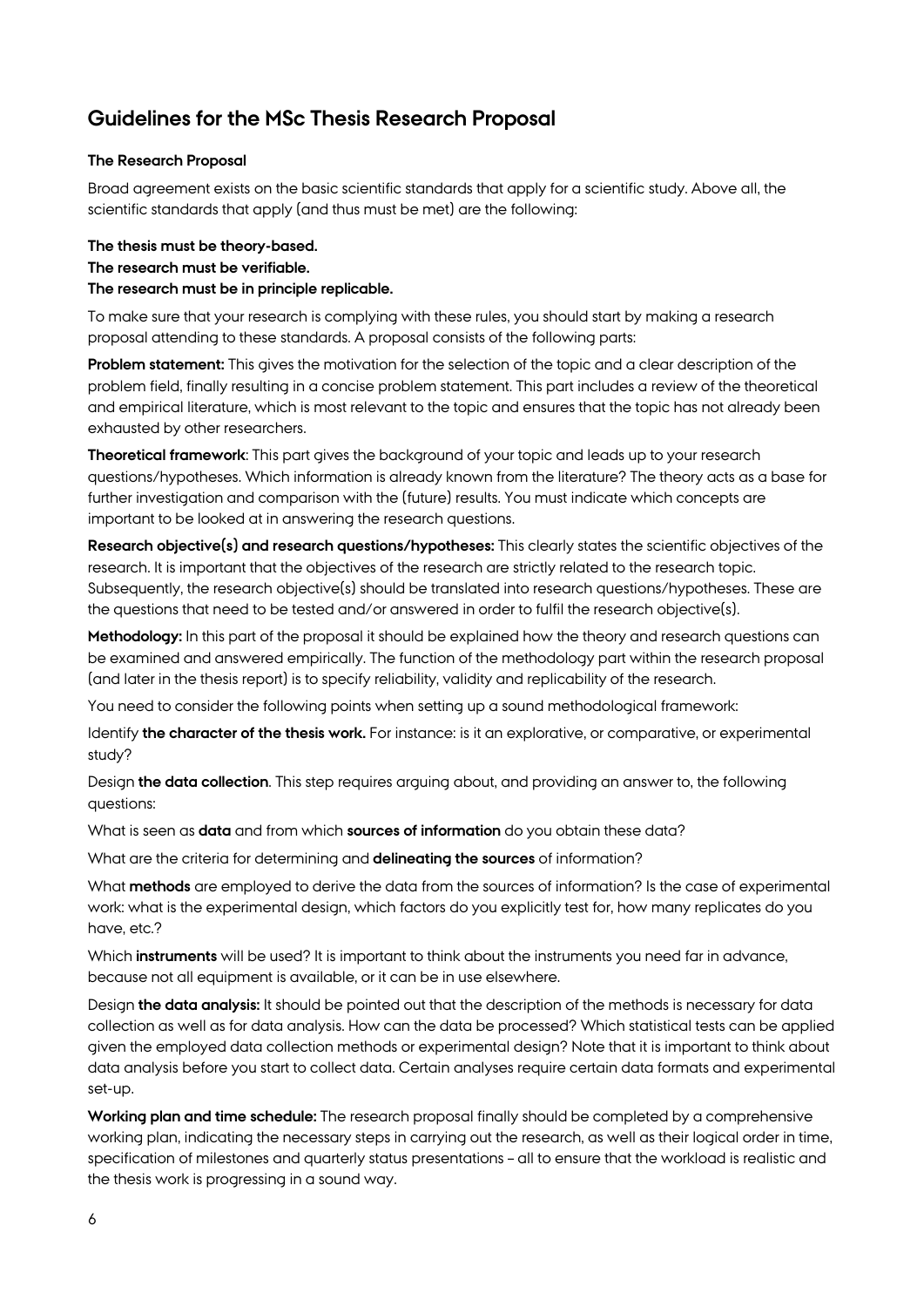In some cases, you need a **financial plan.** The general necessity of financial means to carry out the thesis work needs to be discussed and agreed between student and supervisor before the actual thesis work starts.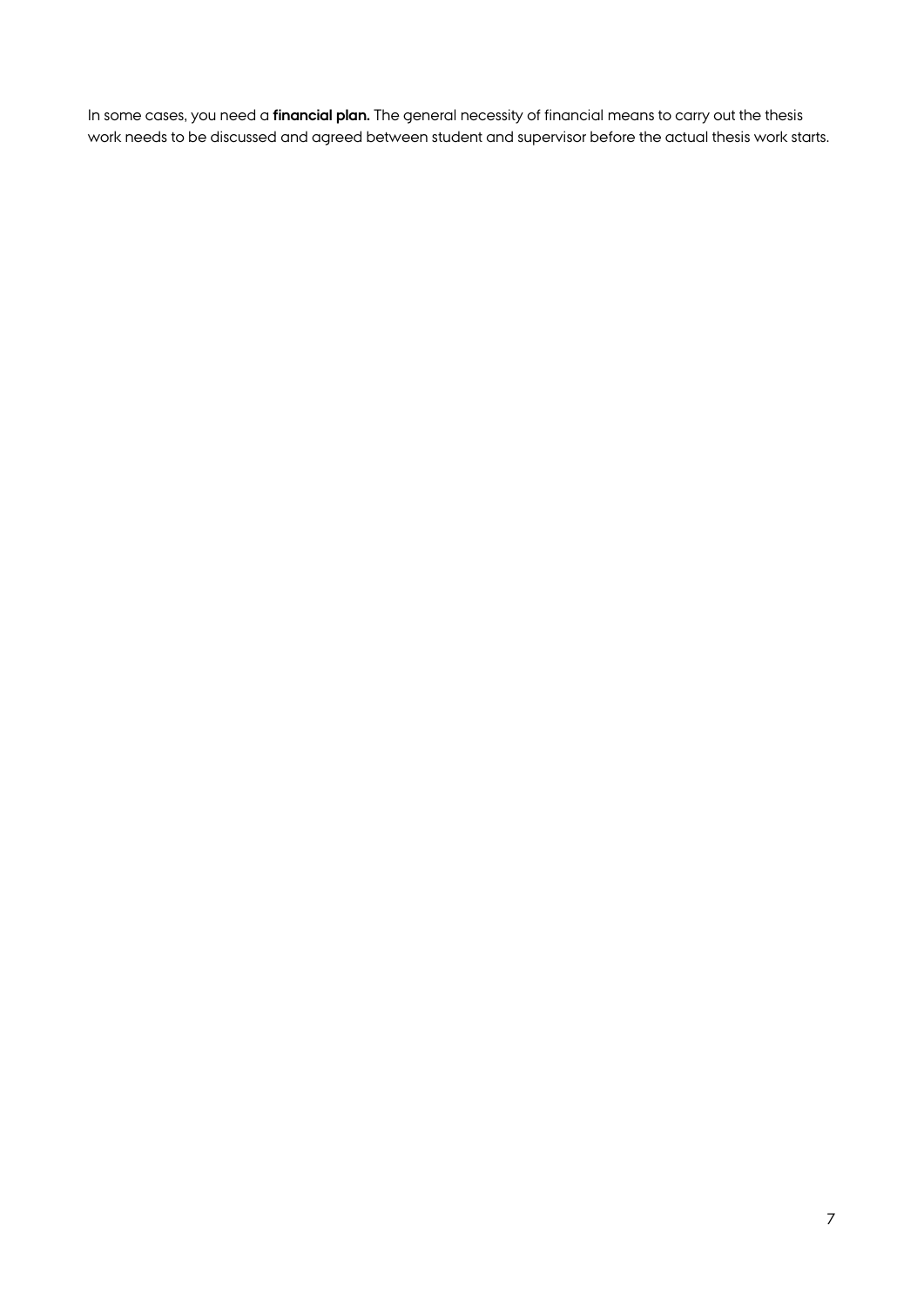# <span id="page-7-0"></span>**Guidelines for writing the Thesis Report**

The thesis report (max. 100 normal pages), should be written in Danish or English with a summary in English. A normal page for written submissions is 2400 type units (i.e., characters plus spaces). To calculate normal pages, text is included, but not the front page, table of contents, bibliography, appendix, figures, tables and models.

**Writing style:** The thesis report should be written in an academic writing style. An academic writing style is in its essence short, clear and unambiguous. You use the terminology of the discipline. When you propose a hypothesis or theory, it must be substantiated. You bring documentation for any methods and postulates in terms of reference to scientific, peer reviewed research (scientific journal papers) or in terms of data. You discuss your actual results in relation to the applied methods and relevant peer reviewed research. You conclude on you hypothesis and on your actual results.

**Referencing:** It is very important that you give proper references when making statements from the literature. References acknowledge the work of others, and provide the reader with information on the sources that you used. Plagiarism is not acceptable and in serious cases students risk to be expelled from the university.

# **Plagiarism**

Plagiarism is using another person's text as your own without making precise source references. Plagiarism is considered a very serious offense because it is a theft of another person's work and because you are assessed on work that in actual fact is not yours. You avoid plagiarism by always making a precise source reference when you use other people's work – this applies to quotations, reproductions, interpretations, translations, figures, illustrations, etc. When you produce a text, it must appear clearly which is the result of your own ideas and which passages are a result of your processing of other people's knowledge.

You must be aware that it is your responsibility: If you plagiarise, the consequences may be quite serious.

#### **Suggested structure of the report**

- Front page: This is the cover of your thesis. It should mention the title of the research, the name of the author, the name of the master's degree programme, year and date. The front page also needs to carry the logo of the university.
- **Title page:** This page must be in the strict format.

The title page contains the following elements:

Title of the thesis research Your full name (including all initials) Student registration number Name of the master's degree programme ECTS of the thesis (60, 45 or 30) Year and date of submission Title, name and department of the supervisor(s) A copyright statement – to be discussed The proper logo of the university

- **Preface:** Less than one page.
- **Table of content**: Gives an overview of the chapter structure of the thesis with their respective page numbers. It should also include the summary and possible annexes.
- **Abstract**: Maximum of 250 words that describes the research for the general public.
- **Summary**: Provides a short (1-2 pages) but comprehensive summary of all chapters, i.e., the research objectives, the methods used, the most important results and conclusions.
- **Introduction**: This part includes the problem statement, the scientific objectives as well as the research questions/hypotheses that you have formulated in your proposal. You can also give a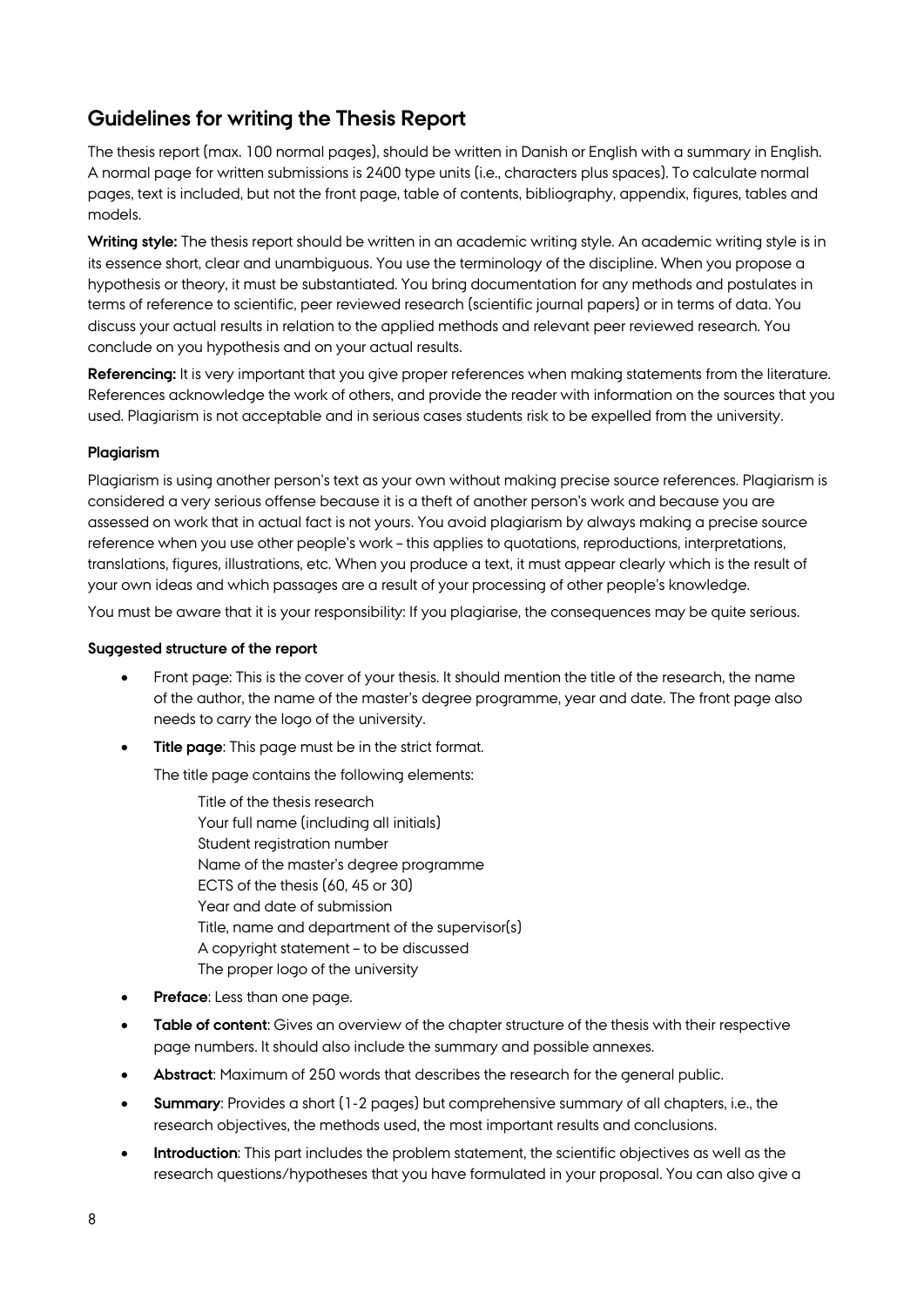characterisation of the type of work and a short outline of the structure of the subsequent chapters can complete it.

- **Background/Theoretical Framework**: This section provides a focused review of the theoretical and empirical literature which forms the basis of your work. The section substantiates the research questions/hypotheses of your work. The theoretical framework may be completed by a conceptual model, in which the relations of the relevant concepts of the applied theories are presented. Note that this framework may also be part of the introduction instead of being presented as a separate chapter.
- **Methods**: This part reports on the used information sources, as well as the applied methods and instruments for data collection and statistical data analysis. In contrast to the research proposal - where this section is presenting the ambitions/plan - you must present the situation as it has actually worked (incl. problems that occurred) in the final thesis report. In the case of fieldwork, you should describe the area and sites in which the research was carried out. When you have done experimental work, you should give all relevant details of the followed procedure (protocol). This enables others to evaluate your work, and to reproduce it if needed.
- **Results:** In this section the results should be presented in the most objective and comprehensive manner. Mixing results with subjective interpretation and discussion must be avoided. The challenge is to structure the results in such a way, that the research questions are addressed as best. Where appropriate, the findings should be illustrated or summarised with tables and figures including a statistical data analysis. In any case tables and figures must be drawn in such a way that they can be read on their own, independent from the surrounding text. Do not forget to include measurement units and an explanation of abbreviations. References to tables and figures should be made in the text (e.g., see table 1; cf. figure 2). Note that table captions are given above the table, whereas figure captions are placed below the figure.
- **Discussion**: The discussion section links your own findings, as presented in the result section, with those of others. What do your results mean and imply? The challenge here is to argue for and against the findings and the related theoretical concepts. Literature references are therefore again a requisite in this section. Furthermore, you must discuss your findings in the background of the scientific objective(s) and the research question(s), as well as in the light of the chosen theoretical framework. Last but not least, it should also not be forgotten to discuss to what extent the findings might have been influenced by the chosen methods.
- **Conclusions**: This section brings together the most important findings and consequences of your research. The conclusion must state the answer your work provided to the research questions and/or hypothesis you posed
- **Implications or Perspectives**: These conclusions normally touch on three aspects: a.) The scientific objective and the research questions (results); b.) Hints for future research on this topic (theoretical framework and methods); c.) Practical application of the results (consequences in management and policy), however, this last part might also be a separate section named 'Implications' or 'Perspectives'.

**Bibliography**: In this section a list of all referred literature should be given, sorted in alphabetical order. The style for the different types of publications (articles in journals, books, chapters in books etc.) should be consistent, e.g., according to the [Harvard](http://library.leeds.ac.uk/skills-referencing) style, see also the Harvard [online referencing tutorial.](http://library.leeds.ac.uk/skills-referencing)

When you refer to information on the Internet you should give the complete web-address, as well as the date on which the information has last been accessed, e.g.,: Ministry of LNV (2002): Forestry on paper. Public brochure, downloadable at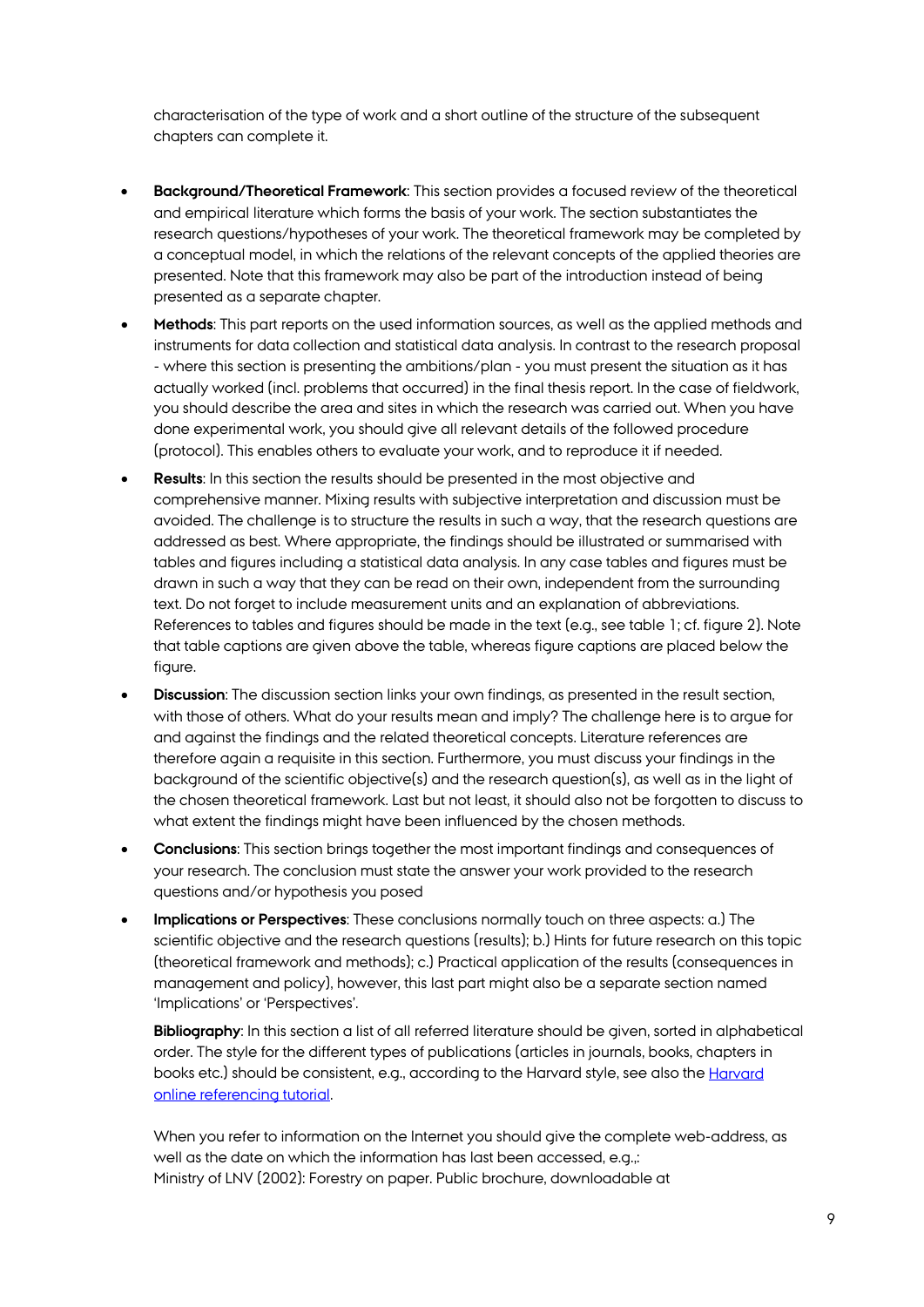http://www.minlnv.nl/morepaper.pdf. Information derived on June 15, 2002. Royall, C.P., B.L.Thiel, and A. Donald. 2001. Radiation damage of water in environmental scanning electron microscopy. Journal of microscopy [online]. 204(3), [Accessed 17 March 2009], pp.185-195. Available from:

• Annex/Appendix: This is optional and the content of the annex/appendix is not evaluated, thus all important and relevant information must be given within the frame of the thesis and its main sections. The annex could include supplementary information about protocols, observations, calculations, etc. This could mean for example: the inclusion of the original data, further detailed statistical analysis, etc. Note that also the annex pages should be numbered consistently with the general text.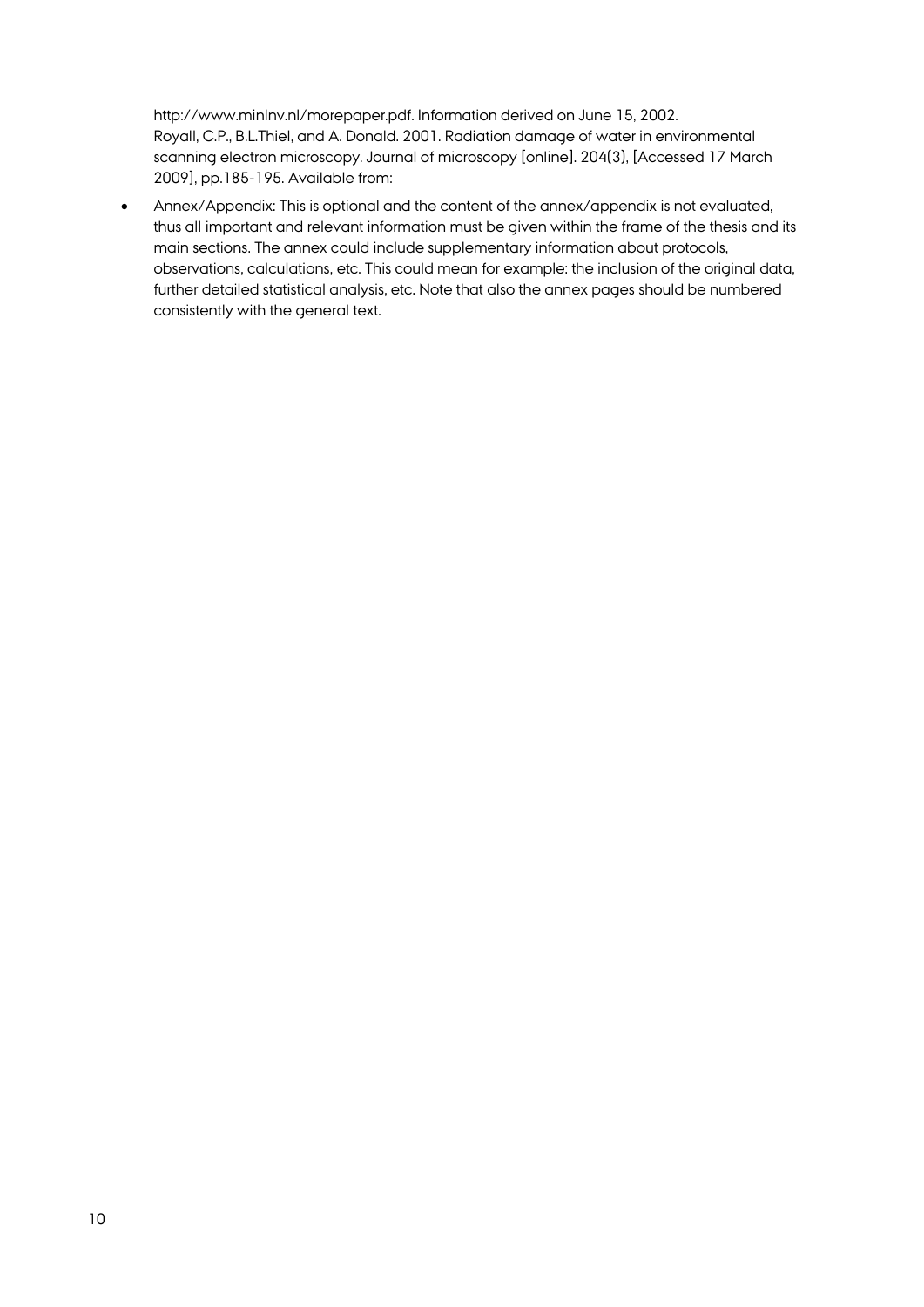# **Topics**

# <span id="page-10-1"></span><span id="page-10-0"></span>**Variation in feed intake and feeding behaviour of bull calves and its relation to age, ration composition, health and performance**

# **Main subject area**

Animal Science, cattle nutrition, feeding behaviour, beef production.

# **Department and supervisor**

Department of Animal Science[/http://anis.au.dk](http://anis.au.dk/)

Mogens Vestergaard, Senior Researcher Email: [mogens.vestergaard@anis.au.dk](mailto:mogens.vestergaard@anis.au.dk) Phone: +45 23103774

# **Project start**

April or August 2022. To be decided in agreement with the supervisor.

# **Physical location of project and students work**

Department of Animal Science, AU Foulum, DK-8830 Tjele, with some collaboration with SEGES in relation to data and data analyses.

# **Short project description**

Thesis based on analyses of existing feed intake and feeding behaviour data from 9 experiments conducted at DKC/ANIS/Aarhus University between 2001 and 2016. The main subject area is beef production based on dairy bull calves, feed intake recording, feeding behaviour (feeder visits, meal size etc.), performance, and animal health. The objective is to investigate the influence of animal age, ration composition, e.g., total mixed rations vs. pelleted concentrate feeding, on the feed intake patterns. The specific objectives are to be decided, but could include estimation of the variation in feed intake between days and within days or quantifying meal size, visits to the feeder, eating time etc. These findings could be related to disease recordings/veterinary treatments, performance of animals and health. The long-term perspective is to minimise feeding-related stress on rumen function and animal health. Datasets are available in Excel and SAS-files. Data has been partly analysed in SAS.

# **Extent and type of project**

30 ECTS: Theoretical thesis based on literature studies and/or analysis of issued and edited data sets.

# **Additional information**

The student is invited to co-author a scientific publication.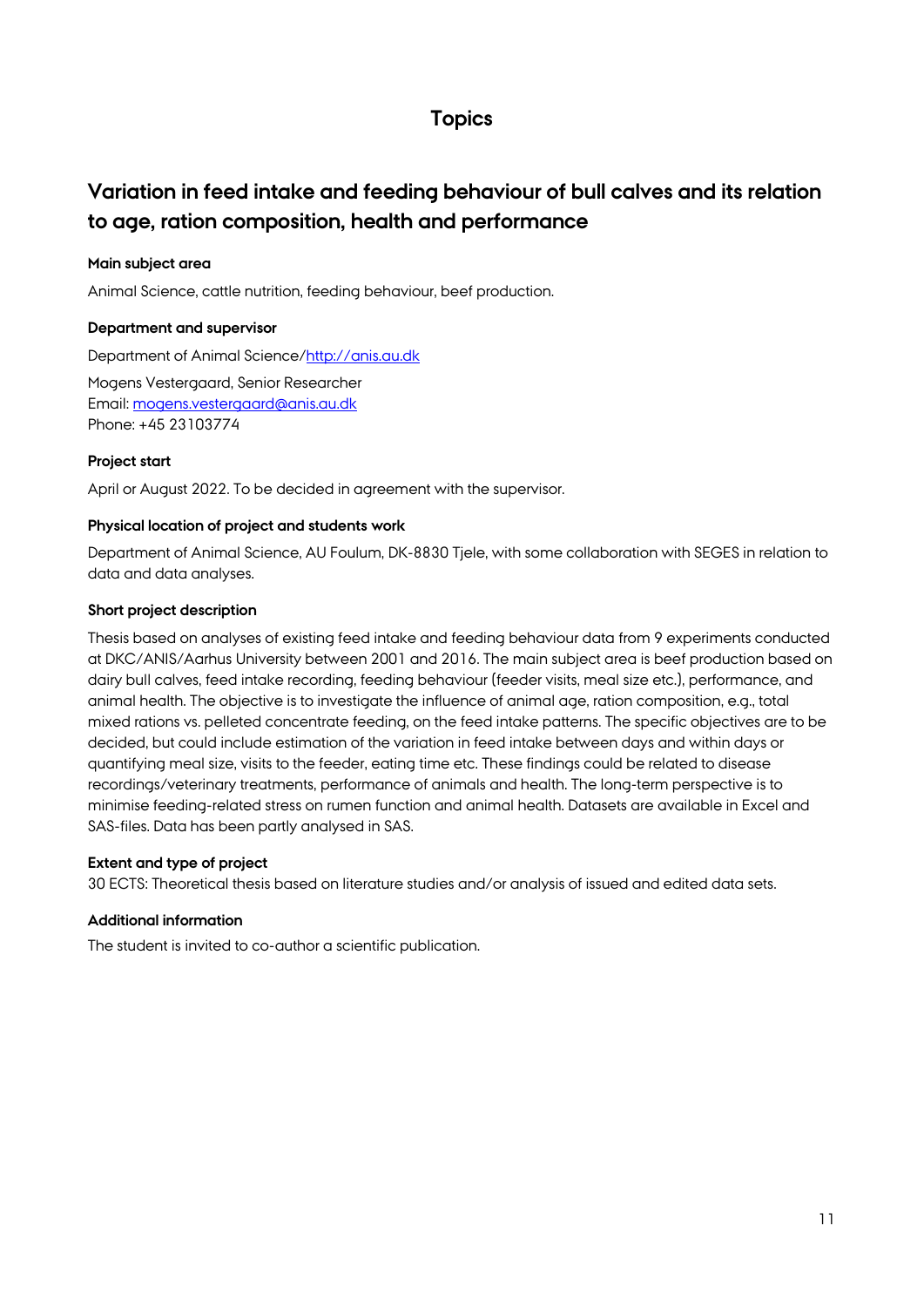# <span id="page-11-0"></span>**Optimised feed bunker space for slaughter calves to maximize feed intake and growth and improve feeding behaviour**

# **Main subject area**

Animal Science, cattle nutrition and feeding behaviour, beef production.

# **Department and supervisor**

Department of Animal Science[/http://anis.au.dk](http://anis.au.dk/)

Mogens Vestergaard, Senior Researcher Email: [mogens.vestergaard@anis.au.dk](mailto:mogens.vestergaard@anis.au.dk) Phone: +45 23103774

# **Project start**

April or August 2022. To be decided in agreement with the supervisor.

# **Physical location of project and students work**

Department of Animal Science, AU Foulum, DK-8830 Tjele, but will include cooperation with SEGES.

# **Short project description**

The main subject area is beef production based on dairy bull calves. The dairy bull calves used for beef production, e.g., rosé veal calves or young bulls are raised and fed in various types of production systems. In some fattening units, a total mixed ration is fed. In some cases, the feed bunk space is too short to allow for an optimised feed intake for the group of calves in the pen, e.g., 25-30 calves per pen. This might lead to lower feed intake and growth, especially for some weaker calves in the group, which again might lead to a larger variation in growth rate and thus live weight within a group. The objective is to investigate the influence of feed bunk space on animal performance. An experimental trial has been performed at a private farm. Causes of variation studied were; 1) age of calves, 2) feed bunk area, and 3) feed rations composition. Feed intake was recorded per pen and LW for each calf every 3 weeks. The data recording also included video data and animal sensor data to estimate feed intake and feeding behaviour (feed bunker visits, rumination etc.). The long-term perspective is to minimise feeding-related stress and variation in feed intake on performance as well as on rumen function and animal health. Thus, the included literature review should also cover these aspects.

# **Extent and type of project**

30 ECTS: Theoretical thesis based on literature studies and/or analysis of issued and edited data sets. 45 ECTS: Experimental theses in which the student is responsible for collection and analysis of his/her own original data.

# **Additional information**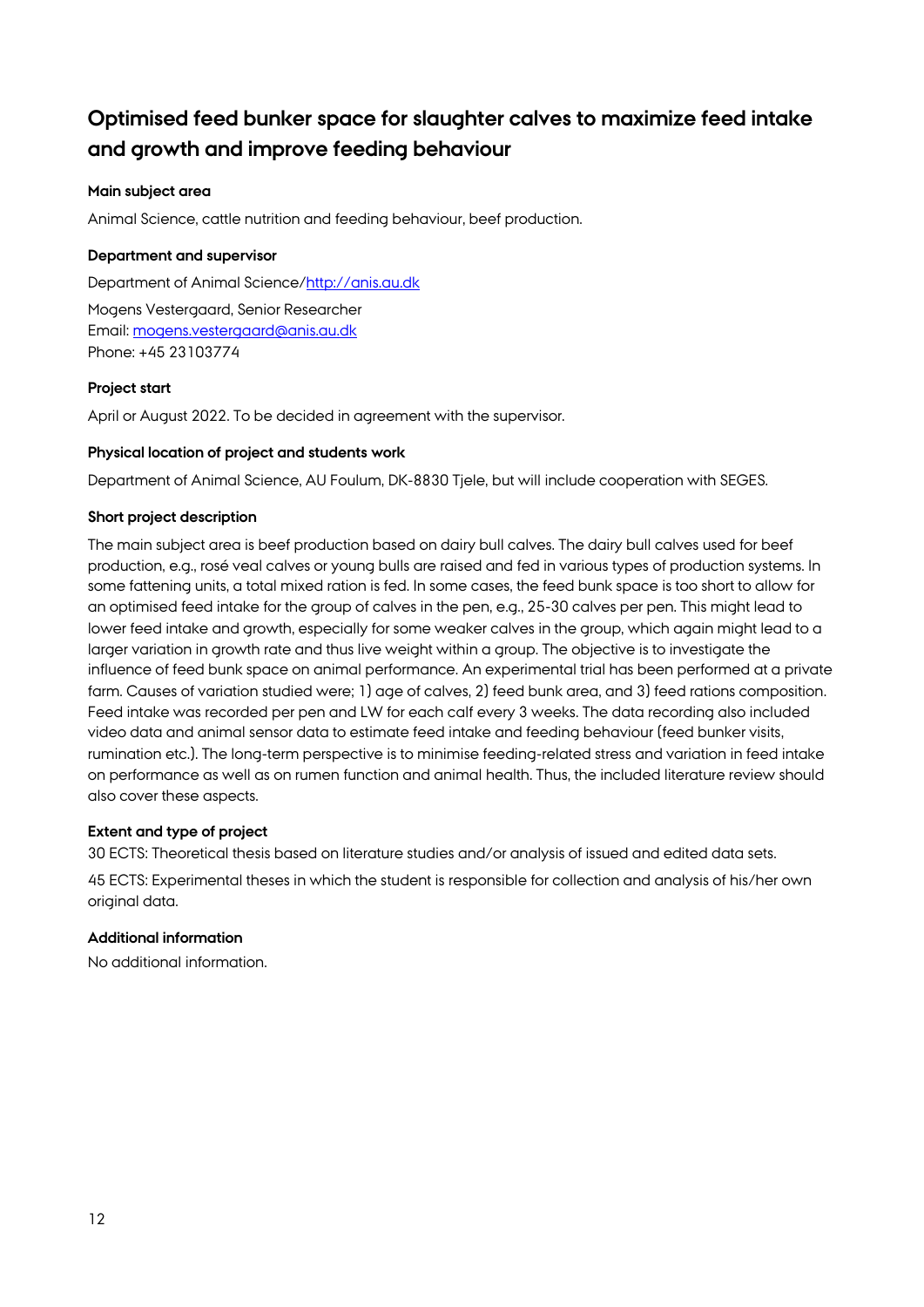# <span id="page-12-0"></span>**Healthy and sustainable production of rosé veal calves**

# **Main subject area**

Animal Science, cattle nutrition and physiology, beef production.

# **Department and supervisor**

Department of Animal Science, [http://anis.au.dk](http://anis.au.dk/) Mogens Vestergaard, Senior Researcher Email: [mogens.vestergaard@anis.au.dk](mailto:mogens.vestergaard@anis.au.dk) Phone: +45 23103774

# **Project start**

April or August 2022. To be decided in agreement with the supervisor.

# **Physical location of project and students work**

Department of Animal Science, AU Foulum, DK-8830 Tjele and experiments at DKC.

# **Short project description**

The main subject area is beef production based on dairy and beefxdairy bull calves. The bull calves used for beef production, e.g., rosé veal calves or young bulls are raised and fed in various types of production systems. Some are fed concentrate pellets others are fed total mixed rations. However, feed rations are typically high in starch and low in effective fibre, and the roughage share is often too low to assure a normal and well-functioning rumen. This causes acidiotic conditions in the rumen and the outcome can be damaged epithelial tissue in the forestomacs as well as liver abscesses as signs of this type of feeding. The consequences for the behaviour and welfare of calves are not well described. The consequences for a changed feeding on methane production are also warranted.

We want to develop and test the consequences on performance, health, behaviour, economy and carbon footprint (LCA) of using alternative healthy and rumen-friendly feeding based on locally produced feed sources. An experiment will be conducted with calves at DKC in 2021. The student will be involved in practical sampling and recording of data from the experiment and in handling of data etc. The long-term perspective is to develop criteria for a sustainable feeding that has advantages compared with the current practice. Thus, the included literature review should cover the above-mentioned aspects.

# **Extent and type of project**

30 ECTS: Theoretical thesis based on literature studies and/or analysis of issued and edited data sets.

45 ECTS: Experimental theses in which the student is responsible for collection and analysis of his/her own original data.

# **Additional information**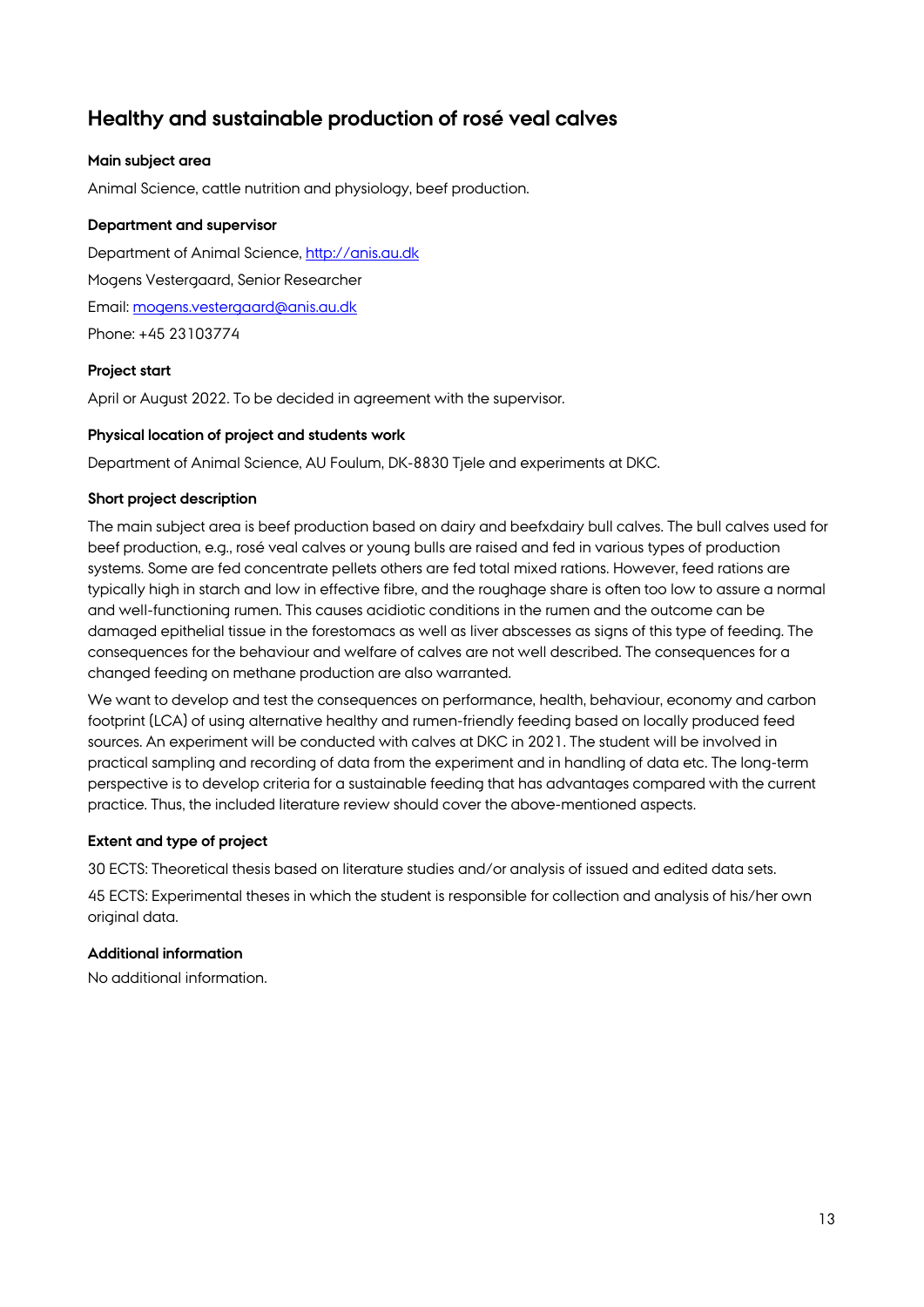# <span id="page-13-0"></span>**Cattle feeding, nutrition and physiology in relation to emissions, efficiency and product quality**

# **Main subject area**

Animal Science, cattle nutrition and physiology.

# **Department and supervisor**

Department of Animal Science[/http://anis.au.dk](http://anis.au.dk/)

Martin Riis Weisbjerg, Professor Email: [Martin.Weisbjerg@anis.au.dk](mailto:Martin.Weisbjerg@anis.au.dk) Tel.: +45 87158046

and/or

Peter Lund, Professor Email: [Peter.lund@anis.au.dk](mailto:Peter.lund@anis.au.dk) Tel.: +45 40157673

and/or

Mogens Larsen, Senior Researcher Email: [mogens.larsen@anis.au.dk,](mailto:mogens.larsen@anis.au.dk)  Tel: +45 87157983

and/or Mette Olaf Nielsen, Professor Email: [mon@anis.au.dk,](mailto:mon@anis.au.dk)  Tel: +45 27265701

# **Project start**

To be decided in agreement with supervisor.

# **Physical location of project and students work**

Department of Animal Science, Foulum.

# **Short project description**

The aim of cattle research at the section of Animal Nutrition and Physiology is to optimise feeding and nutrition to reduce greenhouse gas emissions, environmental impact and to improve animal production, product quality and health. We have several ongoing projects, which may be of interest for you as a part of your thesis, or there might be planned projects in the near future, where your contribution would be valuable. Don't hesitate to ask if there is a possibility for you to write your thesis at Aarhus University, Foulum, within cattle nutrition and physiology.

# **Extent and type of project**

30-45-60 ECTS as appropriate.

# **Additional information**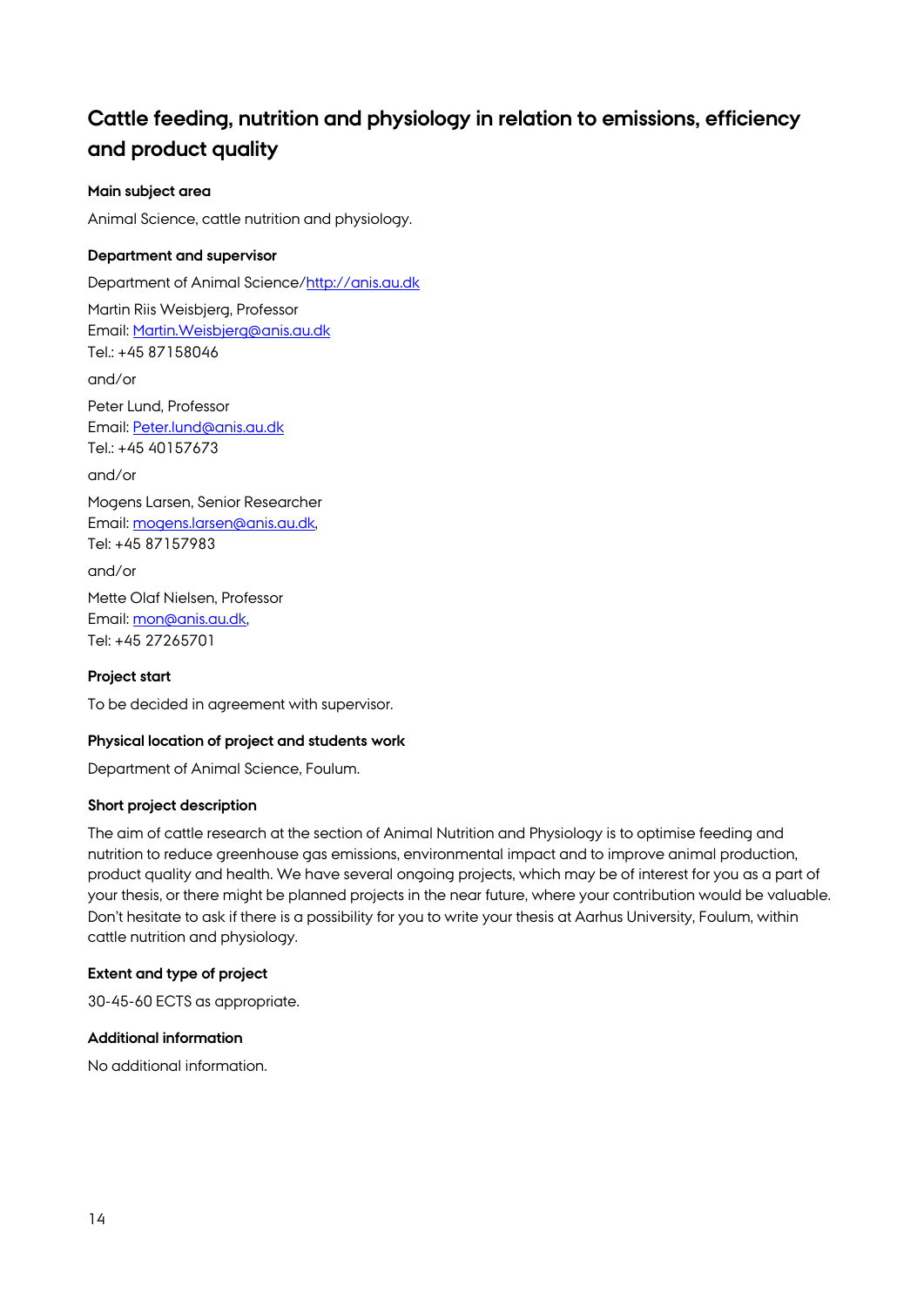# <span id="page-14-0"></span>**Production performance and slaughter- and carcass quality of heavy Holstein Friesian young bulls**

# **Main subject area**

Animal Science, cattle nutrition, health and physiology, beef production, product quality.

# **Department and supervisor**

Department of Animal Science[/http://anis.au.dk](http://anis.au.dk/)

Mogens Vestergaard, Senior Researcher Email: [mogens.vestergaard@anis.au.dk](mailto:mogens.vestergaard@anis.au.dk) Phone: +45 23103774

# **Project start**

To be decided in agreement with the supervisor.

# **Physical location of project and students work**

Department of Animal Science, AU Foulum, DK-8830 Tjele.

# **Short project description**

Thesis based on analyses of existing data from an experiment performed at AU combined with a literature study. Three groups of bull calves were raised on different feeding regimes varying in concentrate/roughage ratio and with or without a compensatory growth period. Even though maize silage (up to 90% of the ration) was used as roughage and animals were housed indoor this dataset represents interesting aspects also in relation to organic farming and animal welfare. Initial slaughter groups allow for quantitative estimation of accretion rates in body and carcass. Experimental data including health recordings, performance, carcass and meat quality and rumen wall conditions are available for further analyses. There is possibility to decide a specific subject for the thesis. Datasets are available in Excel and SAS-files. Data analyses have been performed.

# **Extent and type of project**

30 ECTS: Theoretical thesis based on literature studies and/or analysis of issued and edited data sets.

# **Additional information**

The MSc student is invited to co-author a scientific publication.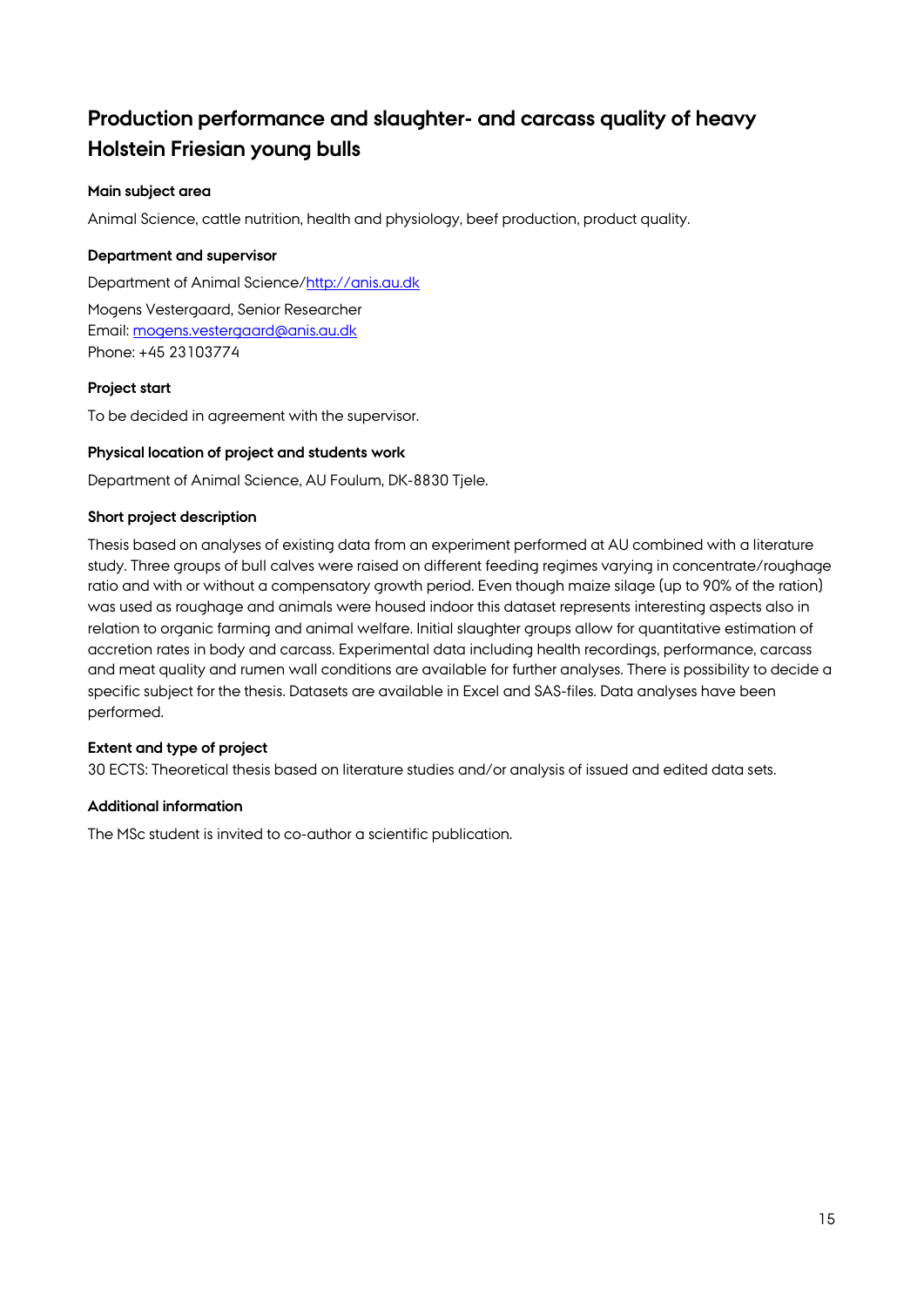# <span id="page-15-0"></span>**Pros and cons of extended lactation as herd management strategy**

# **Main subject area**

Animal science, dairy herd management, herd health and economy, production systems.

#### **Department and supervisor**

Department of Animal Science[/http://anis.au.dk](http://anis.au.dk/)

Main supervisor: Søren Østergaard, Professor Email: [soren.ostergaard@anis.au.dk](mailto:soren.ostergaard@anis.au.dk) Phone: +45 51420215

Co-supervisors: Dr Vivi M. Thorup, Associate Professor Dr Mogens A. Krogh, Researcher

#### **Project start**

Spring 2022 or to be decided in agreement with the supervisor.

#### **Physical location of the project and students work**

Department of Animal Science, AU Foulum, DK-8830 Tjele.

#### **Short project description**

Deliberately postponing the time of first insemination of a dairy cow is a herd management strategy, which potentially may benefit cow health, farmer economy and greenhouse gas emission. Many cows are capable of maintaining a high milk yield throughout lactation. Delaying pregnancy improves both persistency and reproductive performance. Cows with a high milk yield throughout an extended lactation are characterised by a high yield in the previous lactation as well as early in the present lactation. As part of a large project, data collection from 48 Danish dairy herds is ongoing and continues into 2023. Conventional and organic herds are both represented. In each herd, a subset of 40 cows were selected for either extended lactation or for control, in total 1920 cows. We are investigating how extended lactation affects production, animal health, and farm economy. Among other things, we seek answers to questions on what extended lactation means for milk production and body condition in late lactation – do cows become too fat, and will they dry themselves off too early? Data already collected are available. The student may decide the specific topic of the thesis and assist collecting data from the herds.

# **Extent and type of project**

30, 45 or 60 ECTS thesis as appropriate. The MSc student may be invited to co-author a scientific publication.

# **Additional information**

Prerequisites: an interest in data analysis is required. The MSc-study will become part of a research team in a collaborative on-going project, which involves Dept. of Agroecology (AU) and SEGES.

Useful reading: Lehmann, J. O., Mogensen, L., & Kristensen, T. (2017). Early lactation production, health, and welfare characteristics of cows selected for extended lactation. Journal of Dairy Science, 100(2), 1487-1501. <https://doi.org/10.3168/jds.2016-11162>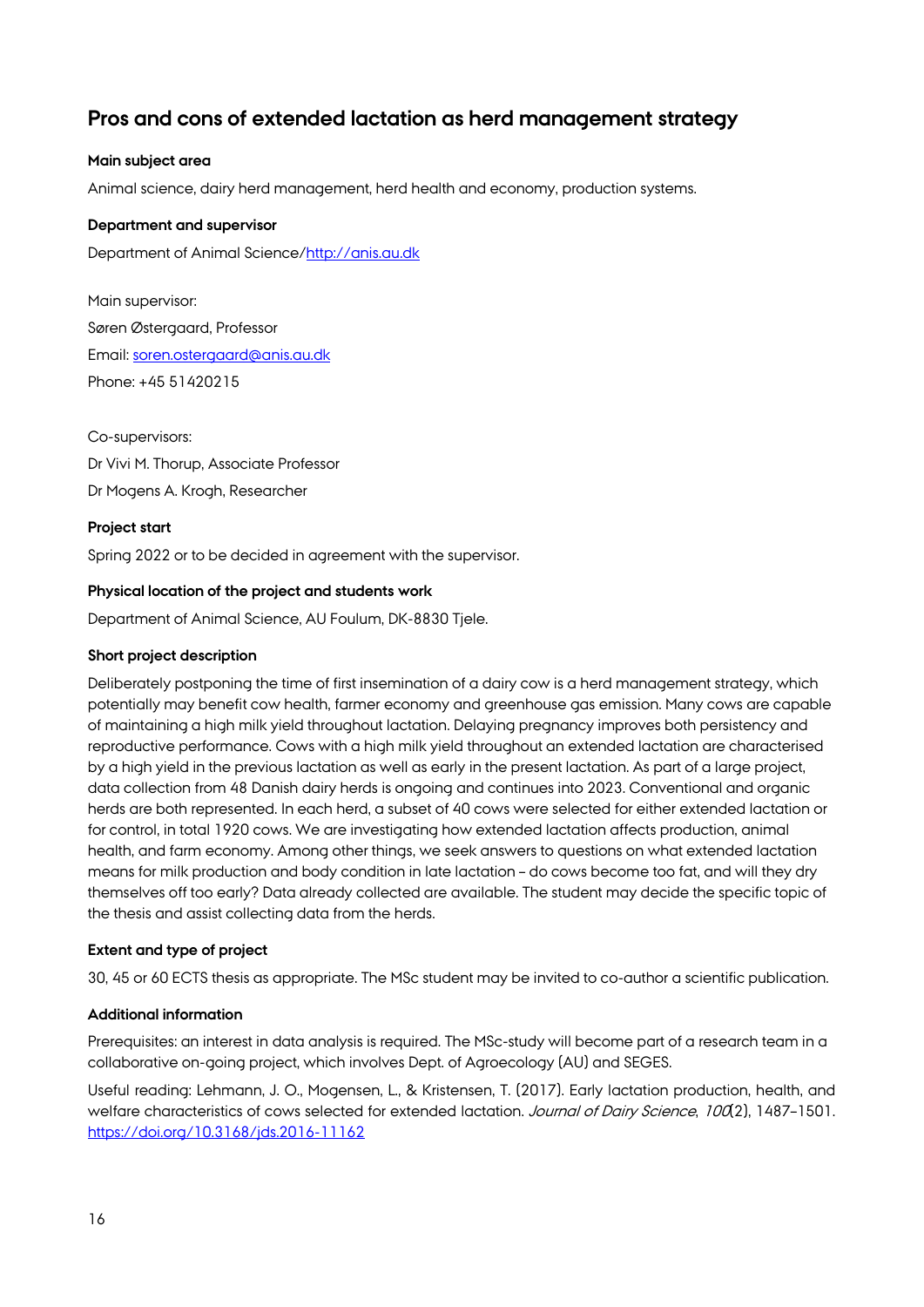# <span id="page-16-0"></span>**Management strategies that reduce methane emission from dairy herds**

# **Main subject area**

Animal welfare, dairy herd management, methane emission, herd health and economy.

#### **Department and supervisor**

Department of Animal Science/http://anis.au.dk Main supervisors: Søren Østergaard, Professor Email: [soren.ostergaard@anis.au.dk](mailto:soren.ostergaard@anis.au.dk) Phone: +45 51420215

Anne B. Kudahl, Senior Advisor Vivi M. Thorup, Associate Professor

# **Project start**

Spring 2022 or to be decided in agreement with the supervisor.

# **Physical location of the project and students work**

Department of Animal Science, AU Foulum, DK-8830 Tjele.

#### **Short project description**

Almost 35% of the total greenhouse gas emission from Danish agriculture is from dairy cattle, and enteric methane emission makes up about 50% of the climate footprint of milk. Globally, milk and meat consumption are expected to increase. Production and management strategies for improved animal health, longevity and fewer young stock may be important tools to reduce the total climate impact from the production of milk and meat. When reducing methane emission, productivity and animal welfare should not be allowed to deteriorate. Relevant management strategies involving changes in feed, health, reproduction and /or herd dynamics are simulated with a model (SimHerd) using input data from 10 Danish commercial dairy herds. The results are presented to and discussed with the farmer to evaluate feasibility of the strategies. Economic effects can be included as well. Depending on the duration of the thesis project, the student will be expected to participate in data collection.

# **Extent and type of project**

30, 45 or 60 ECTS thesis as appropriate. The MSc student may be invited to co-author a scientific publication.

#### **Additional information**

Prerequisites: an interest in data analysis is required. The student will become part of a research team working on the on-going project: "Development of a model of enteric methane emissions from dairy herds under different management strategies".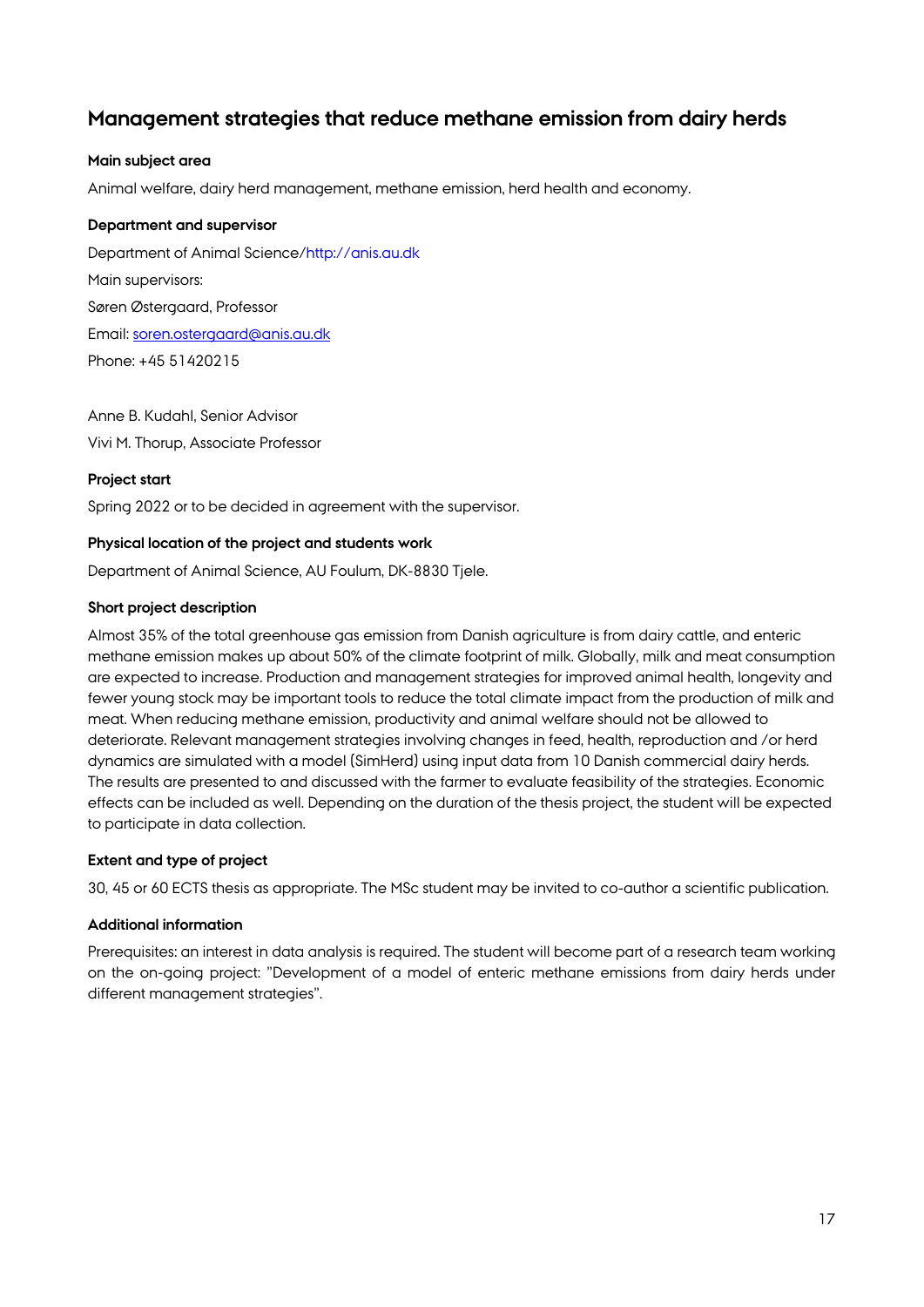# <span id="page-17-0"></span>**Analyses of crossbreeding management strategies in dairy herds**

#### **Main subject area**

Animal science, dairy herd management, herd health and economy, production systems.

#### **Department and supervisor**

Department of Animal Science/http://anis.au.dk

Main supervisor: Søren Østergaard, Professor Email: [soren.ostergaard@anis.au.dk](mailto:soren.ostergaard@anis.au.dk) Phone: +45 51420215

#### **Project start**

Spring 2022 or to be decided in agreement with the supervisor.

#### **Physical location of the project and students work**

Department of Animal Science, AU Foulum, DK-8830 Tjele.

#### **Short project description**

Crossbreeding in Danish dairy herds is increasing slowly and is currently at a level of 15%. Research has shown that crossbreeding can improve health, reproduction and economy and reduce greenhouse gas emission in a dairy herd. To increase the use of crossbreeding there is a need to study these effects at the herd level in more detail and to study management aspects that are affected by crossbreeding. A thesis could analyse alternative strategies to manage the transition period from a purebred herd to a crossbred herd. Another focus could be to analyse how to utilise crossbreeding further by specialisation of breeding, multiplier and production herds. A sub question here could be to study the consequences of production herds purchasing calving heifers versus purchasing primiparous cows. Other focus areas could be defined for a thesis on crossbreeding management. The work will be related to the ongoing DairyCross project and the SimHerd Crossbred model will be available for the project. The project could include literature review, data analyses, herd simulation modelling and analysing of scenarios for technical and economic consequences.

#### **Extent and type of project**

The master thesis could be any of 30, 45 or 60 ECTS.

#### **Additional information**

Prerequisites: an interest in data analysis is required. The MSc-study will become part of a research team in a collaborative with an on-going project. The MSc student may be invited to co-author a scientific publication.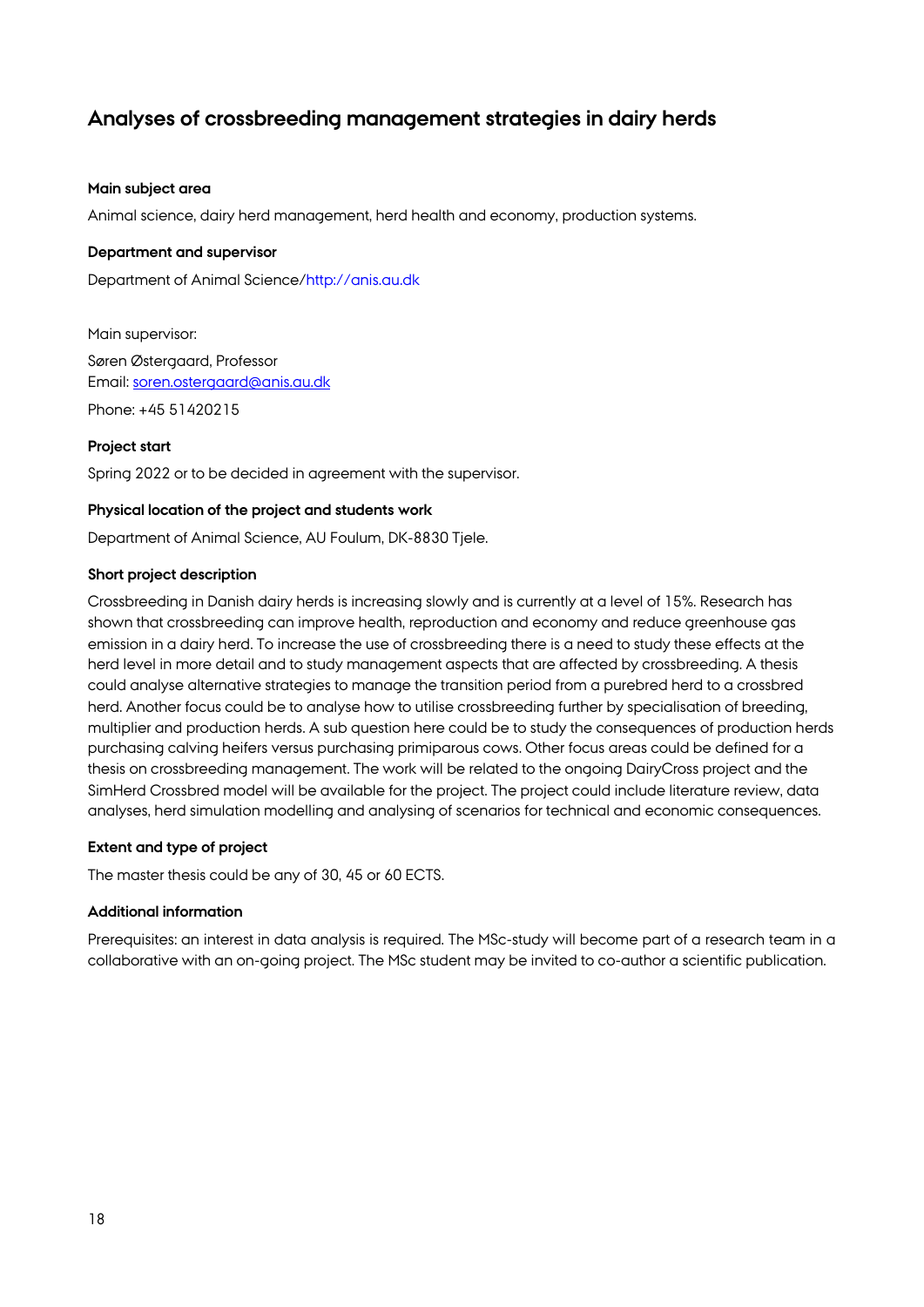# <span id="page-18-0"></span>**Improving culling decisions in dairy herds**

# **Main subject area**

Animal science, dairy herd management, herd health and economy, production systems.

#### **Department and supervisor**

Department of Animal Science/http://anis.au.dk Main supervisor: Søren Østergaard, Professor Email: [soren.ostergaard@anis.au.dk](mailto:soren.ostergaard@anis.au.dk) Phone: +45 51420215

#### **Project start**

Spring 2022 or to be decided in agreement with the supervisor.

#### **Physical location of the project and students work**

Department of Animal Science, AU Foulum, DK-8830 Tjele.

#### **Short project description**

Dairy farms grow bigger, more cow- and herd data become available and dairy production is challenged to reduce greenhouse gas emission. This provide new challenges and possibilities to manage the culling decisions. There is a need for new analyses of the effect of culling strategies on each of economy, greenhouse gas emission and animal welfare. The ongoing CFIT project is developing a flexible version of the SimHerd model allowing to analyse culling decisions using new and detailed information about the individual animal. The model will be able to rank cows on their expected future profitability. The thesis could be with focus on a combination of farm interview and herd simulations modelling (SimHerd). The thesis could also be with focus on the interrelated area of culling strategy, herd health, reproduction and breeding management. As new technologies emerge, the area of breeding management and operation/technical herd management become more interrelated. The project can use herd simulation modelling (SimHerd) to analyse how to optimise these decision simultaneously.

# **Extent and type of project**

The master thesis could be any of 30, 45 or 60 ECTS.

#### **Additional information**

Prerequisites: an interest in data analysis is required. The MSc-study will become part of a research team in a collaborative with on-going project. The MSc student may be invited to co-author a scientific publication.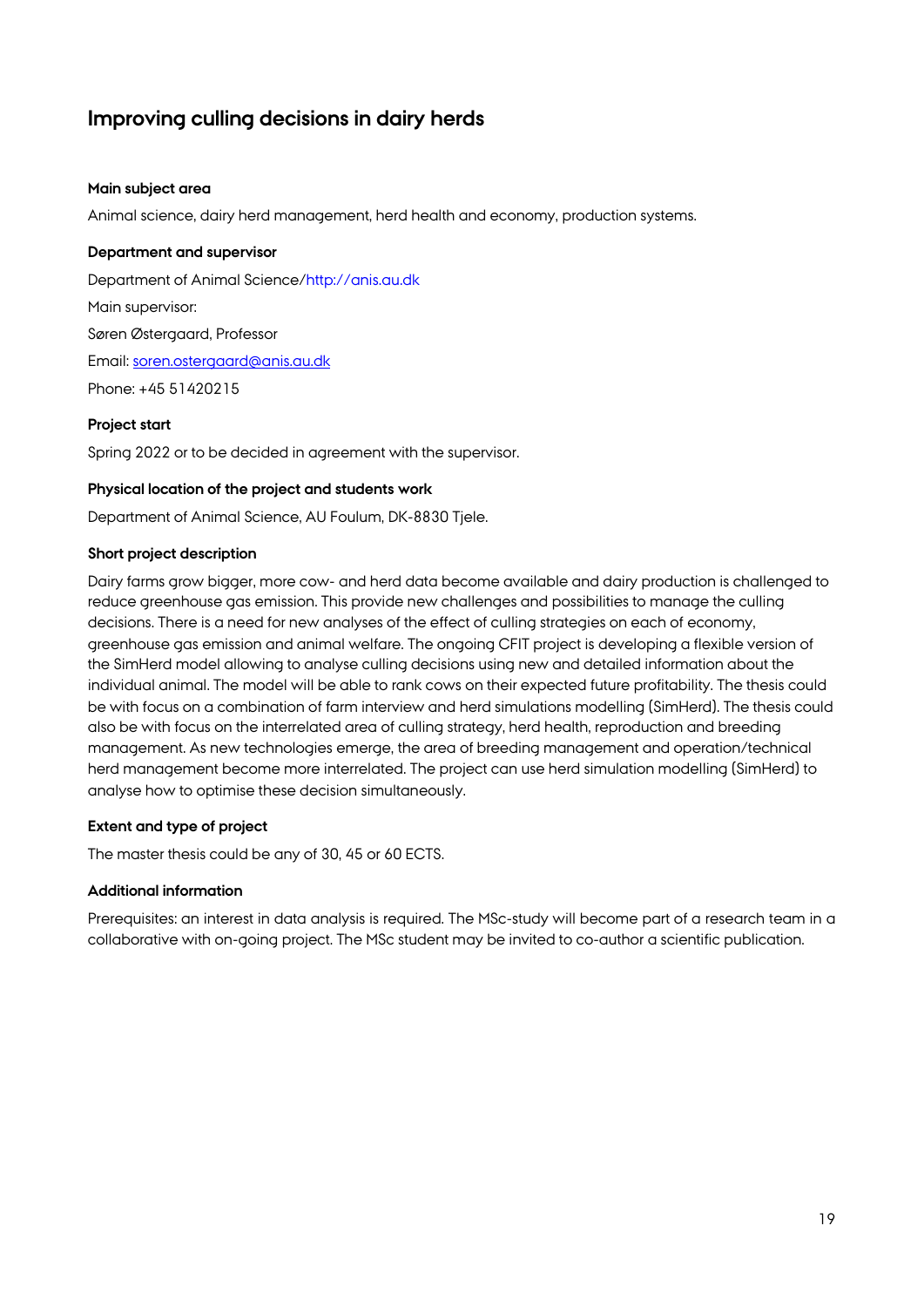# <span id="page-19-0"></span>**Economic effects of cow-calf-systems**

# **Main subject area**

Dairy production systems, management, economy, health.

# **Department and supervisor**

Department of Animal Science[/http://anis.au.dk](http://anis.au.dk/) Anne Braad Kudahl, Senior Advisor Email: [AnneB.Kudahl@anis.au.dk](mailto:AnneB.Kudahl@anis.au.dk) Phone: +45 21794074

# **Project start**

Spring 2022 or to be decided in agreement with the supervisor.

# **Physical location of the project and students work**

Department of Animal Science, Foulum.

# **Short project description**

Consumer groups have put focus on the ethical dilemmas in early separation of newborn calves from their dam. Some farmers and dairies have therefore become interested in developing dairy production systems where calves are given the opportunity to stay with and suckle their own dam or other cows for a longer period – half time or full-time. The system implies markedly increased milk intake by calves and thereby lost income from the dairy in addition to investments in inventory and changed routines. However, long term positive effect on health and production could be expected and some experienced farmers report other savings and increased work-satisfaction. There is a huge variation in the implemented cow-calf systems and the costs and benefits related to different strategies needs further investigation. Different approaches can be applied for a study on this subject like literature studies, farmer interviews (case-studies) and simulations. The project will be linked to the Core Organics RDD-4 project KALVvedKO

# **Extent and type of project**

30 ECTS: Theoretical thesis based on literature studies and/or analysis of issued and edited data sets.

45 ECTS: Experimental theses in which the student is responsible for collection and analysis of his/her own original data

60 ECTS: Experimental theses in which the student is responsible for planning, trial design and collection and analysis of his/her own original data

The master thesis could be any extent 30-60 ECTS

# **Additional information**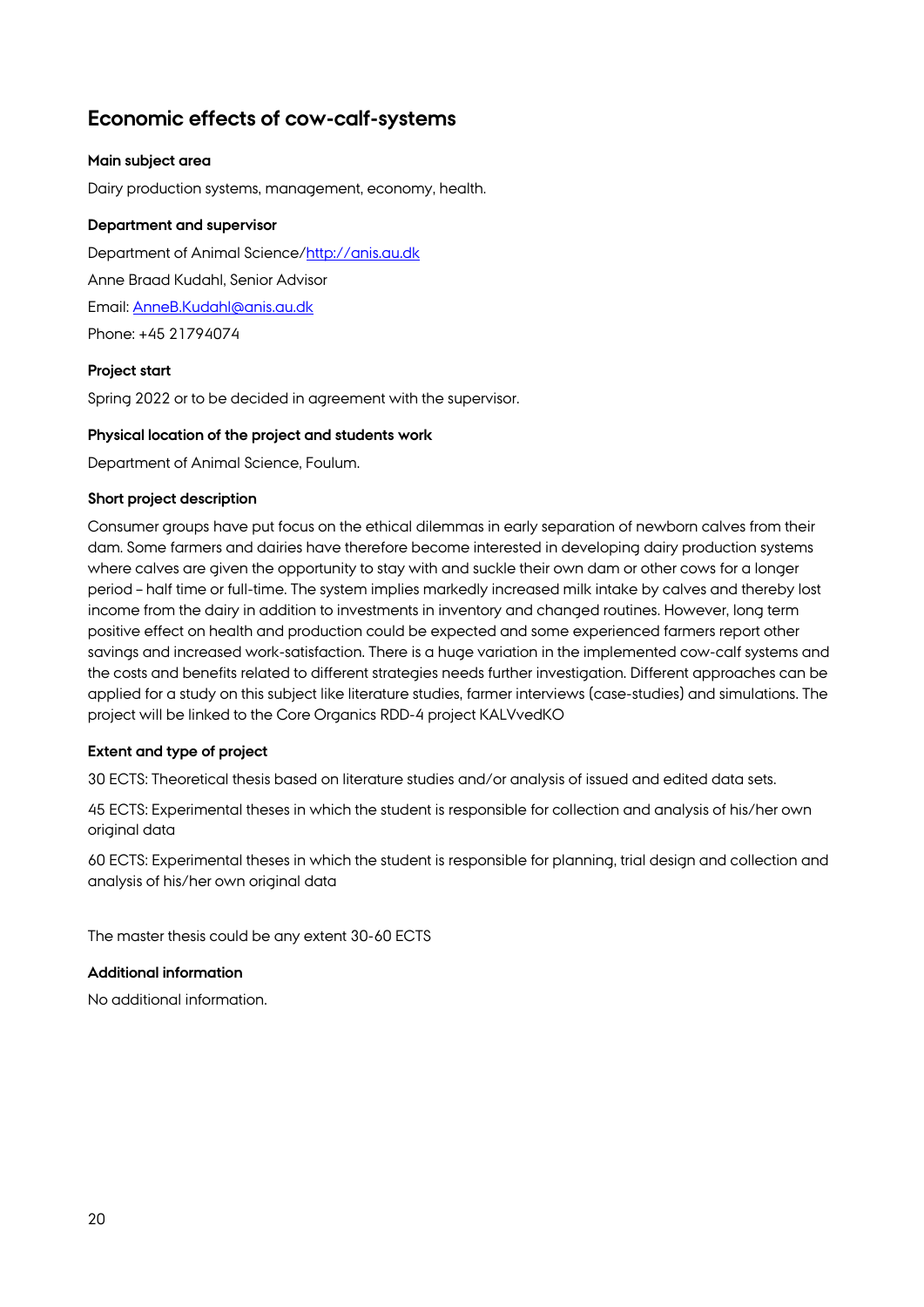# <span id="page-20-0"></span>**Monitoring health and assessing disease costs in dairy herds**

# **Main subject area**

Herd health management, biomarkers for monitoring health, disease and preventive costs.

#### **Department and supervisor**

Department of Animal Science[/http://anis.au.dk](http://anis.au.dk/) Søren Østergaard, Professor Email: [soren.ostergaard@anis.au.dk](mailto:soren.ostergaard@anis.au.dk) Phone: +45 51420215

#### Co-supervisors:

Dr Vivi M. Thorup, Associate Professor Email: [vivim.thorup@anis.au.dk](mailto:vivim.thorup@anis.au.dk) Dr Mogens A. Krogh, Researcher Email: [mogens.krogh@anis.au.dk](mailto:mogens.krogh@anis.au.dk)

#### **Project start**

Spring 2022 or to be decided in agreement with the supervisors.

#### **Physical location of the project and students work**

Department of Animal Science, Foulum.

#### **Short project description**

A part of the negative climate impact from dairy production can be ascribed to diseases that reduce efficiency and longevity of the cows. Disease complexes like mastitis, metabolic diseases and claw lesions can be prevented using a number of different preventive measures. However, research shows that these preventive measures are used less than optimal by farmers. The possible explanations are that the occurrence of diseases as well as the financial losses associated with them are underestimated, furthermore, the preventive measures are too general and are not adjusted to the individual farmer's situation. To motivate the farmer to improve herd health, a monitoring system based on blood and milk biomarkers will be developed as well as a tool to estimate more precise prevalence of disease and better estimates of both failure and preventive cost associated with diseases.

The project will be linked to the GUDP project "KlimaKS" initiated spring 2022 involving 25 dairy herds and 3,000 cows. There will be several opportunities for MSc thesis projects focusing on different aspects within the KlimaKS project. Activities could include herd visits/interviews, quantifying disease and preventive cost, analytical work on development of a monitoring system for disease detection etc.

# **Extent and type of project**

The master thesis could be any of 30, 45 or 60 ECTS.

# **Additional information**

Prerequisites: an interest in data analysis is required. The MSc-study will become part of a research team in a collaborative with an on-going project. The MSc student may be invited to co-author a scientific publication.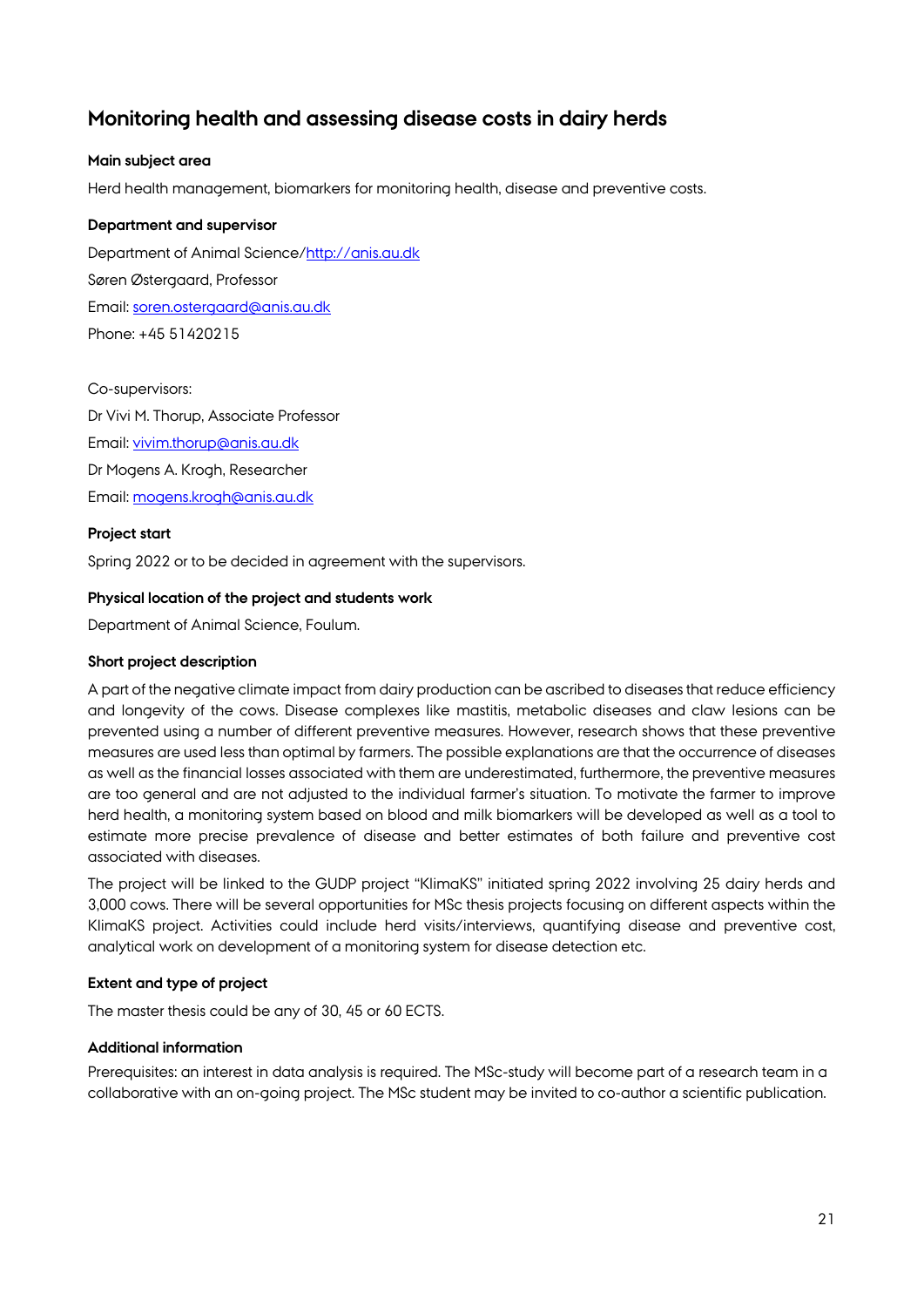# <span id="page-21-0"></span>**Legislation, strategies and decision making regarding antibiotic use in Danish pig and dairy farms**

# **Main subject area**

Dairy and pig farming, veterinary practice, antibiotic and disease treatment strategies.

# **Department and supervisor**

Department of Animal Science, [http://anis.au.dk](http://anis.au.dk/)

Mette Vaarst, Senior Researcher, email[: Mette.Vaarst@anis.au.dk](mailto:Mette.Vaarst@anis.au.dk) Hanne Kongsted, Researcher, email: [Hanne.Kongsted@anis.au.dk](mailto:Hanne.Kongsted@anis.au.dk)

# **Physical location of the project and students work**

Department of Animal Science, AU Foulum.

# **Project start**

Summer 2022, can be decided individually.

# **Short project description**

The identified current threat of antimicrobial resistance (AMR) continues to urge for rethinking the use of antibiotics in animal farming, also in Denmark. Several structures in the legislation as well as in the current farming structures in pig as well as in dairy farming influence the possibilities and drivers for using or avoiding to use antibiotics, and there is a huge need to look at the consequences of these structures in practical farming and veterinary practices. In the EU project, we work with organic and not-organic dairy farming, calf rearing, intensive pig farming and 'Pure pork' (raised without antibiotics).

The main objective of this MSc project is to investigate and critically analyse the incentives, motivations, drivers and barriers for changing treatment and animal health promotion strategies, on farm level but also on sector level and beyond. The MSc-study will be interdisciplinary and include social scientific methods. It can be shaped to the wishes and number of ECTS, but will be expected to consist of two elements: 1) conduct a document and literature review on antibiotic use in animal farming with emphasis on decisions, strategies and effect of legislation, 2) Conduct interviews (and analysis of them) of relevant vets, authorities, organisations and farmers about their perceptions on opportunities and concerns related to different disease treatment and health promotion strategies in animal farming.

# **Extent and type of project**

Possibilities to conduct 45 ECTS or 30 ECTS projects, through involving different levels of data collection (interviews with farmers, veterinarians, authorities; collection of data on legislation and real life cases of exchange of antimicrobials).

# **Additional information**

The student should be sufficiently fluent in Danish for communicating with farmers, veterinarians and other actors in the environment, and hold a valid driving license. This MSc-study is conducted within the framework of an EU project ROADMAP. This means that the MSc student will be part of a research team at Foulum, with possibilities to have collaboration with international partners.

# **Useful reading**

Skjølstrup NK, Nielsen LR, Jensen CS and Lastein DB (2021) Veterinary Herd Health Consultancy and Antimicrobial Use in Dairy Herds. Front. Vet. Sci. 7:547975. doi: 10.3389/fvets.2020.547975

Fortané, N.; Bonnet-Beaugrand, F.; Hémonic, A.; Samedi, C.; Savy, A.; Belloc, C. Learning Processes and Trajectories for the Reduction of Antibiotic Use in Pig Farming: A Qualitative Approach. Antibiotics **2015**, <sup>4</sup>, 435-454. https://doi.org/10.3390/antibiotics4040435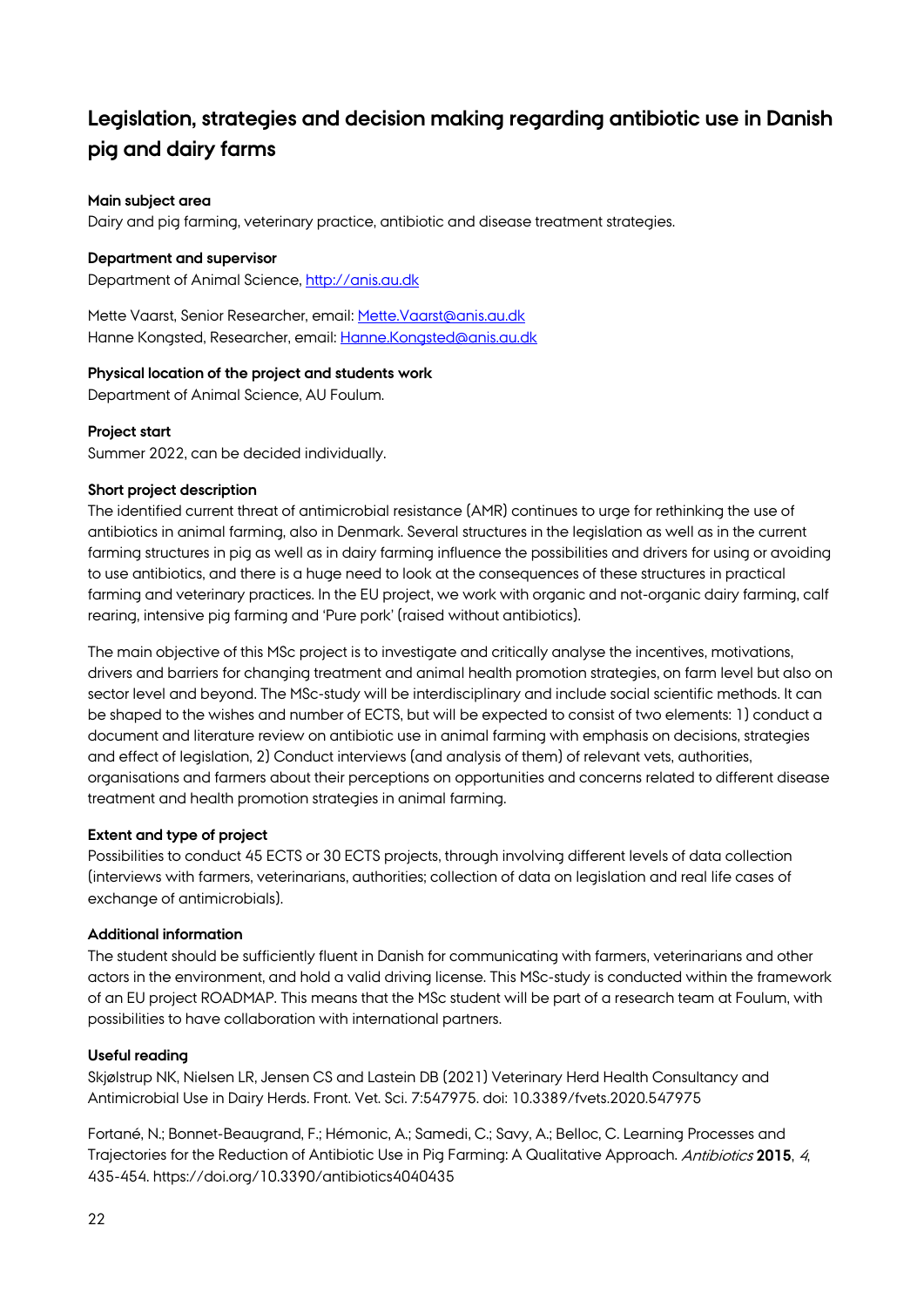# <span id="page-22-0"></span>**Exploring and exploiting behavioural patterns to improve dairy cow management**

# **Main subject area**

Animal welfare, data-driven management, behaviour, precision livestock farming, sensor technology.

#### **Department and supervisor**

Department of Animal Science[/http://anis.au.dk](http://anis.au.dk/)

Main supervisor: Leslie Foldager, Senior Researcher

Co-supervisor: Vivi Thorup, Associate Professor Email: [vivim.thorup@anis.au.dk](mailto:vivim.thorup@anis.au.dk) Phone: +45 20637229

#### **Project start**

Summer or autumn 2022.

#### **Physical location of the project and students work**

Department of Animal Science, AU Foulum, DK-8830 Tjele.

#### **Short project description**

Modern, intensive dairy farming implies caring for many animals with a small number of staff, which limits time spent per individual animal. This poses a risk for animal welfare, as farm staff might miss animal cues for deteriorating health. Animal behaviour such as features related to resting (lying), standing, walking, ruminating, eating, drinking, being milked, etc. are increasingly often measured using sensors on commercial dairy farms. The main purposes of such sensors have been to detect time of heat and other fertility features. So far, linking lying behaviour and activity to other cow and herd aspects, such as health status, has had limited success, because of large variations between cows and herds and the use of daily sums of behavioural features. For example, lying behaviour generally follows a 24-h pattern that predominantly is shaped by milking and feeding times. Summarising data in 24-h periods is likely to ignore useful individual variation. Exploring individual variation will enable us to capture behavioural changes and to exploit this knowledge to detect disease or suboptimal management.

This thesis project will identify cow behavioural features that capture individual 24-h patterns, study their variation in relation to cow and management factors, and possibly quantify the relation between a selection of cow features and onset of disease. Alterations in management based on identified features in this project provides a data driven approach to improve cow health, milk yield as well as societal acceptance of intensive farming. Data already collected are available to work on for 30 ECTS projects. Involvement in collection of new data is expected for longer projects.

# **Extent and type of project**

30, 45 or 60 ECTS thesis as appropriate.

#### **Additional information**

Prerequisites: an interest in data handling and analysis is required.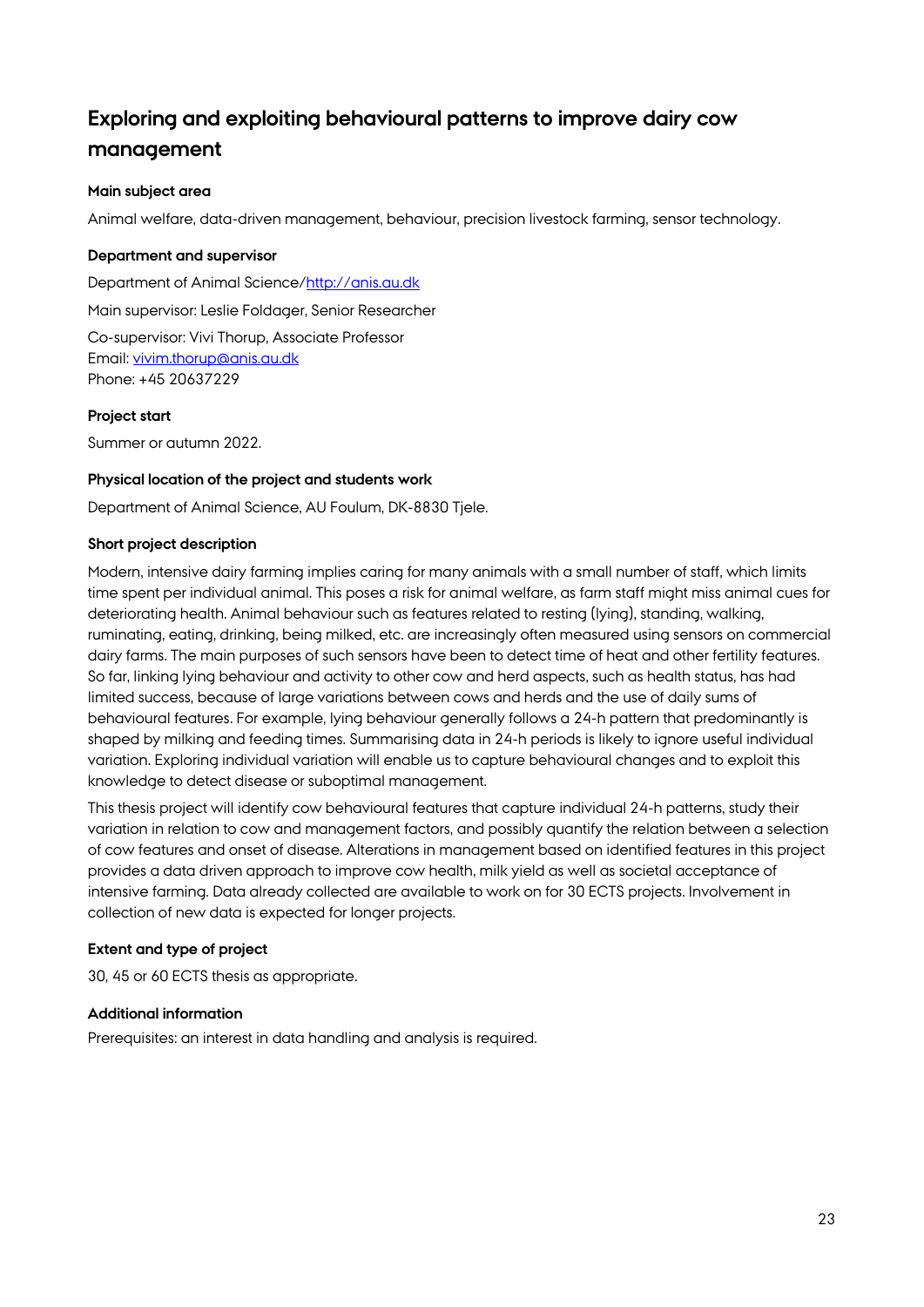# <span id="page-23-0"></span>**Nutritional value of grass-based feeding of organic slaughter pigs**

# **Main subject area**

Organic pig production, sustainable feedstuffs

# **Department and supervisor**

Department of Animal Science[/http://anis.au.dk](http://anis.au.dk/)

Lene Stødkilde-Jørgensen, Assistant Professor Email: [lsj@anis.au.dk](mailto:lsj@anis.au.dk)

Maria Eskildsen, Postdoc Email: [Maria.Eskildsen@anis.au.dk](mailto:Maria.Eskildsen@anis.au.dk)

# **Project start**

August 2022.

# **Physical location of the project and students work**

AU Foulum.

# **Short project description**

The Danish organic pork production is facing numerous challenges in relation to negative environmental impact on local and global scales. Organic production is particularly challegend because of lower feed utilisation and thus higher nutrient losses. As the feed is a major contributor to the greenhouse gas emissions from the production, and the reliance on imported soy-based compound feed and thereby non-local protein sources negatively affects the climate footprint of Danish organic pork, there is a need to rethink feed strategies for the Danish organic pig production.

A feeding strategy with great potential is one based on locally grown grass and clover. Grass-clover has traditionally been used for ruminants; however, green biorefining allows for an efficient and sustainable use of the grass-clover via separation into multipurpose fractions. The extracted protein "Green protein" has great potential as protein source for monogastrics providing a sustainable alternative to imported soy and the residual pulp may be both a roughage source and a source of additional protein. Using pulp as roughage would improve the nutrient utilisation and circularity of the production.

By law, organic pigs must be have access to roughage, and it is suggested that organic pigs can have their nutritional needs for amino acids covered partly or completely through grazing during the summer period or through intake of pulp or clover-grass silage during winter. This is not exploited in feed allocations potentially leading to feeding of surplus protein.

The distancing from traditional feeding strategies necessitates scientific knowlegde, where the effects of the grass-based feeding are elucidated in a controllable environment.

The project focuses on determining the nutritional value of green protein, fresh clover grass pulp silage and clover grass silage for organic slaughter pigs. Growth, intake and feed utilisation are determined as are body composition and protein / energy metabolism. This is done both in the summer and winter trial.

The project is part of the project ENTRANCE funded by GUDP through organic RDD7.

# **Extent and type of project**

45-60 ECTS thesis as appropriate.

# **Additional information**

Hands-on work in Foulum is a prerequisite and is expected to be performed by the student.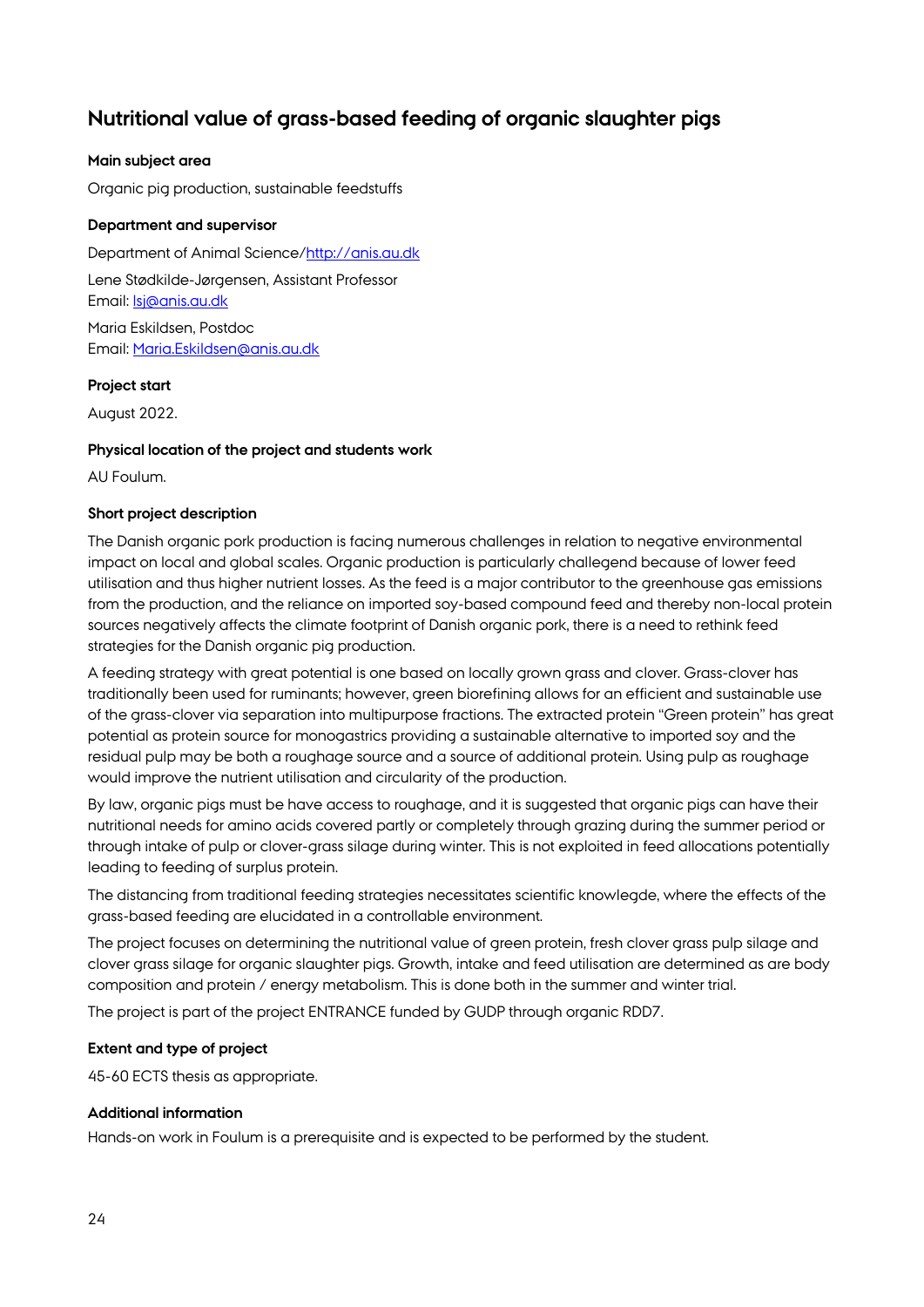# <span id="page-24-0"></span>**Nutrient losses and GHG emissions from grass-based feeding of organic slaughter pigs**

# **Main subject area**

Organic pig production, sustainable feedstuffs.

# **Department and supervisor**

Department of Animal Science/ [http://anis.au.dk](http://anis.au.dk/) Lene Stødkilde-Jørgensen, Assistant Professor Email: [lsj@anis.au.dk](mailto:lsj@anis.au.dk) Maria Eskildsen, Postdoc Email: [Maria.Eskildsen@anis.au.dk](mailto:Maria.Eskildsen@anis.au.dk)

# **Project start**

August 2022.

# **Physical location of the project and students work**

AU Foulum.

# **Short project description**

The Danish organic pork production is facing numerous challenges in relation to negative environmental impact on local and global scales. Organic production is particularly challegend because of lower feed utilisation and thus higher nutrient losses. As the feed is a major contributor to the greenhouse gas emissions from the production, and the reliance on imported soy-based compound feed and thereby non-local protein sources negatively affects the climate footprint of Danish organic pork, there is a need to rethink feed strategies for the Danish organic pig production.

A feeding strategy with great potential is one based on locally grown grass and clover. Grass-clover has traditionally been used for ruminants; however, green biorefining allows for an efficient and sustainable use of the grass-clover via separation into multipurpose fractions. The extracted protein "Green protein" has great potential as protein source for monogastrics providing a sustainable alternative to imported soy and the residual pulp may be both a roughage source and a source of additional protein. Using pulp as roughage would improve the nutrient utilisation and circularity of the production.

By law, organic pigs must be have access to roughage, and it is suggested that organic pigs can have their nutritional needs for amino acids covered partly or completely through grazing during the summer period or through intake of pulp or clover-grass silage during winter. This is not exploited in feed allocations potentially leading to feeding of surplus protein.

The distancing from traditional feeding strategies necessitates scientific knowlegde, where the effects of the grass-based feeding are elucidated in a controllable environment.

The project focuses on determining emissions of greenhouse gasses and leaching of nutrients from organic slaughterpigs. Eight pigs from 30-85 kilo will be housed in metabolic cages and climate gass chambers for several periods of five days. This is done both in the summer and winter trial. Project 2 will calculate phosphorus and nitrogen balances and the emissions of methane, carbondioxide, ammonia and dinitrogenoxide. The project is part of the project ENTRANCE funded by GUDP through organic RDD7.

# **Extent and type of project**

45-60 ECTS thesis as appropriate.

# **Additional information**

Hands-on work in Foulum is a prerequisite and is expected to be performed by the student.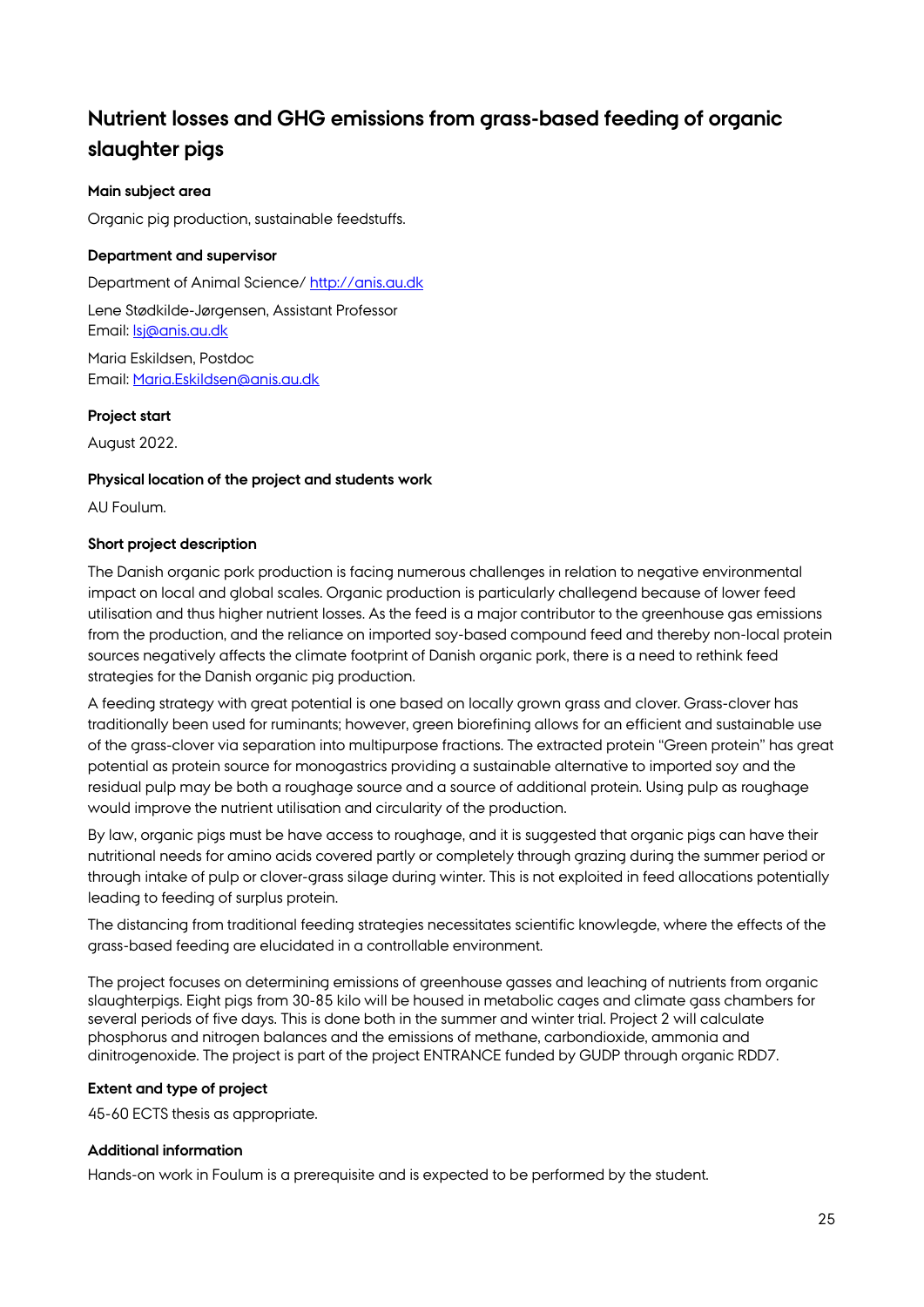# <span id="page-25-0"></span>**Consumption quality and shelf life of pork from grass-fed organic pigs**

# **Main subject area**

Organic pig production, sustainable feedstuffs.

#### **Department and supervisor**

Department of Animal Science[/http://anis.au.dk](http://anis.au.dk/)

Lene Stødkilde-Jørgensen, Assistant Professor Email: [lsj@anis.au.dk](mailto:lsj@anis.au.dk)

Maria Eskildsen, Postdoc Email: [Maria.Eskildsen@anis.au.dk](mailto:Maria.Eskildsen@anis.au.dk)

#### **Project start**

August 2022.

#### **Physical location of the project and students work**

AU Foulum.

#### **Short project description**

Previous experiments at AU Foulum indicate that there may be an increased risk of impaired lard quality when feeding slaughter pigs bio-refined grass protein. The purpose of the project is to investigate the effect of feeding Green protein on the long-term shelf life and consumption quality of pork immediately after slaughter and after six months on frost.

The project provides facts about the long-term shelf life of pork after feeding with Green protein and both positive and negative consequences of replacing soy protein with Green protein will be identified. The results may potentially be included in the work of improving bio-refining methods and the development of feeding strategies with grass protein for both organic and conventional slaughter pigs in Denmark.

At the organic Platform in Foulum, a total of 150 (in august 2022) and 120 (in January 2023) organic pigs will be fed a ration based on either locally produced green protein or imported organic soybean meal from 30 kilo to slaughter at approximately 110 kilo.

The animals will be slaughtered at Danish Crown's slaughterhouse in Herning and 24 hours post slaughter, belly fat and two fatty muscles are removed. One is analysed immediately after slaughter. The other is stored at -20 C for half a year (the recommended maximum shelf life for pork according to the Danish Institute of Technology). This is to emulate the conditions of consumers all over the world. The pork is used for meat- and eating quality analyses. At the Danish Meat Research Institute, a sensory analysis of aroma, taste and tenderness is performed. Colour, pH, texture, fatty acid composition, antioxidant level, protein degradation and degree of rancidity will be determined at AU Foulum.

The project is part of the project GRATIS funded by The Pig Levy Found.

#### **Extent and type of project**

45-60 ECTS thesis as appropriate.

# **Additional information**

Hands-on work in Foulum is a prerequisite and is expected to be performed by the student.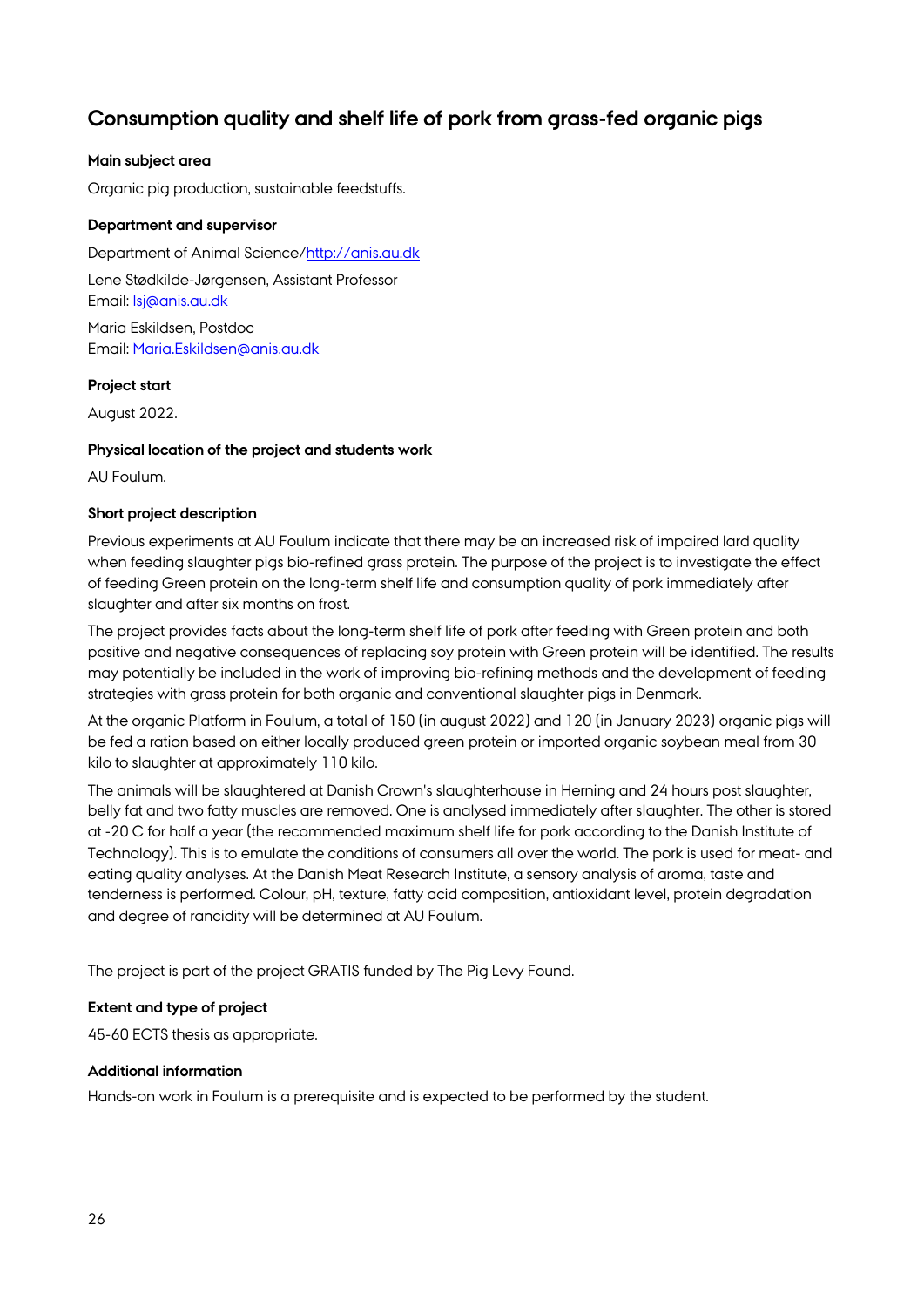# <span id="page-26-0"></span>**Improving welfare of broiler breeders by changes in feed management**

# **Main subject area**

Animal behaviour and welfare.

# **Department and supervisor**

Department of Animal Science[/http://anis.au.dk](http://anis.au.dk/) Anja Brinch Riber, Senior Researcher Email: [anja.riber@anis.au.dk](mailto:anja.riber@anis.au.dk) Phone: +45 22353374

# **Project start**

August/September 2022

# **Physical location of the project and students work**

AU Foulum, Blichers Allé 20, Tjele (possible to do some office work in Aarhus)

# **Short project description**

Genetic selection for growth parameters in broiler breeders, i.e., the parents of broilers, has caused an increased appetite due to modulation of mechanisms of hunger regulation. As a result, *ad libitum* access to feed will result in obesity and consequently in serious health and reproduction problems during the breeding period. To prevent health and reproductive problems, broiler breeders are feed restricted. However, the severe feed restriction introduces welfare problems in terms of frustration and hunger as basic behavioural and physiological needs are commonly not fulfilled. Different feeding strategies have been used to alleviate the hunger felt by broiler breeders and to fulfil their behavioural need for feeding behaviour with varying success. Among these are qualitative feed restriction, where the quality of the feed in terms of nutrient content is reduced by adding non-nutritious or poor-nutritious diluents to the standard feed. A previous study at ANIS showed that combining daily allocation of roughage with standard feed diluted with insoluble fibres in terms of oat hulls may have the potential of increasing the welfare of broiler breeders.

The thesis project will investigate the effect of combining daily allocation of roughage with standard feed diluted with oat hulls on the welfare of broiler breeders. A range of welfare indicators to be collected is predetermined, but the student also has the possibility to focus on different welfare indicators of own choice, targeting biological functioning, affective states and/or natural behaviour.

# **Extent and type of project**

45-60 ECTS depending on the student's choice.

# **Additional information**

The student is expected to participate in the experimental work taking place at Foulum and will be part of a group consisting of a senior researcher, two postdocs, a PhD student, technicians and interns.

The MSc student is invited to co-author a scientific publication.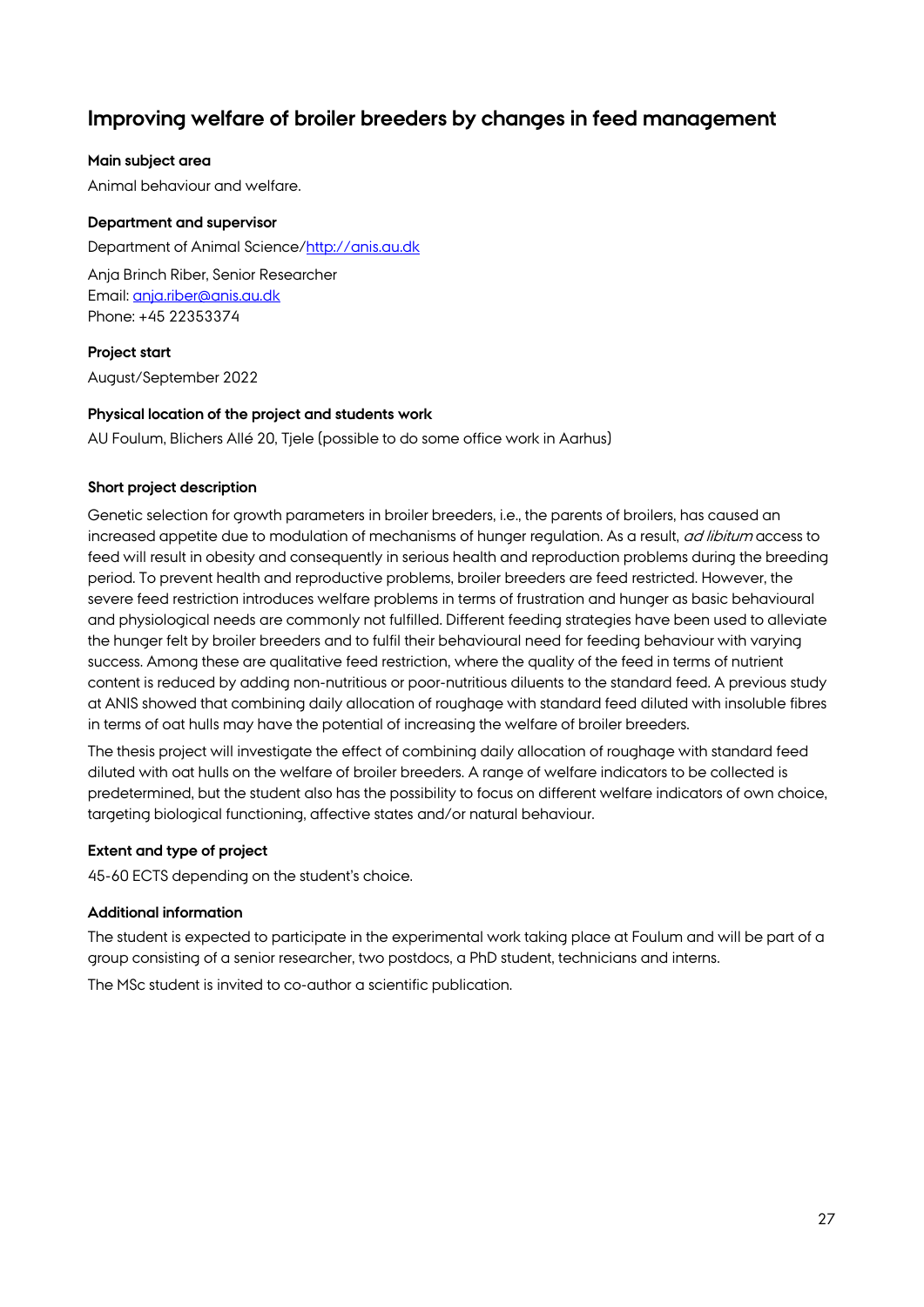# <span id="page-27-0"></span>**How does wooden breast syndrome in broilers affect behaviour?**

# **Main subject area**

Animal behaviour and welfare.

# **Department and supervisor**

Department of Animal Science[/http://anis.au.dk](http://anis.au.dk/) Anja Brinch Riber, Senior Researcher Email: [anja.riber@anis.au.dk](mailto:anja.riber@anis.au.dk) Phone: +45 22353374

# **Project start**

Autumn 2022

# **Physical location of the project and students work**

AU Foulum, Blichers Allé 20, Tjele (the extent of physical presence can be agreed with the supervisor).

# **Short project description**

The selection for high productivity by rapid growth, high feed efficiency and increased terminal body weight has led to a range of welfare issues in broilers, including wooden breast syndrome (WBS). WBS is defined as abnormal microscopic appearance in tissue samples and it is accompanied by hard consistency of the pectoralis major muscle post-mortem. WBS possibly exhibits metabolic signs of oxidative stress and it often appears with white striping, suggesting that fibres in the breast muscles of broilers are damaged. The incidence of WBS in commercial broiler flocks is unclear, yet white striping is estimated to affect one-tenth of broilers and has been detected in 38% of the broilers in a recent study.

WBS is only observed post-mortem and so far, there has been no detectable symptoms on live birds useful for singling out the affected individuals. It has been suggested that WBS has the potential to cause or contribute to significant walking difficulties. Furthermore, WBS may negatively affect other normal activities requiring a certain level of physical strength, e.g., perching that requires use of the breast muscles.

The thesis project will investigate the effect of WBS on a range of behaviours expressed by fast-growing broilers. The student will collect data on the behaviour of 32-34 day-old individuals with known WBS status (obtained post-mortem on day 38) from existing video recordings.

# **Extent and type of project**

45 ECTS (not possible to do 60 ECTS as the experiment has been completed, and not possible to do 30 ECTS as behavioural data need to be collected from the recorded videos).

# **Additional information**

Flair for data handling and statistical analyses will be a benefit, as this type of data collection creates large data sets.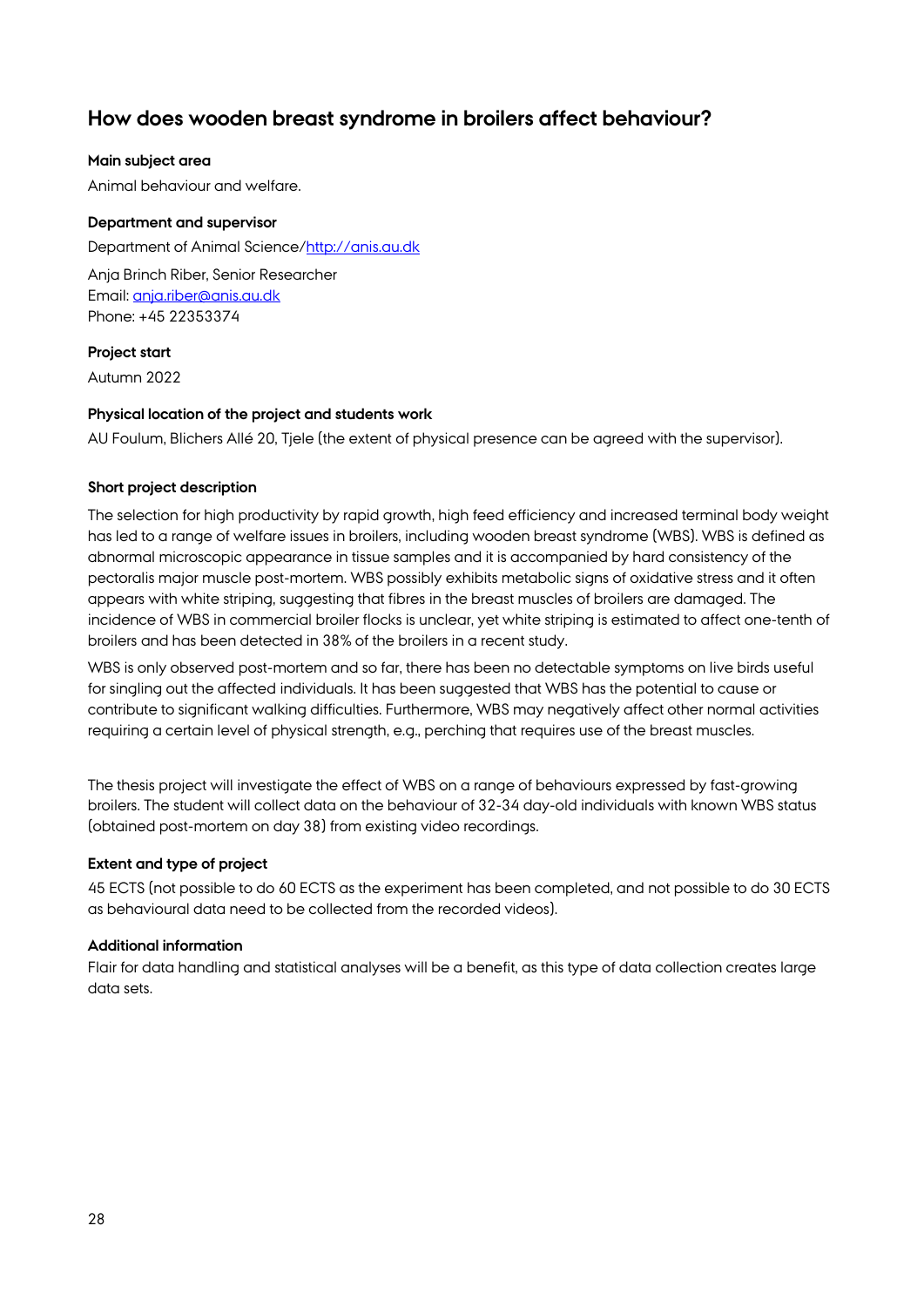# <span id="page-28-0"></span>**Investigation of the metabolite signature in urine of suckling and weaned piglets**

# **Main subject area**

Animal Nutrition/Animal Science.

# **Department and supervisor**

Department of Animal Science[/http://anis.au.dk](http://anis.au.dk/) Mette Skou Hedemann, Senior Researcher Email: [Mette.Hedemann@anis.au.dk](mailto:Mette.Hedemann@anis.au.dk) Phone: +45 5144 8783

# **Project start**

September/November 2022.

# **Physical location of the project and students work**

Department of Animal Science, AU-Foulum, DK-8830 Tjele.

# **Short project description**

Background: Weaning is a major challenge to the digestive system of the young pig, where the diet changes from highly digestible sow's milk rich in protein and fat before weaning to a more complex mainly plant based dry feed with a lower nutrient digestibility after weaning. This transition and change of nutrient flow in the gut leads to profound changes in the microflora, and an increased risk of developing PWD.

The metabolome is a collection of endogenous metabolites, products of the metabolism, metabolites originating from microbial fermentation as well as exogenous metabolites originating from the feed (xenobiotics). Metabolomics is the measurement of the metabolome in biological samples like urine. Changes in the metabolome can reflect altered metabolic pathways or changes in the microflora or its activity. Investigating the urinary metabolome during the period around weaning may provide information on the changes in metabolism imposed by the dietary change at weaning. Furthermore, excretion of xenobiotics that originate from the diet may be a sign that the piglet has consumed dry feed prior to weaning. Finally, microbial metabolites in urine may indicate microbial changes.

The overall aim of the present project is to investigate how the urinary metabolome changes at weaning. Additional research questions are 1) can feed intake prior to weaning be assessed and 2) does the urinary metabolome differ between dietary treatments after weaning.

Activities: An experiment has been performed with 40 litters during the period from birth to two weeks postweaning. The piglets were provided dry feed, however, as a negative control, a group of piglets were not provided feed prior to weaning. After weaning, one of the four experimental diets were fed. Piglets were euthanised 7 days prior to weaning, at the day of weaning, 5 days post-weaning, and 14 days post-weaning. Urine samples were collected from the bladder. The urine samples will be analysed in this thesis project using a non-targeted liquid chromatography-mass spectrometry (LC-MS) approach. Following, data has to be preprocessed prior to multivariate analysis and important metabolite will be identified using online databases.

# **Extent and type of project**

45-60 ECTS.

# **Additional information**

The student should be interested in laboratory work as well as extensive data processing using various software tools as well as internet-based databases.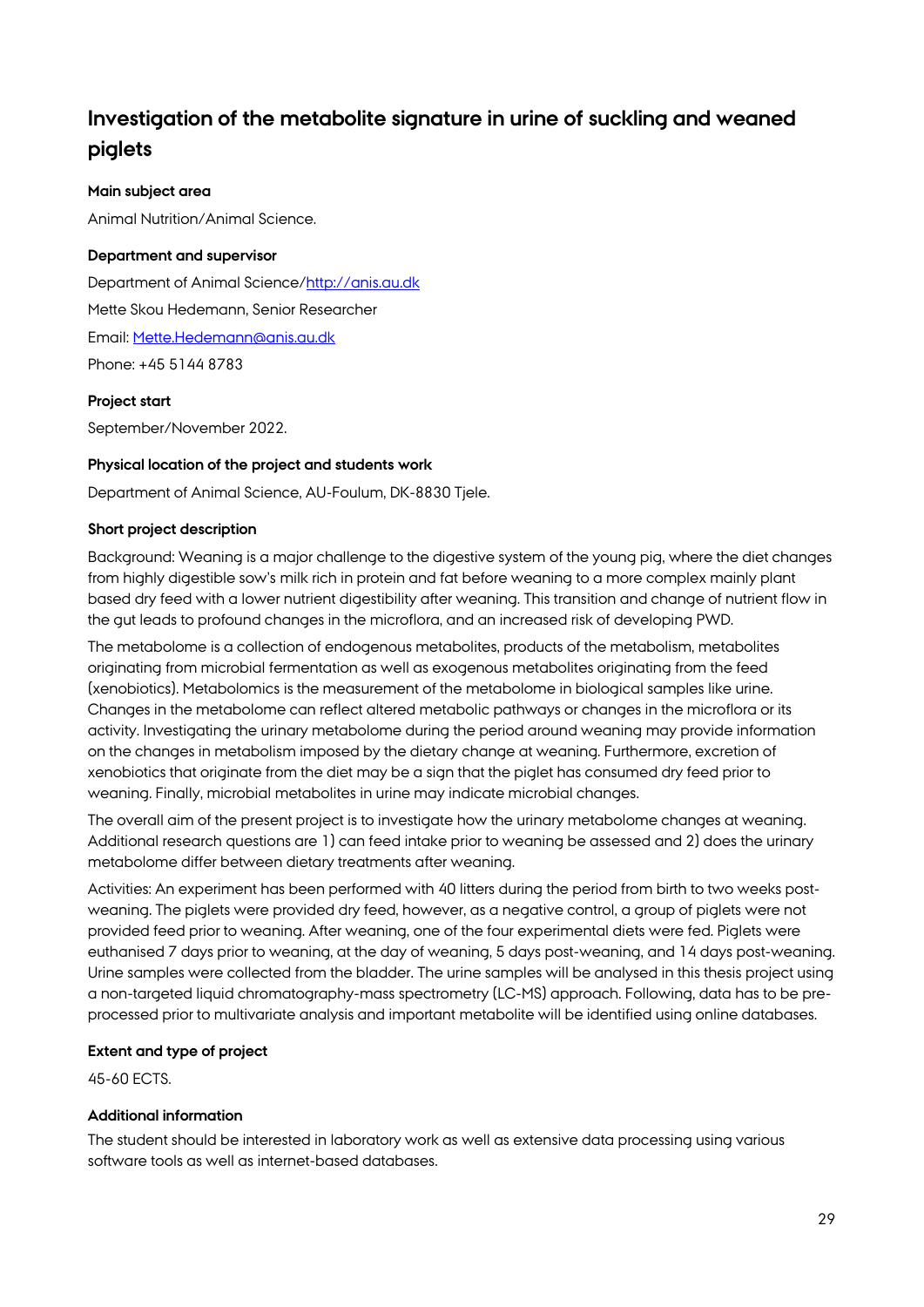# <span id="page-29-0"></span>**Behaviour and welfare in various cow-calf-contact systems**

#### **Main subject area**

Animal Behaviour and Welfare.

# **Department and supervisor**

Department of Animal Science[/http://anis.au.dk](http://anis.au.dk/) Margit Bak Jensen, Professor Email: [margitbak.jensen@anis.au.dk](mailto:margitbak.jensen@anis.au.dk)

# **Project start**

Autumn 2022/spring 2023.

# **Physical location of the project and students work**

AU Foulum

# **Short project description**

Cow-calf contact is practiced in various ways in dairy farming varying in terms of duration (from few days to the whole milk-feeding period), degree of contact (full-time and part time contact) and type (dam rearing vs. foster cow rearing). The scientific literature on the various cow-calf-contact management in dairy production has so far focused on dam-rearing (Sirovnik et al., 2020 J. Dairy Res. 87: 108–114; Meagher, et al 2019 J. Dairy Sci.102, 5765–5783; Johnsen et al., 2016 Appl. Ani. Behav. Sci. 181, 1–11), while the merging cow-calfsystems in Danish organic dairy production often involves rearing the calves with a cow other than the mother. These systems are either in foster cow systems, or systems where the calves are with the dam during the first part of the milk-feeding period and then reared by a foster cow for the main part of the milk-feeding period. The thesis will review the existing literature on various cow-calf-systems and discuss the welfare implications of the differences in management.

**Extent and type of project** 

30 ECTS.

# **Additional information**

The project involves data collection from video-recording. Please contact for more information.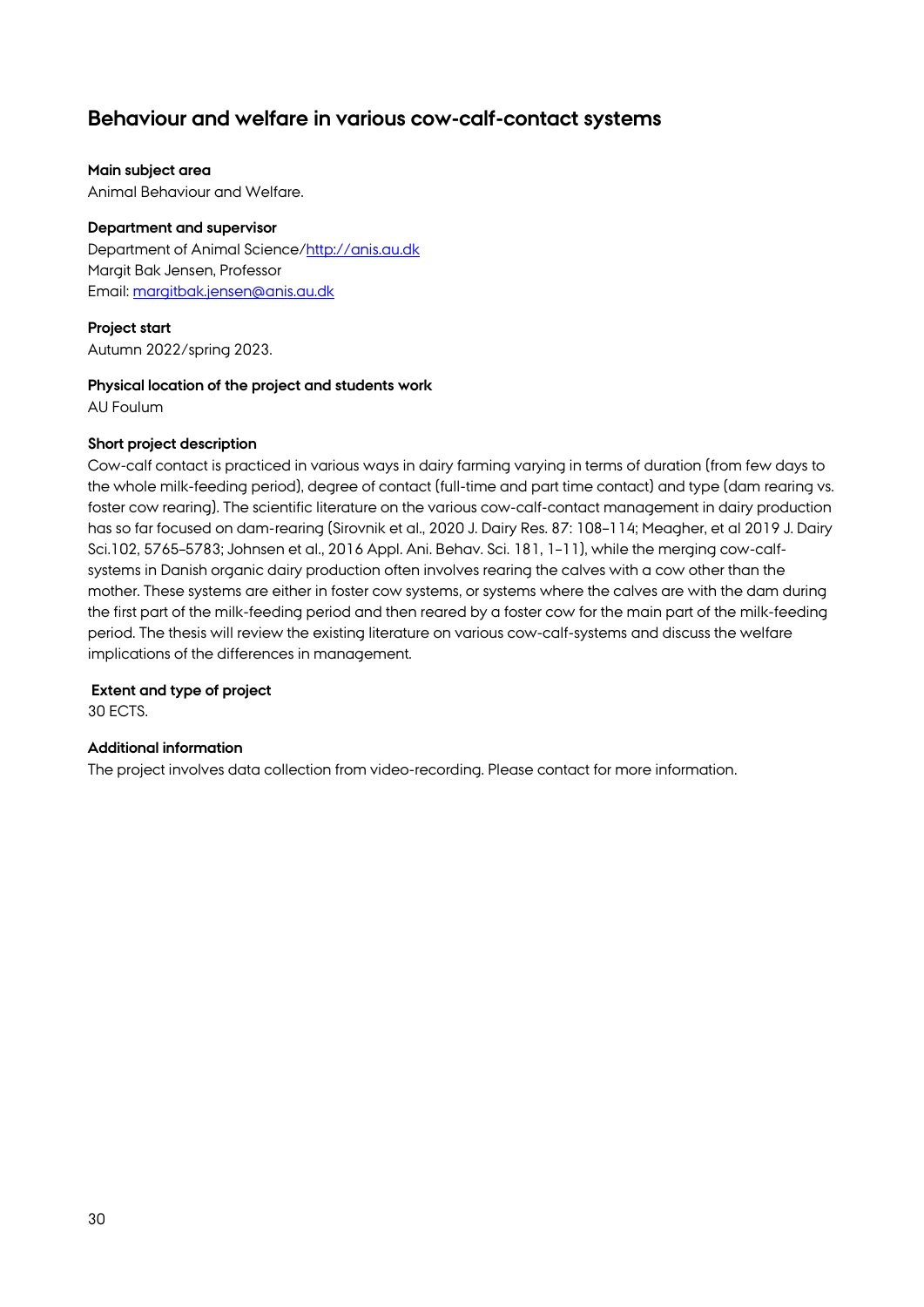# <span id="page-30-0"></span>**The effect of feed-additives to reduce methane production on feeding behaviour of dairy cows**

# **Main subject area**

The Thesis project integrates behaviour and nutrition.

#### **Department and supervisor**

Department of Animal Science[/http://anis.au.dk](http://anis.au.dk/) Margit Bak Jensen, Professor Email: [margitbak.jensen@anis.au.dk](mailto:margitbak.jensen@anis.au.dk)

Co-supervisor: Professors Peter Lund or Martin R. Weisbjerg

#### **Project start**

Autumn 2022/spring 2023.

#### **Physical location of the project and students work**

AU, Foulum

# **Short project description**

Development of feeding strategies to reduce methane emissions from ruminants is important to meet sustainability goals. Novel feed rations and feed additives show promise to reduce methane, but may have undesired side effects. The thesis project aims to investigate the effect of feed rations and feed additives to reduce methane production on dairy cows feeding behaviour and welfare. Data on feeding behaviour will be collected using automatic feed bins (Insentec bins), which records data on feeder visits and feed intake continuously. Based on these data, daily feeding duration, number of meals, feeding rate, as well as feed intake may be calculated. Data originates from three experiments running in 2021 to investigate the effect of various feed-additives and feed-rations on methane production. PhD-students supervised by Peter Lund and Martin R. Weisbjerg will be running these experiments. If feasible, the student will take part in data collection during an animal trial.

# **Extent and type of project**

60 ECTS.

# **Additional information**

The automatic feed bins generate a considerable amount of data that the student will be editing and analysing. Interest in statistic is an advantage.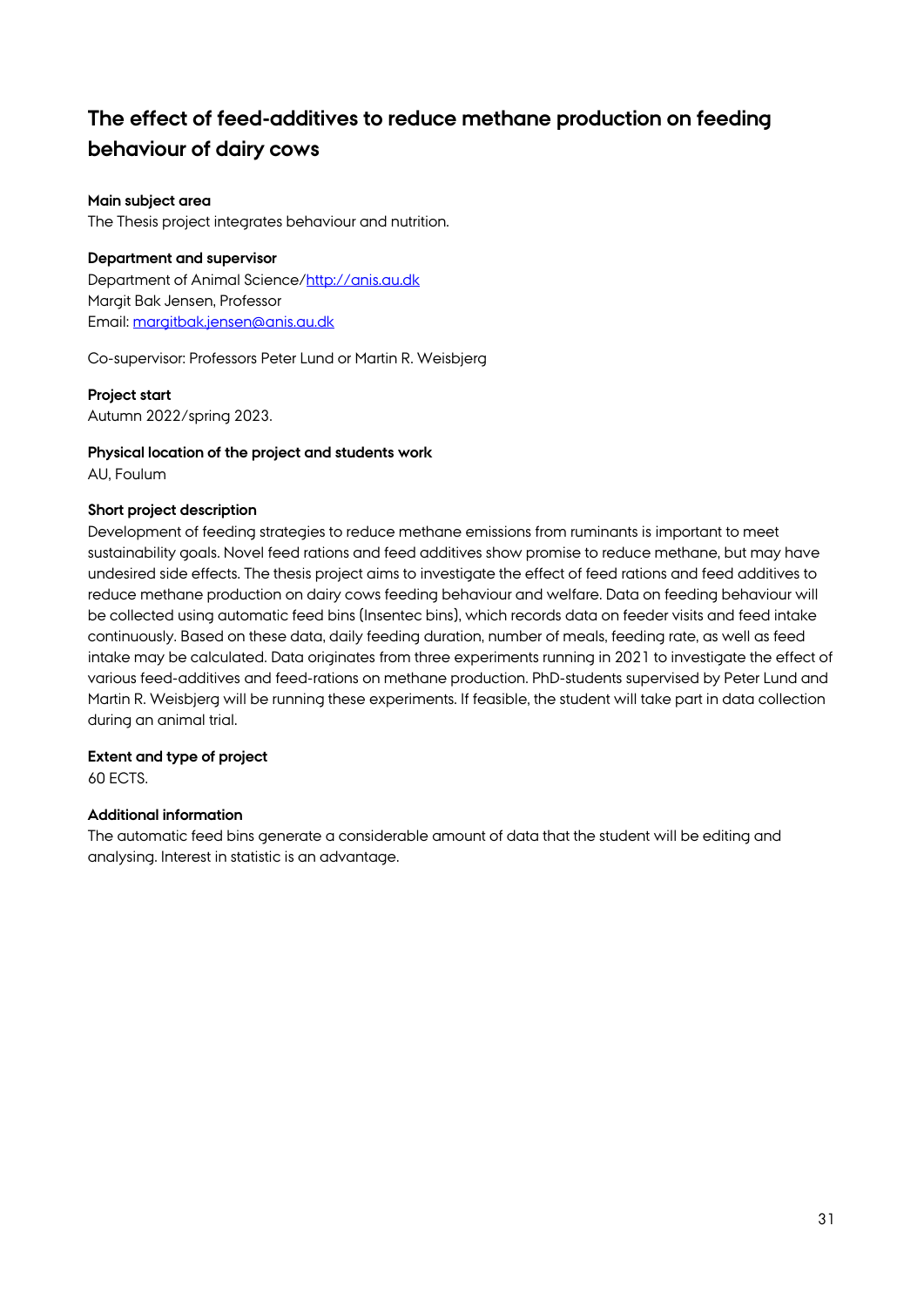# <span id="page-31-0"></span>**Play behaviour in dam-reared calves – effect of gradual weaning on play behaviour**

#### **Main subject area**

Animal behaviour and welfare.

#### **Department and supervisor**

Department of Animal Science[/http://anis.au.dk](http://anis.au.dk/) Margit Bak Jensen, Professor Email: [margitbak.jensen@anis.au.dk](mailto:margitbak.jensen@anis.au.dk)

#### **Project start**

Autumn 2022/spring 2023.

# **Physical location of the project and students work**

AU Foulum.

# **Short project description**

Prolonged cow and calf contact has been shown to promote normal social behaviour, reduce abnormal behaviour and reduce stress and fear responses. On the other hand, this practice increased the calves' response to separation from the cow (see Meagher et al., 2019; J. Dairy Sci. 102:5765–5783 for review). One possible solution to the problem is to develop ways to gradually separate the calf from the cow and wean it off milk. Dam rearing with only part-time contact is suggested to be feasible for dairy production. Part-time cow-calf contact may also ease the stress of separation in combination with gradual weaning methods.

Good animal welfare is about the absence of negative experiences and the presence of positive experiences. Play behaviour is suggested to a good indicator of animal welfare (Boissy et al. 2007, Physiol Behav. 92:375-397). Young animals are motivated to play when their primary needs are meet and there is no danger, while the occurrence of play is reduced when there are threats to welfare. The occurrence of play is reduced by weaning in calves (Krachun et al. 2010 Appl. Anim. Behav. Sci. 122:71-76). However, whether gradual weaning methods impact play behaviour less than abrupt weaning has not been investigated.

The thesis project will investigate the effect of daily duration of contact with the cow, as well as gradually restricting the suckling, on calves' play behaviour. The Thesis project will be part of a larger experimental study conducted at AU Foulum 2021-2023 investigating the effect of various cow-calf-contact management on behaviour and welfare of cow and calf.

# **Extent and type of project**

45 or 60 ECTS.

# **Additional information**

The project involves data collection from video-recording. Please contact for more information.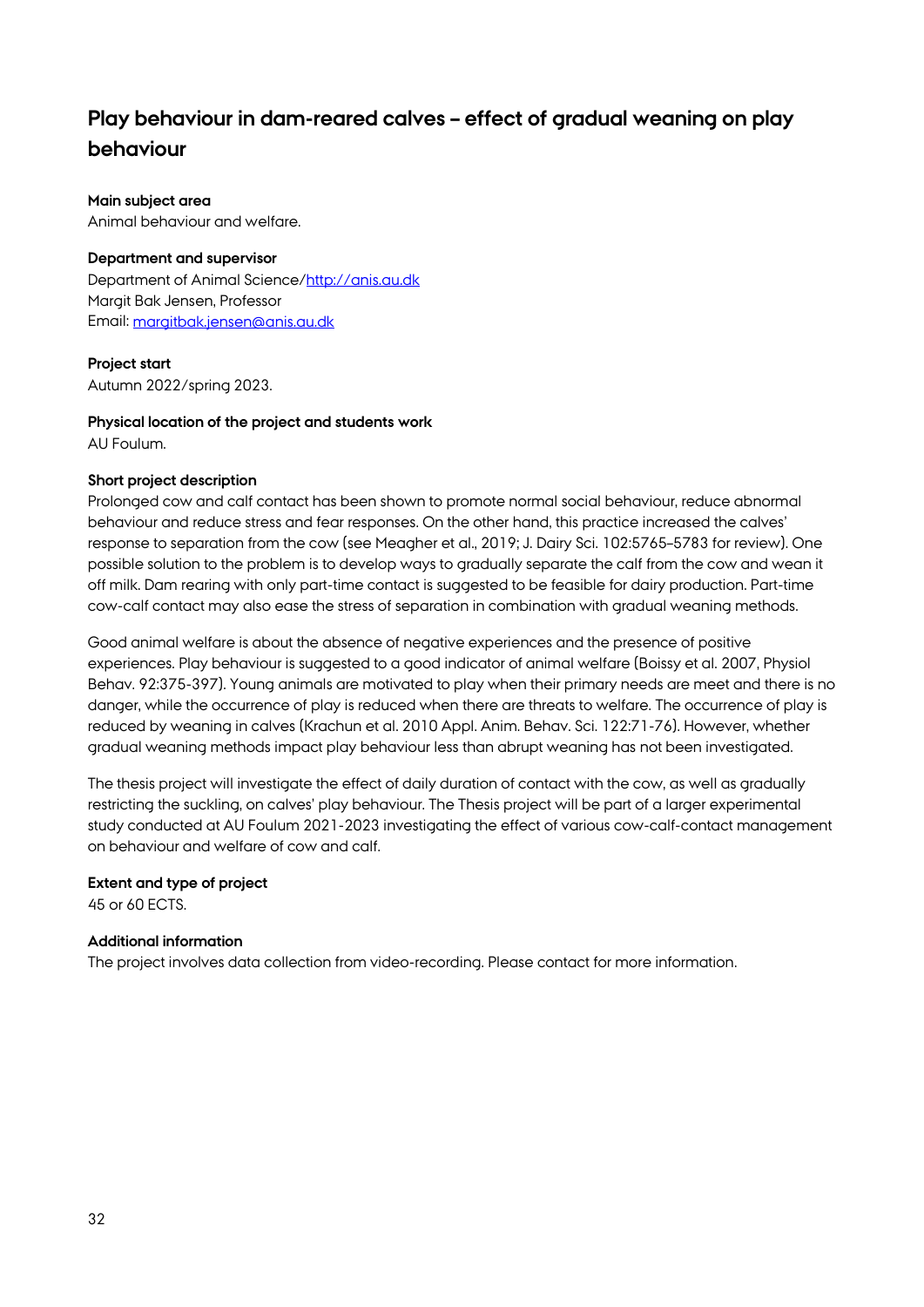# <span id="page-32-0"></span>**Methane emission from horses**

# **Main subject area**

Nutrition, enteric methane emission.

# **Department and supervisor**

Department of Animal Science[/http://anis.au.dk](http://anis.au.dk/) Anne Louise F. Hellwing, Member og Administrative Staff Email: [annelouise.hellwing@anis.au.dk](mailto:annelouise.hellwing@anis.au.dk) Phone +45 87157903

# **Project start**

The project would begin in 2022 and has to be finished by the end of 2023.

# **Physical location of the project and students work**

The in vivo study with horses would be done in Foulum and the in vitro study would be done at Norwegian University of Life Sciences.

# **Short project description**

Horses emit methane due to anaerobic fermentation in the caecum and hindgut. Studies on methane emissions from horses are scares. Therefore, it is important to get better knowledge about what the total methane emission are from horses in Denmark, and which factors affects the methane emission from horses. It is well known that the fibre composition affects the methane emission in both pigs and cows. It is our hypothesis that the fibre digestibility and composition would affect the methane emission in the horse as well.

The project has two parts. The first part is to test different diets in vitro and this part would be done in collaboration with Rasmus Bovbjerg Jensen at Norwegian University of Life Sciences. The study in Norway would be used to decide which feed composition we are going to use in the in vivo study with horses in Foulum. The aim is to measure the methane emissions from horses fed two different rations in the respiration chambers.

# **Extent and type of project**

45 ECTS: Experimental theses in which the student is responsible for collection and analysis of his/her own original data

60 ECTS: Experimental theses in which the student is responsible for planning, trial design and collection and analysis of his/her own original data

# **Additional information**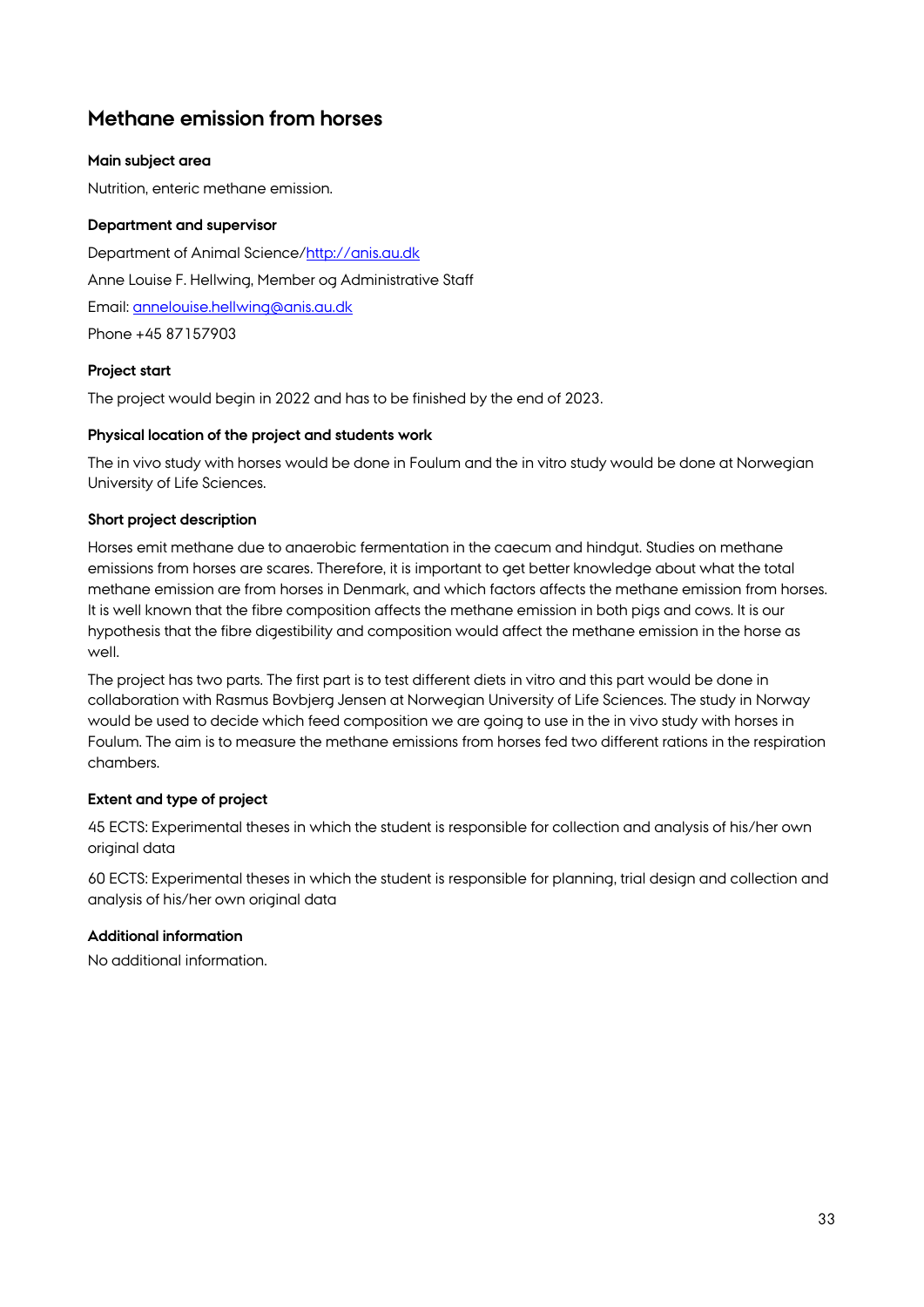# <span id="page-33-0"></span>**Natural disease protection in horses**

# **Main subject area**

Animal science/horses/immunology/disease control.

# **Department and supervisor**

Department of Animal Science[/http://anis.au.dk](http://anis.au.dk/)

Rikke Brødsgaard Kjærup, Postdoc Email: [rikke.kjaerup@anis.au.dk](mailto:rikke.kjaerup@anis.au.dk) Phone: +45 87157889

Tina Sørensen Dalgaard, Associate Professor Email: [Tina.dalgaard@anis.au.dk](mailto:Tina.dalgaard@anis.au.dk) Phone: +45 87158052

# **Project start**

Any time.

# **Physical location of project and students work**

Lab work at Department of Animal Science, AU-Foulum, DK-8830 Tjele.

Possibility to do office work in Aarhus.

Private horse stables for sample collection.

# **Short project description**

Background: The innate immune response serves as early defence against the invasion of pathogens. Some molecules belonging to the innate immune response serve directly as initiators of destruction of the pathogen while others serve as facilitators of phagocytosis by macrophages or dendritic cells. A third group of molecules serve as receptors triggering the onset of an inflammation. The immune-related genes have extensive polymorphisms creating diversity and influencing the immune response of the organism.

The general aim is to study the innate immune genes in the horse and their polymorphisms. This will be done by a literature review and by sequencing selected genes and identifying polymorphisms that may influence the expression and functionality of the proteins.

# **Extent and type of project**

ECTS content is flexible. The degree of lab work is adjustable according to ECTS and interest.

# **Additional information**

The master student will be linked to a group of researchers, postdocs, and PhD-students and their experimental work in on-going projects. The student will get the possibility to be trained in molecular biology and ELISA.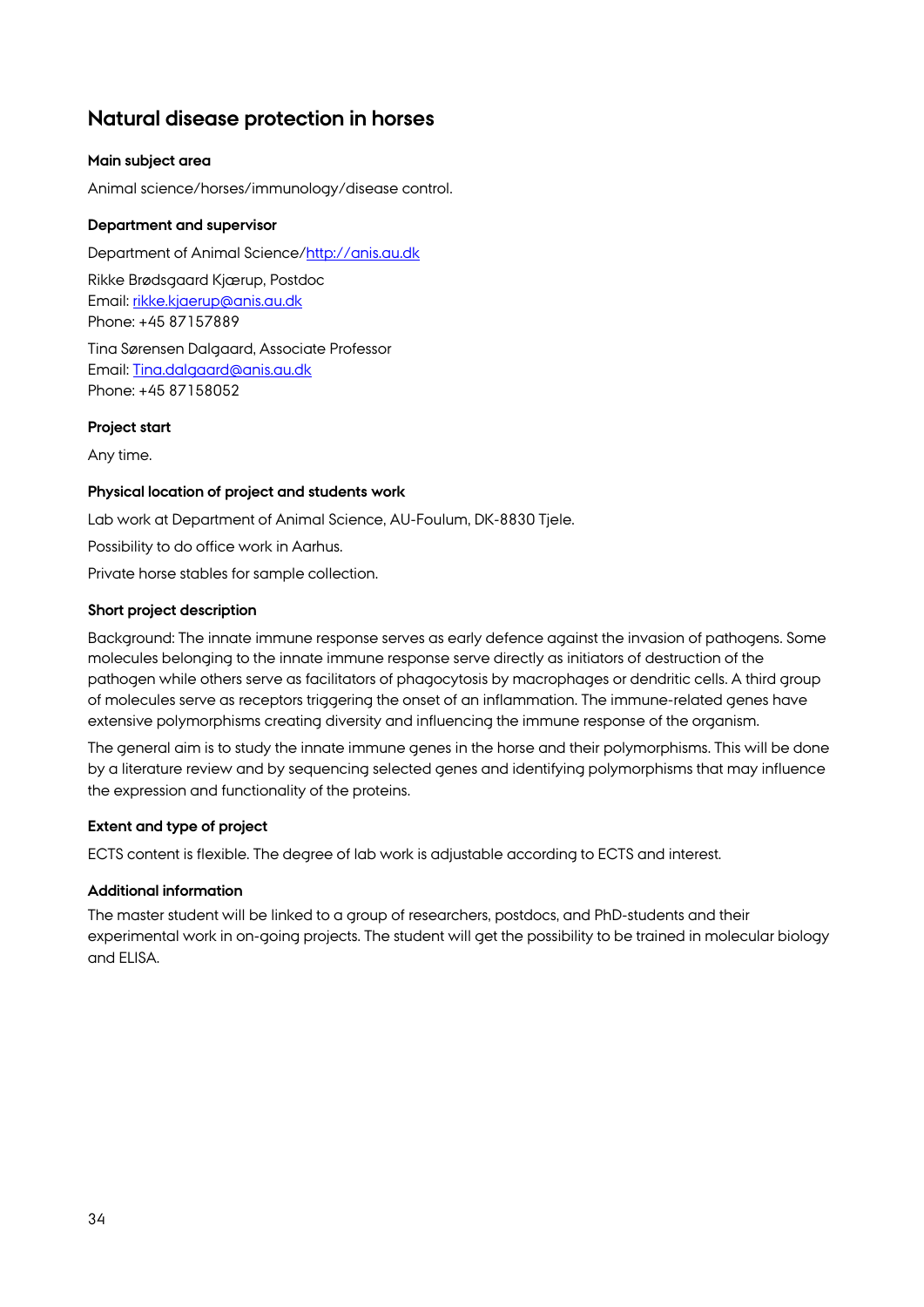# <span id="page-34-0"></span>**Welfare in dogs, cats and horses**

# **Main subject area**

Welfare in family animals (cats, dogs or horses), e.g., within selective breeding, nutrition and feeding, training and behavioural problems, reproductive control, veterinary treatment, abandoned and stray animals; see further description via the link below (in Danish), or contact us for more information:

<https://dyreetik.ku.dk/center-for-forskning-i-familiedyrs-velfaerd/>

# **Department and supervisor**

Department of Animal Science[/http://anis.au.dk](http://anis.au.dk/)

Janne Winther Christensen, PhD, Associate Professor Email: [jwc@anis.au.dk](mailto:jwc@anis.au.dk) Phone: +45 87158075

Department of Veterinary and Animal Sciences, KU Peter Sandøe, Professor Email: [pes@sund.ku](mailto:pes@sund.ku) Phone: +45 35333059 (Centre leader)

Or one of the other senior researchers in the Centre for Companion Animal Welfare, depending on subject, see[: https://dyreetik.ku.dk/center-for-forskning-i-familiedyrs-velfaerd/](https://dyreetik.ku.dk/center-for-forskning-i-familiedyrs-velfaerd/)

# **Project start**

Any time.

# **Physical location of project and students work**

Anywhere.

# **Short project description**

The Centre Companion Animal Welfare provides good opportunities for students with an interest in welfare of dogs, cats and horses to conduct their MSc project under supervision of the affiliated senior researchers. Their expertise comprises a range of welfare-related subjects, such as animal behaviour and training, stress biology, breeding, nutrition and veterinary treatment.

# **Extent and type of project**

30-45-60 ECTS.

# **Additional information**

Driver's license is necessary.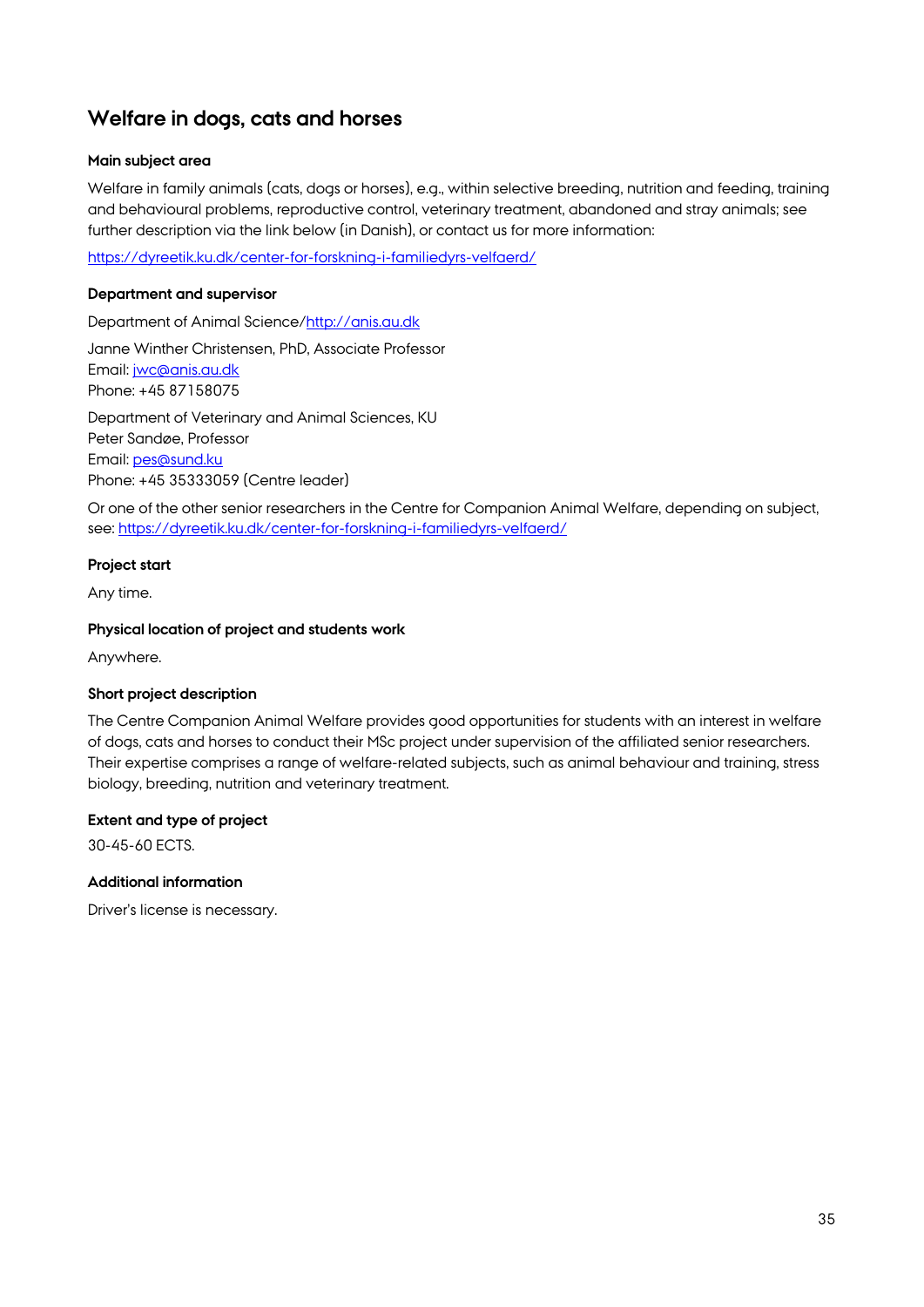# <span id="page-35-0"></span>**Animal transport and related management**

# **Main subject area**

Animal behaviour and welfare.

# **Department and supervisor**

Department of Animal Science[/http://anis.au.dk](http://anis.au.dk/)

Mette S. Herskin, Senior Researcher Email: [MetteS.Herskin@anis.au.dk](mailto:MetteS.Herskin@anis.au.dk) Phone: +45 50502969

# **Project start**

Anytime – depends on project availability.

# **Physical location of project and students work**

Department of Animal Science, AU-FOULUM, Blichers Allé 20, 8830 Tjele.

# **Short project description**

Within farm animal production, there is a strong international trend towards increased transport of animals – fewer and more specialised slaughter facilities means longer transport distances, and more specialised production means that live animals are often moved between production facilities (even across borders). This trend can be seen across almost all the species relevant in Denmark – pigs, cattle and poultry. However, until recently, the majority of research in farm animal welfare has been focused on 'on-farm' issues. At the Department of Animal Science, animal transport is becoming increasingly important, and new master students are welcomed within this area. If you are interested in a thesis focusing on animal transport and related management – such as fitness for transport, cull animals, live exports, long-distance transport or, pickup facilities (in Danish: udleveringsforhold), export of breeding animals and wish to be part of a group of researchers committed to animal behaviour and stress biology, you are welcome to contact us.

# **Extent and type of project**

45-60 ECTS.

# **Additional information**

The master project will be connected to an ongoing research project involving animal transport. Depending on the choice of topic, the work will take place at AU-FOULUM, 8830 Tjele or in private herds or slaughterhouses. Driving licence will be an advantage.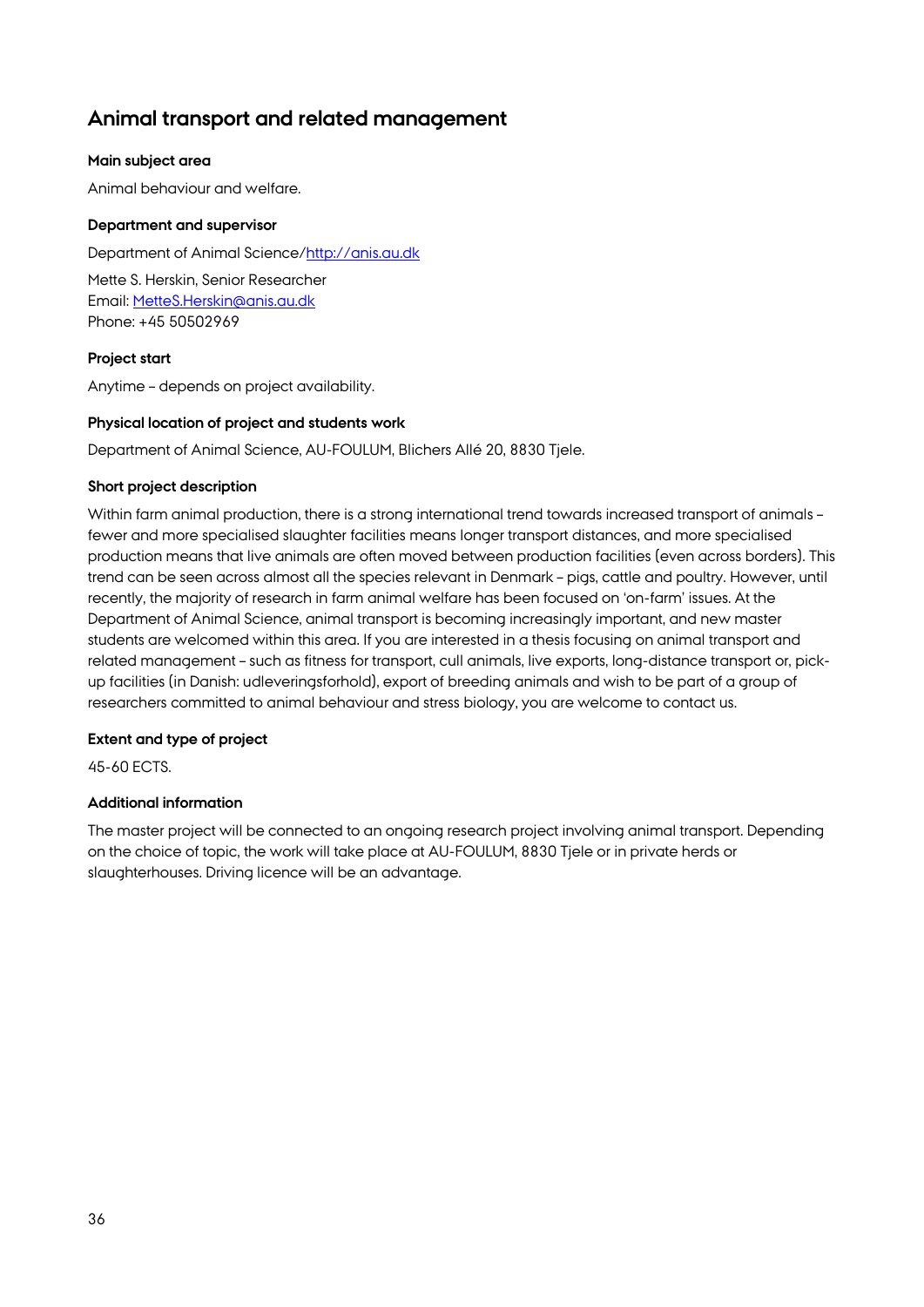# <span id="page-36-0"></span>**3R – Refinement of animal experimentation**

# **Main subject area**

Animal welfare.

# **Department and supervisor**

Department of Animal Science[/http://anis.au.dk](http://anis.au.dk/)

Mette S. Herskin, Senior Researcher Email: [MetteS.Herskin@anis.au.dk](mailto:MetteS.Herskin@anis.au.dk) Phone: +45 50502969

# **Project start**

Anytime – depends on project availability.

# **Physical location of project and students work**

Department of Animal Science, AU-FOULUM, Blichers Allé 20, 8830 Tjele.

# **Short project description**

At the Department of Animal Science, new master students are welcomed within this area. If you are interested in a thesis focusing on animal experimentation and the concept of 3R, and wish to be part of a group of researchers committed to animal behaviour and stress biology, you are welcome to contact us.

# **Extent and type of project**

45-60 ECTS.

# **Additional information**

The master project will be connected to an ongoing research project involving animal experimentation, such as for example metabolism chambers, blood sampling, tube feeding, single housing, fixation and seek to examine effects of the experimental procedures on the welfare of the animals as well as to refine procedures.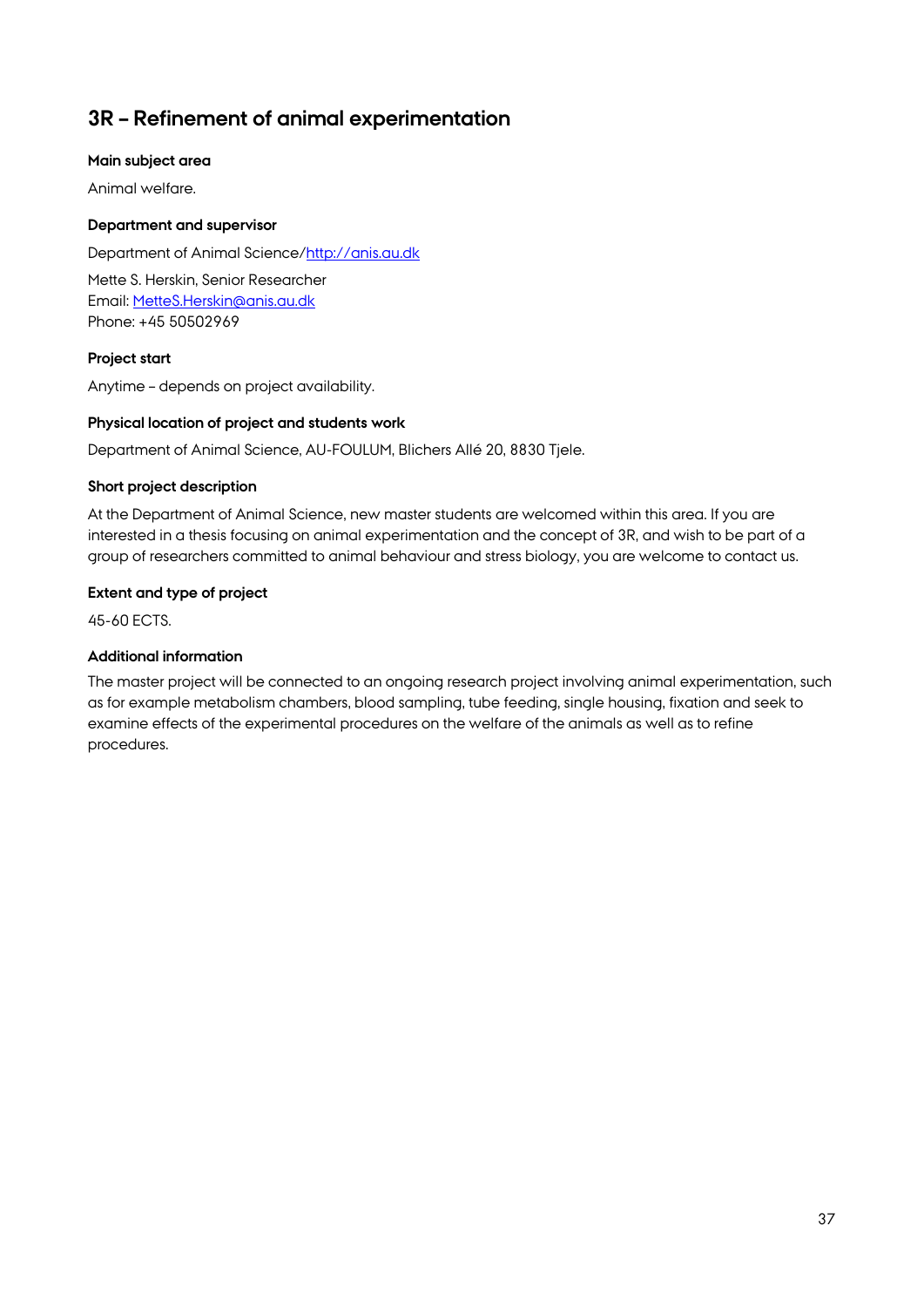# <span id="page-37-0"></span>**Production diseases and general robustness in poultry**

# **Main subject area**

Animal science/poultry/disease resilience/disease control/microbiology/immunology.

# **Department and supervisors**

Department of Animal Science[/http://anis.au.dk](http://anis.au.dk/)

Ricarda Engberg, Associate Professor Email: [Ricarda.Engberg@anis.au.dk](mailto:Ricarda.Engberg@anis.au.dk) Phone: + 45 87157904

Tina Sørensen Dalgaard, Associate Professor Email: [Tina.dalgaard@anis.au.dk](mailto:Tina.dalgaard@anis.au.dk) Phone: +45 87158052

# **Project start**

Start is flexible.

# **Physical location of project and students work**

Lab work and animal experiments at Department of Animal Science, AU-Foulum, DK-8830 Tjele.

Possibility to do office work in Aarhus.

# **Short project description**

The general aim is to study the composition and activity of the intestinal microbiota in relation to nutrition, health, and importance for immune development and function. Moreover, studies may include prophylactic disease control strategies like vaccination and immunity regulation aiming at disease prevention. Ongoing projects focus on diseases related to different pathogens including virus (infectious bronchitis), bacteria (erysipelas, campylobacteriosis, necrotic enteritis and dysbacteriosis) and parasites (worm infections and coccidiosis).

Potential study areas include

- Emerging diseases in organic poultry (layers and broiler) with focus on Erysipelas and worm infections
- Studies on the composition and activity of the intestinal microbiome in relation to nutrition and intestinal disease (zoonotic bacteria and poultry pathogens)
- Interaction between intestinal microbiota and immune system in relation to disease resilience.
- The cross field of nutrition, microbiology and immunology

# **Extent and type of project**

ECTS content is flexible, but projects of 45 and 60 ECTS are preferred. The degree of lab work is adjustable according to ECTS.

# **Additional information**

The master student will be linked to a group of researchers, postdocs, and PhD-students and the experimental work will be related to on-going projects. The student will get the possibility to be trained in, e.g., animal experimentation, microbiology, molecular biology, cell culture, flow cytometry, and ELISA.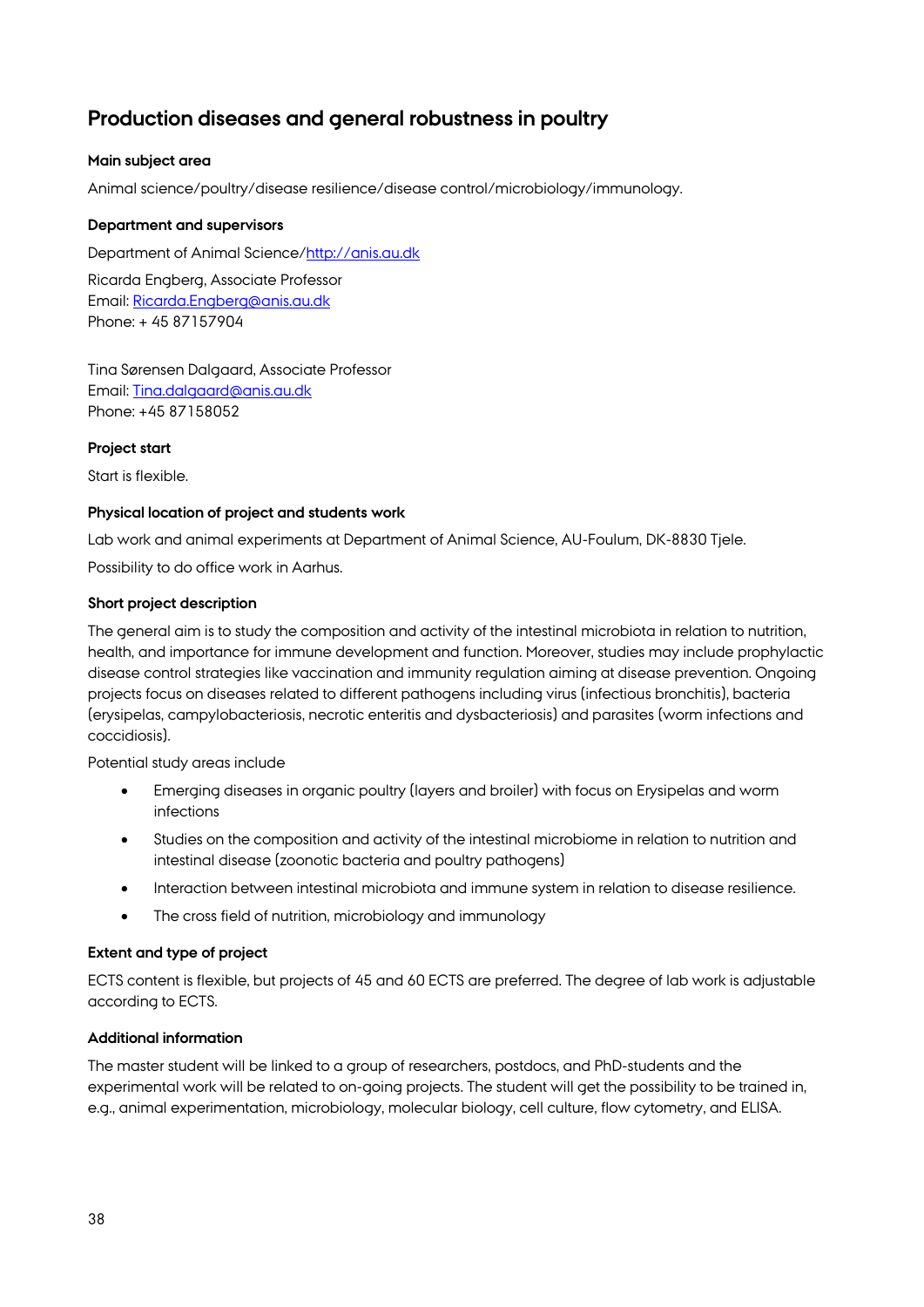# <span id="page-38-0"></span>**Cellular milk for sustainable milk production**

# **Main subject area**

Cell biology and sustainable milk production.

# **Department and supervisor**

Department of Animal Science[/https://anis.au.dk/](https://anis.au.dk/) Stig Purup, Senior Researcher, Adj. Professor Email: [stig.purup@anis.au.dk](mailto:stig.purup@anis.au.dk) Phone: +45 29345955

Co-supervisor: Yuan Yue, Postdoc, Department of Animal Science

# **Project start**

Any time.

# **Physical location of the project and students work**

The practical work will take part at the Department of Animal Science, AU-Foulum, Blichers Allé 20, 8830 Tjele.

# **Short project description**

Milk from dairy cows provides essential nutrients as part of the diet, and people have a central need for this food. However, dairy cows account for approximately 75% of Danish agricultures emission of the greenhouse gas, methane. One biological approach for reducing greenhouse gas emission is to produce milk in a sustainable way – by in vitro biotechnology instead of dairy cows. The aim of the master project is to establish animal cell models for in vitro milk production. Mammary epithelial cells are isolated from either the udder of a slaughtered cow or non-invasive from cows milk. Cells are grown in culture medium, differentiated into mammary secreting cells that produce a milk secretome similar to milk from cells in the mammary gland in vivo. We have obtained mammary cells from eight cows and these cells can be growth in cultures. The master project can be focused on different aspects of the cellular milk production, such as cell viability, growth and differentiation factors, or sustainable plant-based culture medium.

# **Extent and type of project**

45 or 60 ECTS projects are possible, but 60 ECTS is preferred. This project will be designed and planned in collaboration with the master student, and the student will analyse his/her own data. The MSc student is invited as a co-author if results are being published. No experience with cell-based assays is required.

# **Additional information**

The master project will be connected to our ongoing research project: "What do we drink in 2030? In vitro milk based on cultured cells." More info can be obtained at

[https://dca.au.dk/aktuelt/nyheder/vis/artikel/kan-vi-producere-naeringsrig-og-baeredygtig-maelk-i](https://dca.au.dk/aktuelt/nyheder/vis/artikel/kan-vi-producere-naeringsrig-og-baeredygtig-maelk-i-laboratoriet)[laboratoriet](https://dca.au.dk/aktuelt/nyheder/vis/artikel/kan-vi-producere-naeringsrig-og-baeredygtig-maelk-i-laboratoriet). A number of people is driving from Aarhus to AU-Foulum every day, so transport should be possible without having a car.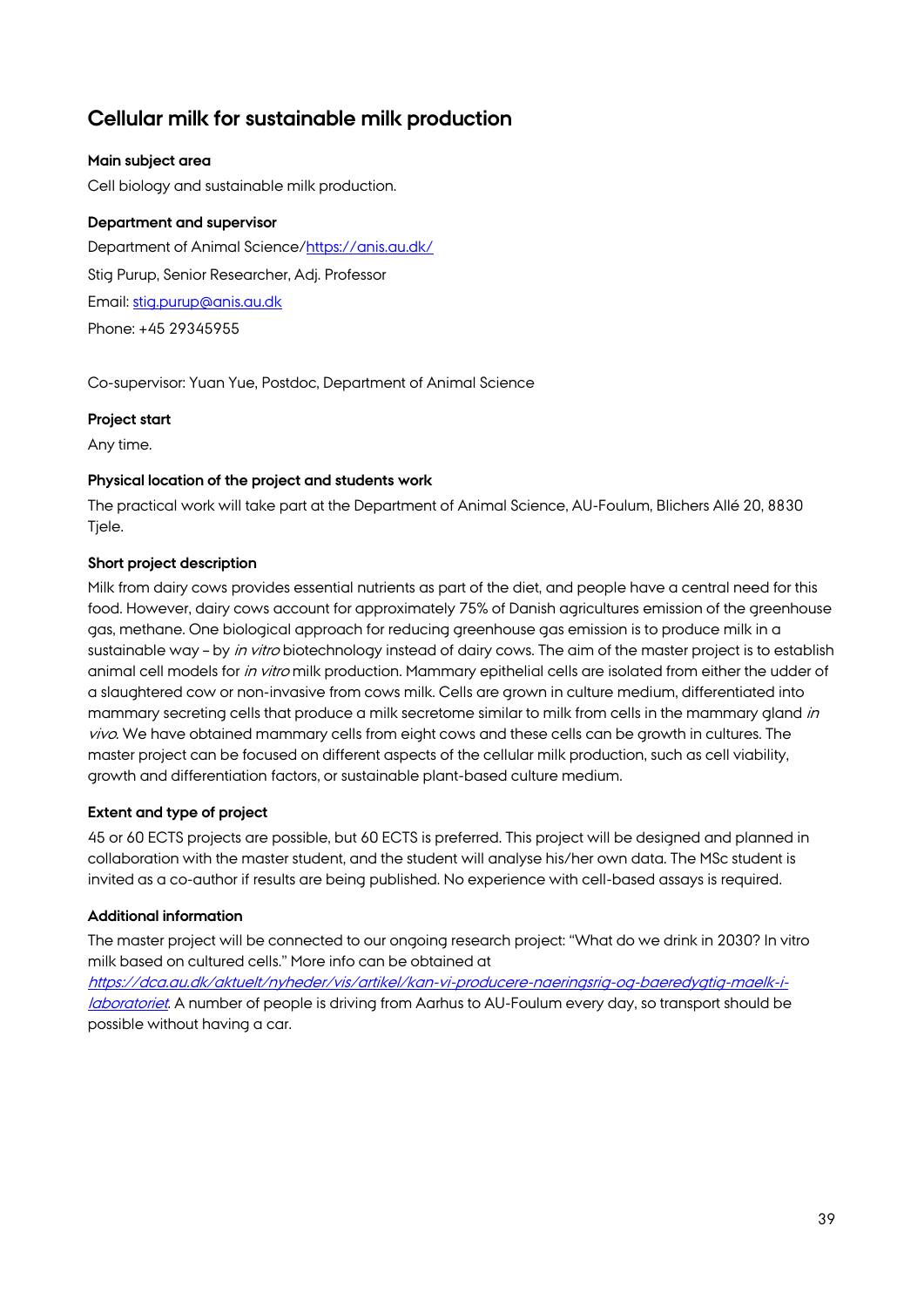# <span id="page-39-0"></span>**Seaweeds as sustainable feed source for ruminants**

# **Main subject area**

Sustainable ruminant production, climate.

# **Department and supervisor**

Department of Animal Science[/https://anis.au.dk/](https://anis.au.dk/) Mette Olaf Nielsen, Professor Email: [mon@anis.au.dk](mailto:mon@anis.au.dk) Phone: +45 27265701

Co-supervisor Natalja P. Nørskov, Researcher Email: [natalja.norskov@anis.au.dk](mailto:natalja.norskov@anis.au.dk) Phone: +45 87158068

# **Project start**

Any time.

# **Physical location of the project and students work**

Practical work will take part at the Department of Animal Science, AU-Foulum, DK-8830 Tjele.

Possibility do to writing at home.

# **Short project description**

Current climate policies represent a serious threat to the cattle industry, since cattle account for appr. 75% of emission from Danish agriculture of the powerful greenhouse gas, methane. It is formed in the forestomach by a special domain of organisms, archaea. Methods to efficiently reduce methane emission is currently not available. Feed-additives that can block the archaea's methane synthesis appears to be the only viable way to achieve reduction targets in time without compromising the entire cattle industry. It has been discovered that a tropical red macroalgae, Asparagopsis taxiformis, when fed in small quantities to cattle, virtually blocks the enteric methane emission. The responsible bioactive compounds are part of the algae's defense system against the surrounding environment, but unfortunately they are carcinogenic to humans as well as ozone degrading. Recent analyses in our lab have shown that Northern hemisphere macroalgae do not contain these compounds, but they must have developed other strategies for their defense, which could potentially target archaea. We did indeed discover that some Northern macroalgae species (eg. Delesseria sanguinea, Dictyota dichotoma, Sargassum muticum) induced a partial suppression of methane formation in an in vitro system simulating rumen fermentation. The bioactive compounds responsible for this are as yet unknown, but their use as anti-methanogenic feed additives for ruminants could have enormous market potential – nationally and globally. In the ongoing project ClimateFeed, large number of Northern brown, red and green macroalgae have been screened in vitro for methane-reduction potential. The master project will complement this work by identifying the bioactive compounds, develop protocols for their fractionation/upconcentration/purification, and provide proof-of-concept for their anti-methanogenic potential.

# **Extent and type of project**

30-45-60 ECTS.

# **Additional information**

The master project will be connected to ongoing research projects SeaBioAct and Climatefeed. The master student should be interested in laboratory work and data processing in collaboration with supervisors and lab technicians.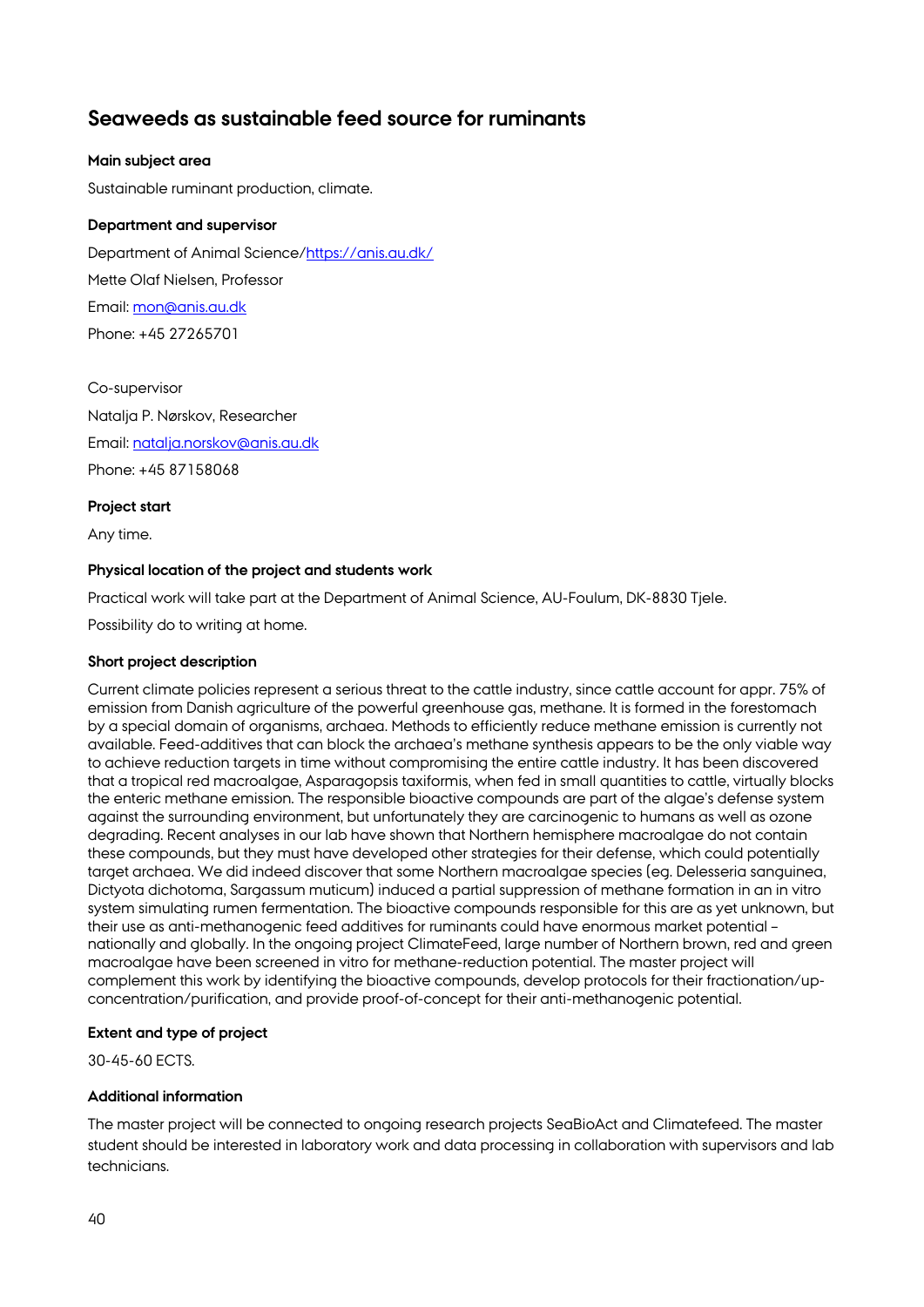# <span id="page-40-0"></span>**Validation of a new feed additive to prevent methane emission from cattle**

#### **Main subject area**

Sustainable ruminant production/Climate.

#### **Department and supervisor**

Department of Animal Science[/https://anis.au.dk/](https://anis.au.dk/) Mette Olaf Nielsen, Professor Email: [mon@anis.au.dk](mailto:mon@anis.au.dk) Phone: +45 27265701

Co-supervisors: Peter Lund, Martin Weisbjerg, Natalja Nørskov, all at Department of Animal Science

#### **Project start**

Any time.

#### **Physical location of the project and students work**

Practical work will take part at the Department of Animal Science, AU-Foulum, DK-8830 Tjele.

Possibility do to writing at home.

#### **Short project description**

Current climate policies represent a serious threat to the cattle industry, since cattle account for appr. 75% of emission from Danish agriculture of the powerful greenhouse gas, methane. It is formed in the forestomachs of ruminants by a special domain of organisms, archaea. Methods to efficiently reduce methane emission are currently not available. Feed-additives that can block the archaea's methane synthesis appears to be the only viable way to achieve reduction targets in time without compromising the entire cattle industry. The aim of the master project is to validate the efficiency of a new potential feed additive to reduce emission of methane from dairy cows, which includes to determine the most optimal strategy for its addition to diets and the safety of using it in relation to both cow and consumer health (milk quality traits).

# **Extent and type of project**

30, 45 or 60 ECTS projects are possible.

# **Additional information**

The master project will be connected to ongoing research projects: No-Methane and BioMilk. The master student will have the possibility to participate in experimental animal trials, laboratory work to establish how the new additive is metabolised in the cow, and data processing in collaboration with supervisors, PhD students and lab technicians.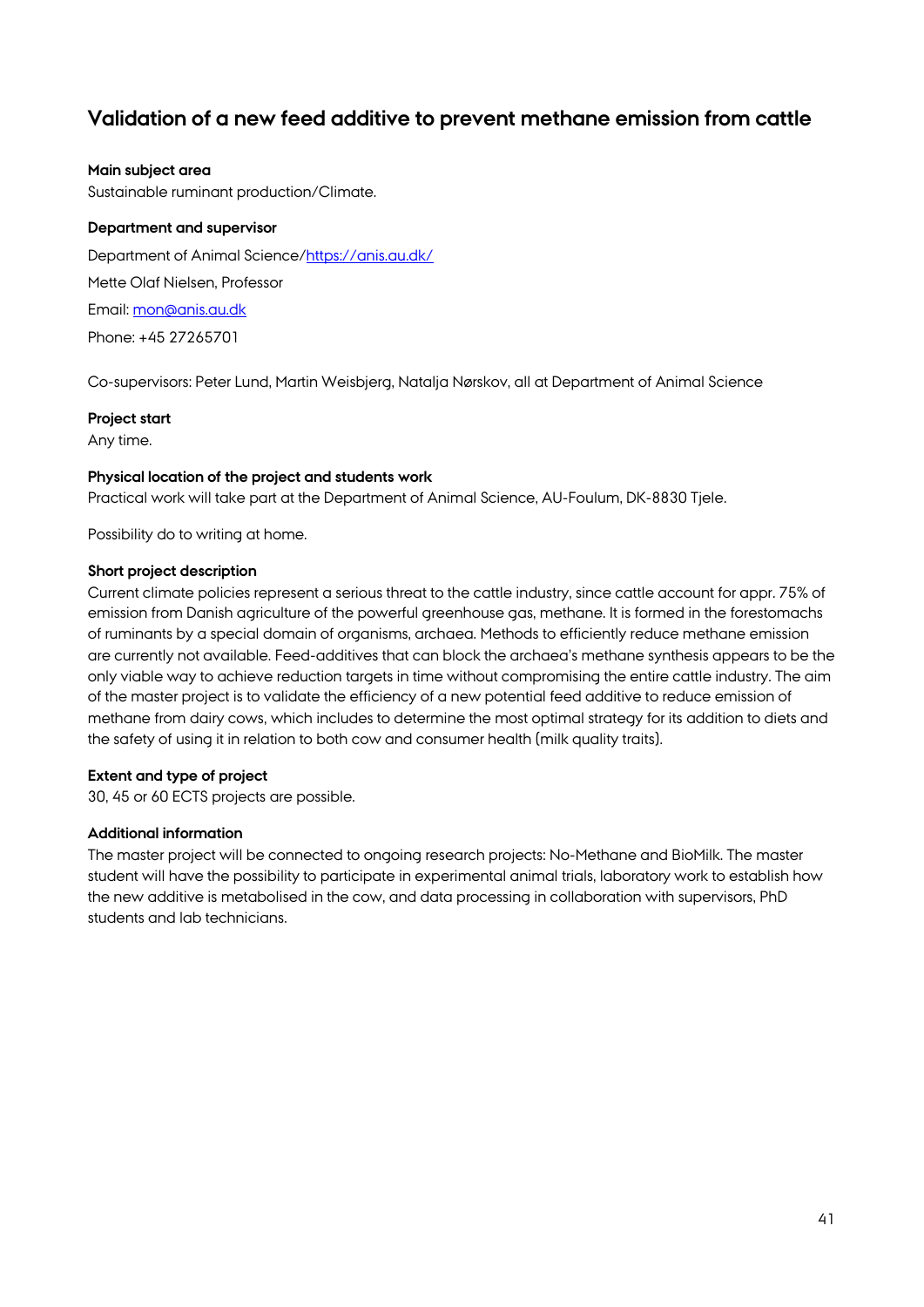# <span id="page-41-0"></span>**Isolation and characterisation of hydrogenotrophic bacteria from the rumen**

# **Main subject area**

Microbiology/Ruminant production

#### **Department and supervisor**

Department of Animal Science[/http://anis.au.dk](http://anis.au.dk/) Samantha Joan Noel, Researcher Email: [Samantha.noel@anis.au.dk](mailto:Samantha.noel@anis.au.dk) Phone: +48 87158068

Co-supervisor: Ole Højberg – Dept. Animal science

#### **Project start**

Any time.

#### **Physical location of the project and students work**

AU Foulum.

# **Short project description**

Ruminant animals rely on the symbiotic relationship with the microbes in their rumens to use feed that is high in otherwise indigestible fibres (e.g., grasses). Hydrogen is a normal end-product of microbial fermentation of feed within the rumen. This hydrogen is then converted into methane, by the ruminal methanogens resulting in unwanted greenhouse gas production. The removal of hydrogen is beneficial for fermentation in the rumen as high hydrogen concentrations can inhibit some rumen bacteria.

Hydrogenotrophic bacteria are bacteria that consume hydrogen as part of their metabolism. They are phylogenetically diverse but have functional similarities. These bacteria are normally not competitive with methanogens (hydrogenotrophic archaea) in the rumen, but they can take over and serve as alternative hydrogen sinks, if the methanogen population is suppressed or lacking. The overall aim of this project is to use hydrogenotrophic bacteria to redirect hydrogen in the rumen into alternative metabolic pathways and producing biomass, which can be absorbed and utilised by the cow.

In this project, we will isolate and establish procedures for cultivation of hydrogenotrophic bacteria. Strains of hydrogenotrophic bacteria will be isolated from the rumen, a culture collection created, and phylogeny of new isolates determined. Hydrogen uptake capacity will be determined in pure cultures of new isolates and selected cultures test in an *in vitro* system.

# **Extent and type of project**

30, 45 or 60 ECTS projects are possible.

# **Additional information**

The proposed project will be connected to the No-Methane project.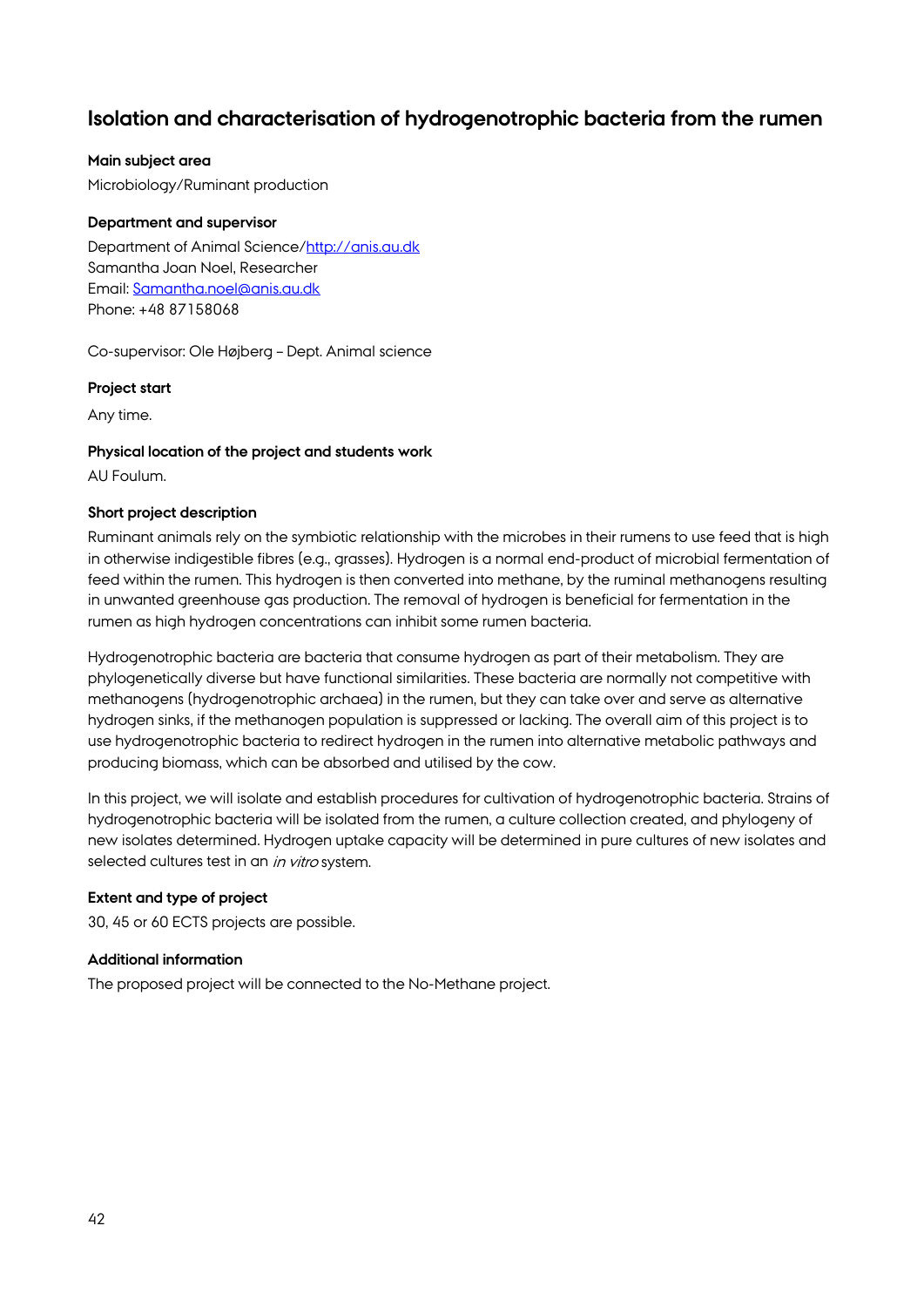# <span id="page-42-0"></span>**Exploring behavioural and cognitive measures to examine positive and negative affective states in finisher pigs**

# **Main subject area**

Pig behaviour and welfare, applied ethology

# **Department and supervisor**

Department of Animal Science[/http://anis.au.dk](http://anis.au.dk/) Lene Juul Pedersen, Professor Email: [lene.juulpedersen@anis.au.dk](mailto:lene.juulpedersen@anis.au.dk) Co-Supervisor: Dr Guilherme Amorim Franchi Email: [amorimfranchi@anis.au.dk](mailto:amorimfranchi@anis.au.dk)

# **Project start**

2022 - To be decided in agreement with the supervisor.

# **Physical location of the project and students work**

AU Foulum, Tjele. An office space will be available, so the student can become part of an active research environment. Naturally, part of the master's thesis work (e.g., video observation, data analysis, literature review, and writing) can be done remotely.

# **Short project description**

Good animal welfare is about the absence of negative affective states and the presence of positive affective states. Accordingly, there is a need to develop and validate measures that can meaningfully investigate the presence of positive and negative affective states as well as be non-invasive and quick. For instance, the presence of positive and negative affective states in animals may be assessed by use of behavioural measures linked to underlying cognitive mechanisms, based on the empirical and theoretical links between affective states and objectively measurable cognitive processes such as engagement with a stimulus (i.e., lateralised movement) (Franchi et al., 2020; Mendl and Paul, 2019). Hence, this project aims to explore the use of tail posture, tail lateralisation and tail motion, and compare these measures against more established behaviourbased welfare measures, such as agonistic behaviour and play, in finisher pigs subjected to pen enrichment.

# **Extent and type of project**

45 ECTS: Experimental theses in which the student is responsible for collection and analysis of his/her own original data.

# **Additional information**

Prerequisite is the MSc course Animal Behaviour. Some prior data management and statistical analysis skills (e.g., R software) are advantageous. Please contact for more information.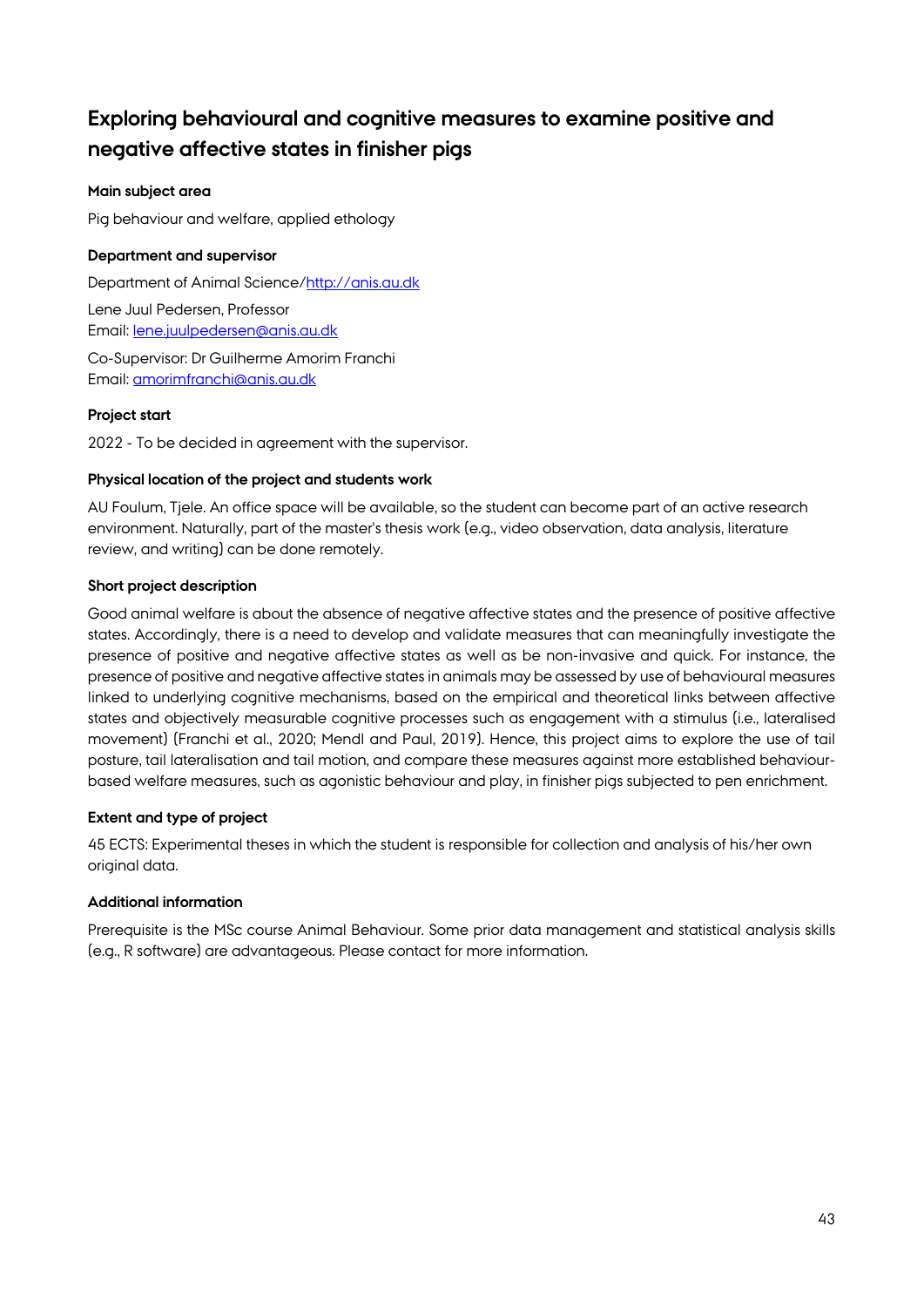# <span id="page-43-0"></span>**Marbled, tender and environmentally friendly beef**

#### **Main subject area**

Meat quality, sustainable meat production.

#### **Department and supervisor**

Department of Food Science[/http://food.au.dk](http://food.au.dk/)

Margrethe Therkildsen, Associate Professor

Email: [margrethe.therkildsen@food.au.dk](mailto:margrethe.therkildsen@food.au.dk)

Co-Supervisor: Fie Følbæk Drachmann, PhD Student

#### **Physical location of the project and students work**

Arhus University, Agro Food Park 48, 8200 Aarhus N.

#### **Project start**

September 2022.

#### **Short project description**

High quality beef – can it be produced from female cross-breed animals from the dairy-production?

Marbled, tender and environmentally friendly BEEF – in Swedish that is "Marmorerad, Mör och Miljövänlig" thus the project is also called 3M. The project aims at producing high quality beef from the off-spring in the dairyproduction based at extensive grazing and cross-breeding with beef cattle because cross-breeds have a lower environmental impact per kg meat than pure-bred dairy calves.

We are evaluating the meat quality of 72 heifers from four different geno-types and two different feeding strategies. We are looking in to the texture, the degree of marbling measured chemically and the fatty acid composition. The fatty acid composition may vary depending on the feed, and we know that more grass or grass-based feed will lead to more unsaturated fat, and specifically an increase in healthy omega-3 fatty acids.

Your project can be adjusted to your main interest within this area.

# **Extent and type of project**

Master or bachelor project of 15-60 ECTS.

# **Additional information**

The project will be part of the research project hosted by the Swedish University of Agricultural Science (SLU) and the final outline of the project can be adjusted according to type of project and interest. Department of Food Science is responsible for the meat quality analyses in the project.

<https://www.slu.se/institutioner/husdjurens-miljo-halsa/forskning/forskningsprojekt/marmorerat-kott/>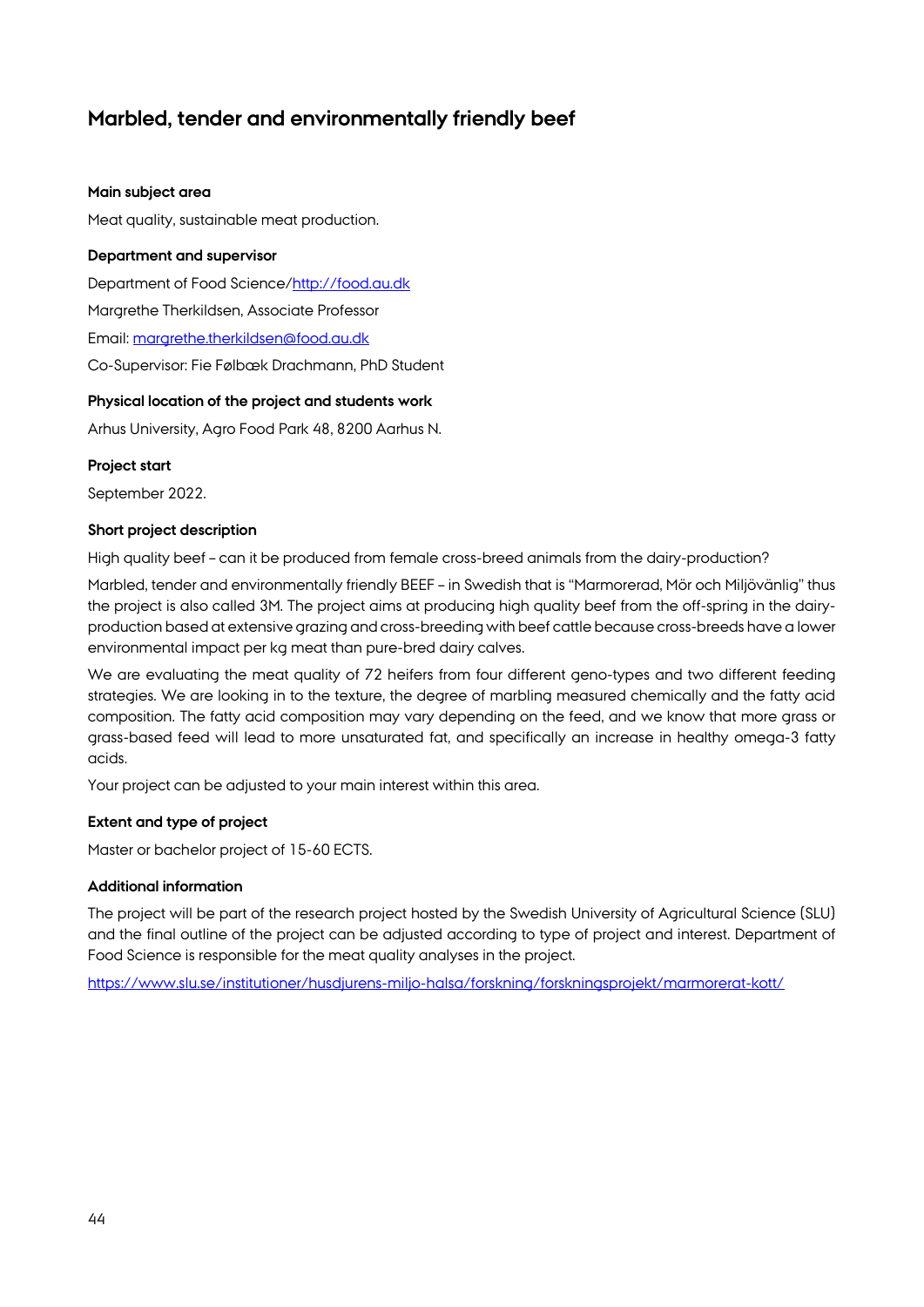# <span id="page-44-0"></span>**Quality of grass-based beef**

#### **Main subject area**

Meat quality, sustainable meat production.

#### **Department and supervisor**

Department of Food Science[/http://food.au.dk](http://food.au.dk/) Margrethe Therkildsen, Associate Professor Email: [margrethe.therkildsen@food.au.dk](mailto:margrethe.therkildsen@food.au.dk)

# **Physical location of the project and students work**

Arhus University, Agro Food Park 48, 8200 Aarhus N.

# **Project start**

September 2022.

# **Short project description**

Grass-based beef may be the most sustainable way to produce beef in future. However, how does is affect the meat quality?

Future beef production has to be done in a sustainable way, and grass-based beef may be a way forward because it takes into account the animal welfare and the unique capability of cattle to use fibre rich products as feed. However, the impact on the meat and eating quality has to be explored in order for the concept to be accepted by the future consumer. In the research project GrOBEat we work on developing a production strategy for organic beef production from the dairy production, which can lead to high quality products, that will fulfil the consumers expectations in order to establish a trend towards quality before quantity. This will be of benefit for the climate.

In the project, we analyse the texture, content of fat and composition of fatty acids, the content of volatiles and the eating quality and your project can be adjusted to your main interest with in this area.

# **Extent and type of project**

Master or bachelor project of 15-60 ECTS.

# **Additional information**

The project will be part of the research project GrOBEat [https://icrofs.dk/forskning/dansk-forskning/organic](https://icrofs.dk/forskning/dansk-forskning/organic-rdd-6/grobeat)[rdd-6/grobeat](https://icrofs.dk/forskning/dansk-forskning/organic-rdd-6/grobeat) and the final outline of the project can be adjusted according to type of project and interest.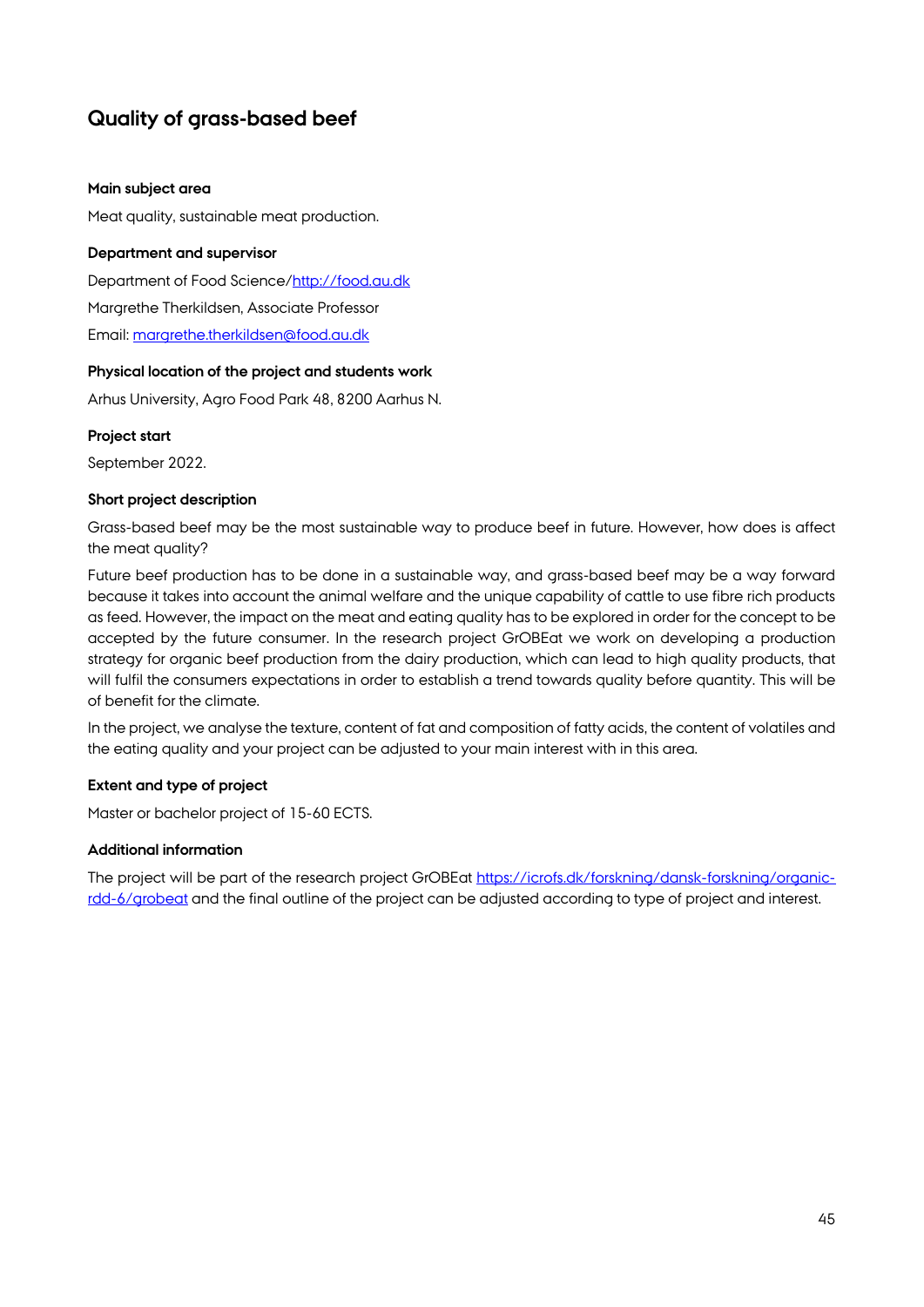# <span id="page-45-0"></span>**Genetics for methane emissions in dairy cattle**

# **Main subject area**

Animal Genetics, Dairy cattle, Methane and feed efficiency.

# **Department and supervisor**

Quantitative Genetics and Genomics (QGG)[/http://qgg.au.dk](http://qgg.au.dk/) Emre Karaman, Tenure-track Assistant Professor Email: [Emre.karaman@qgg.au.dk](mailto:Emre.karaman@qgg.au.dk)

# Coralia I. Manzanilla Pech, Assistant Professor

Email: [Coralia.manzanilla@qgg.au.dk](mailto:Coralia.manzanilla@qgg.au.dk)

# **Project start**

To be decided in agreement to the supervisor

# **Physical location of the project and students work**

QGG Aarhus.

# **Short project description**

The main aim would be to do research about methane emissions in dairy cattle, and its interaction with feed efficiency, in order to be able to select for low methane emitting animals and help to the reduction of greenhouse gas emissions.

Project 1. Breed comparison in terms of methane production and feed efficiency for Jersey and Holstein cows. This could include estimation of genetic parameters and identification of genetic regions (alone and in common) associated with methane production and feed efficiency.

Project 2. Investigate further the phenotype for methane concentration, including homogenisation of raw methane data, and determining which distribution or transformation would fit better for methane gas emissions in dairy cattle.

# **Extent and type of project**

30 ECTS-60 ECTS.

# **Additional information**

Use of any of these software packages would be useful: R, Phyton, SAS.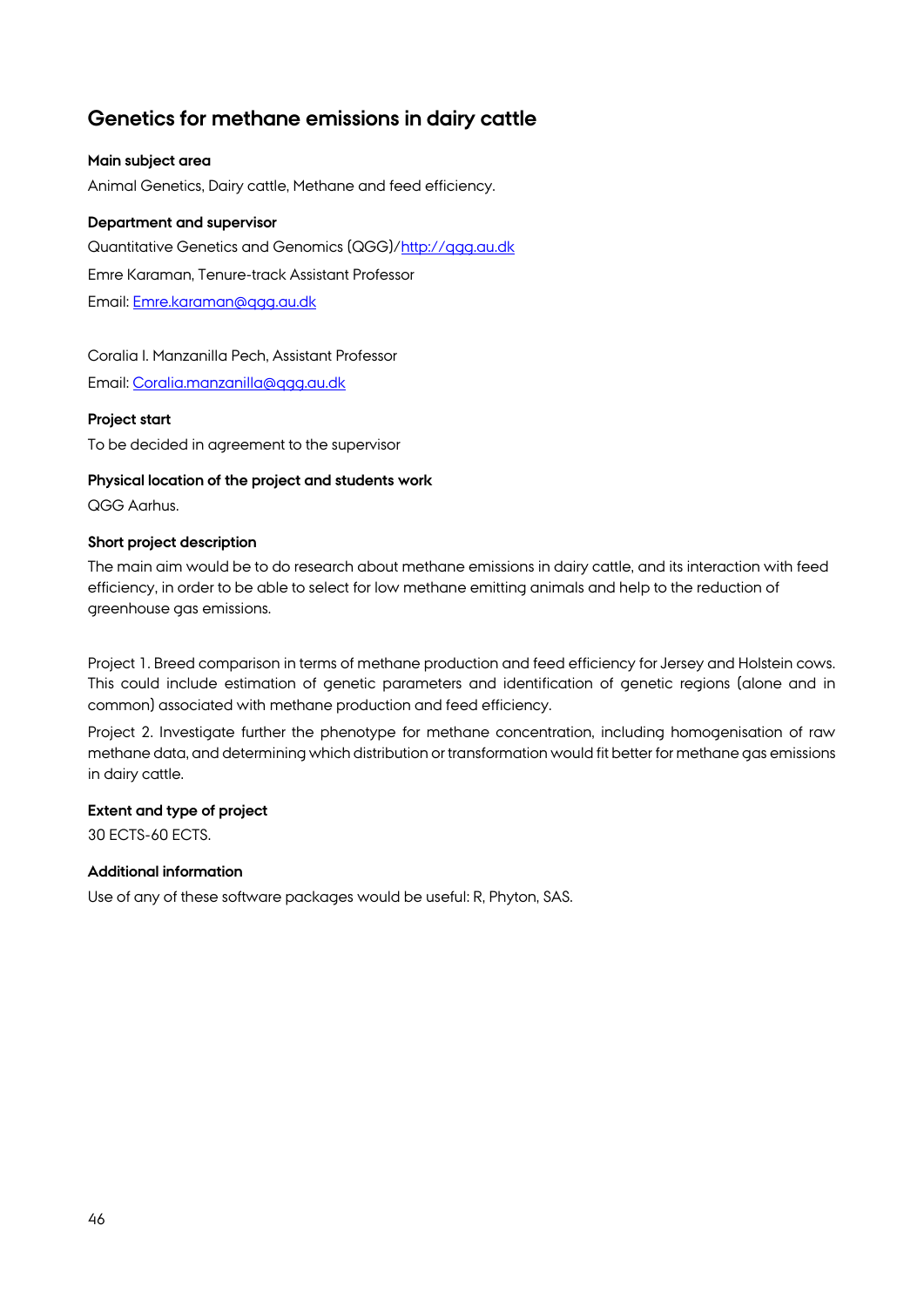# <span id="page-46-0"></span>**The ancient alleles in Nordic Holstein cattle**

# **Main subject area**

Animal Genomics, Bioinformatics

# **Department and supervisor**

Quantitative Genetics and Genomics (QGG)[/http://qgg.au.dk](http://qgg.au.dk/) Zexi Cai, Tenure-track Assistant Professor

Email: [Zexi.cai@qgg.au.dk](mailto:Zexi.cai@qgg.au.dk)

# Goutam Sahana, Senior Researcher

Email: [goutam.sahana@qgg.au.dk](mailto:Coralia.manzanilla@qgg.au.dk)

# **Project start**

To be decided in agreement to the supervisor.

# **Physical location of the project and students work**

QGG Aarhus.

# **Short project description**

The retained or swipe of the ancient alleles in modern herds could give us information about the breeding and evolution. Nowadays, we can retrieve publicly available dataset of whole genome sequencing dataset for several bos species, which give us the opportunity to define the ancient alleles. This result could filling some gaps left by previous reported population genetics study of cattle. The project takes advantage of publicly available genomic data.

- Design the suitable pipeline for variants calling
- Defining the ancient alleles
- Population genetics

# **Extent and type of project**

30-45-60 ECTS.

# **Additional information**

Use of any of these software packages would be useful: R, Phyton.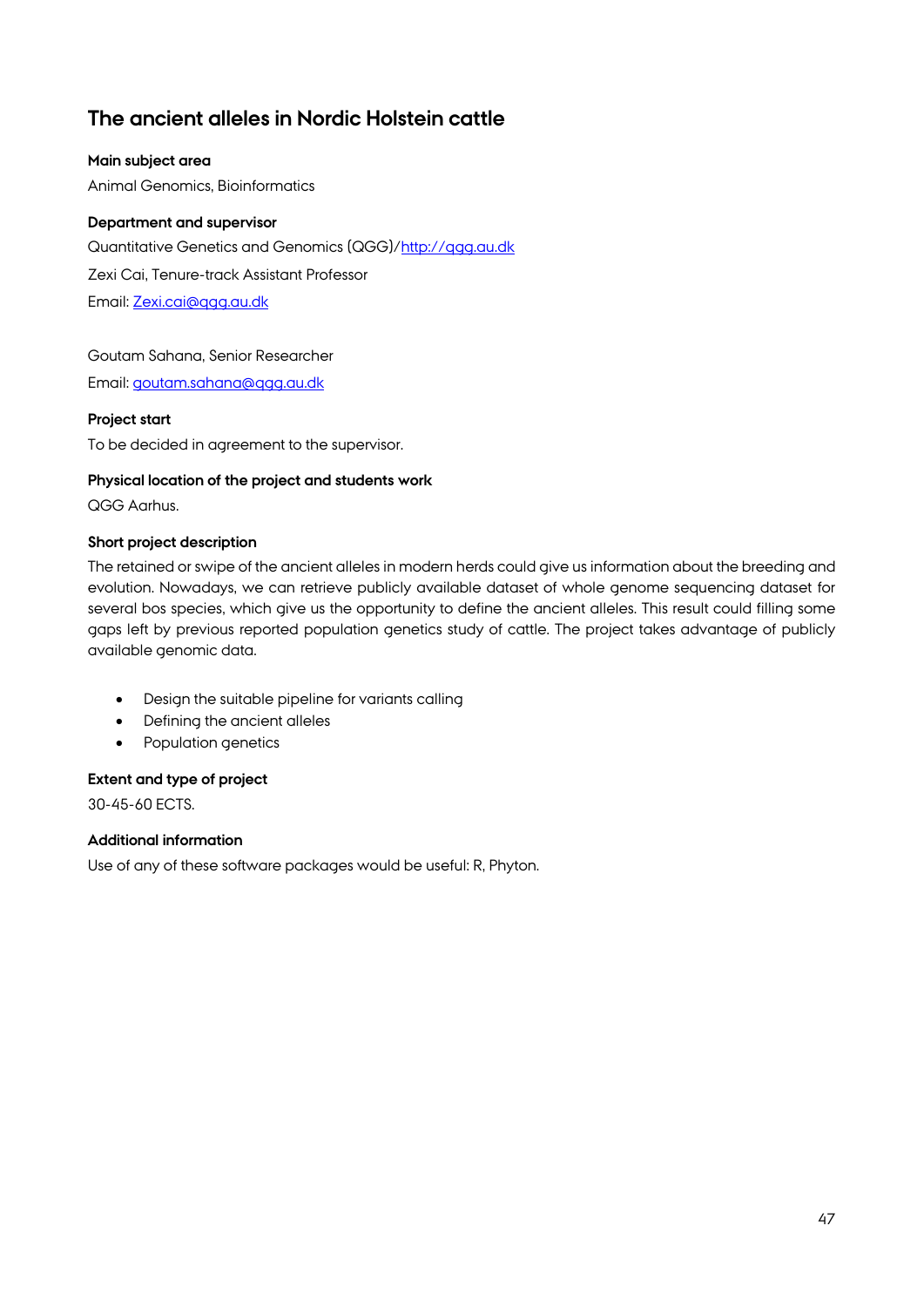# <span id="page-47-0"></span>**Verifying the candidate genes of GWAS with RNA-seq data**

# **Main subject area**

Animal Genomics, Bioinformatics.

# **Department and supervisor**

Quantitative Genetics and Genomics (QGG)[/http://qgg.au.dk](http://qgg.au.dk/) Zexi Cai, Tenure-track Assistant Professor

Email: [Zexi.cai@qgg.au.dk](mailto:Zexi.cai@qgg.au.dk)

# Goutam Sahana, Senior Researcher

Email: [goutam.sahana@qgg.au.dk](mailto:Coralia.manzanilla@qgg.au.dk)

# **Project start**

To be decided in agreement to the supervisor.

# **Physical location of the project and students work**

QGG Aarhus.

# **Short project description**

With the advance of next-generation sequencing and variants imputation. We have dozens of traits that have been tested with the whole-genome sequencing level of imputed variants. However, the underlined genetic determinates still reminded being verified. Nowadays, more and more RNA-seq dataset are publicly available, which give us the opportunity to utilize these dataset to exam the significant hits we obtained from genomewide association study

(GWAS).

- Differential expression genes (DEG) analysis
- Integrate DEG result with GWAS hits.
- The shared genetics determinates between highly correlation traits

# **Extent and type of project**

30-45-60 ECTS.

# **Additional information**

Use of any of these software packages would be useful: R, Phyton.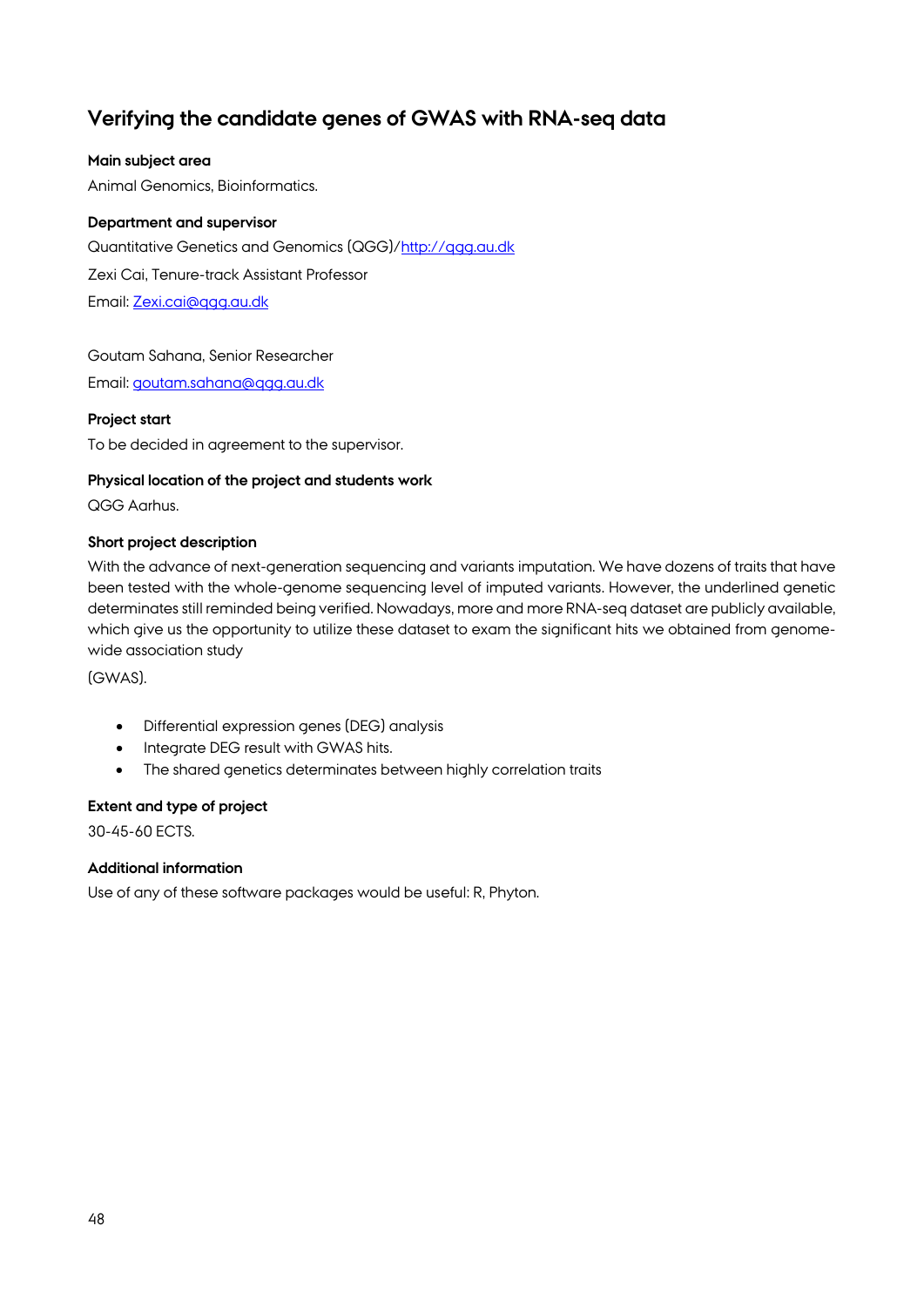# <span id="page-48-0"></span>**Predictive ability of host genetics and rumen microbial composition for bovine milk content of vitamin B2 and B12**

# **Main subject area**

Animal Genomics, microbiomics.

# **Department and supervisor**

Quantitative Genetics and Genomics (QGG)/http://ggg.au.dk Grum Gebreyesus, Assistant Professor Email: [grum.gebreyesus@qgg.au.dk](mailto:grum.gebreyesus@qgg.au.dk)

Bart Buitenhuis, Associate Professor Email: [bart.buitenhuis@qgg.au.dk](mailto:bart.buitenhuis@qgg.au.dk)

Nina Aagaard Poulsen, Associate Professor Email: [nina.poulsen@food.au.dk](mailto:nina.poulsen@food.au.dk)

# **Project start**

To be decided in agreement to the supervisor.

# **Physical location of the project and students work**

QGG Aarhus.

# **Short project description**

Studies have established links between vitamin B12 deficiency and several disorders in humans. Milk and dairy product are some of the best sources for several minerals and vitamins, including riboflavin (vitamin B2) and cobalamin (vitamin B12). The primary origin of these water-soluble vitamins is the biosynthesis by the microorganisms in the rumen. Recently, we have shown that the rumen microbial composition can be more predictive of the milk concentrations of acetate and beta-hydroxybutyric acid; the two major ketone bodies in dairy cow. Building up on these methodologies, this master's project will investigate the proportion of variation in milk vitamin B2 and B12 content that can be explained by the cows' genetics and the composition of the microbiome in its rumen. Furthermore, prediction accuracies using genomic and microbial relationship matrices will be compared through cross validation. Genotype and phenotype data on cows and 16S rRNA sequence data are available for the rumen bacterial and archaeal community.

- Estimate proportion of variation in B2 and B12 content of bovine milk explained by host genetics and rumen microbiome
- Identify bacterial and archaeal OTUs significantly associated with B2 and B12 content of milk
- Assess prediction accuracy for B2 and B12 using genomic and microbial relationship matrices

# **Extent and type of project**

30-45-60 ECTS.

# **Additional information**

Use of any of these software packages would be useful: R.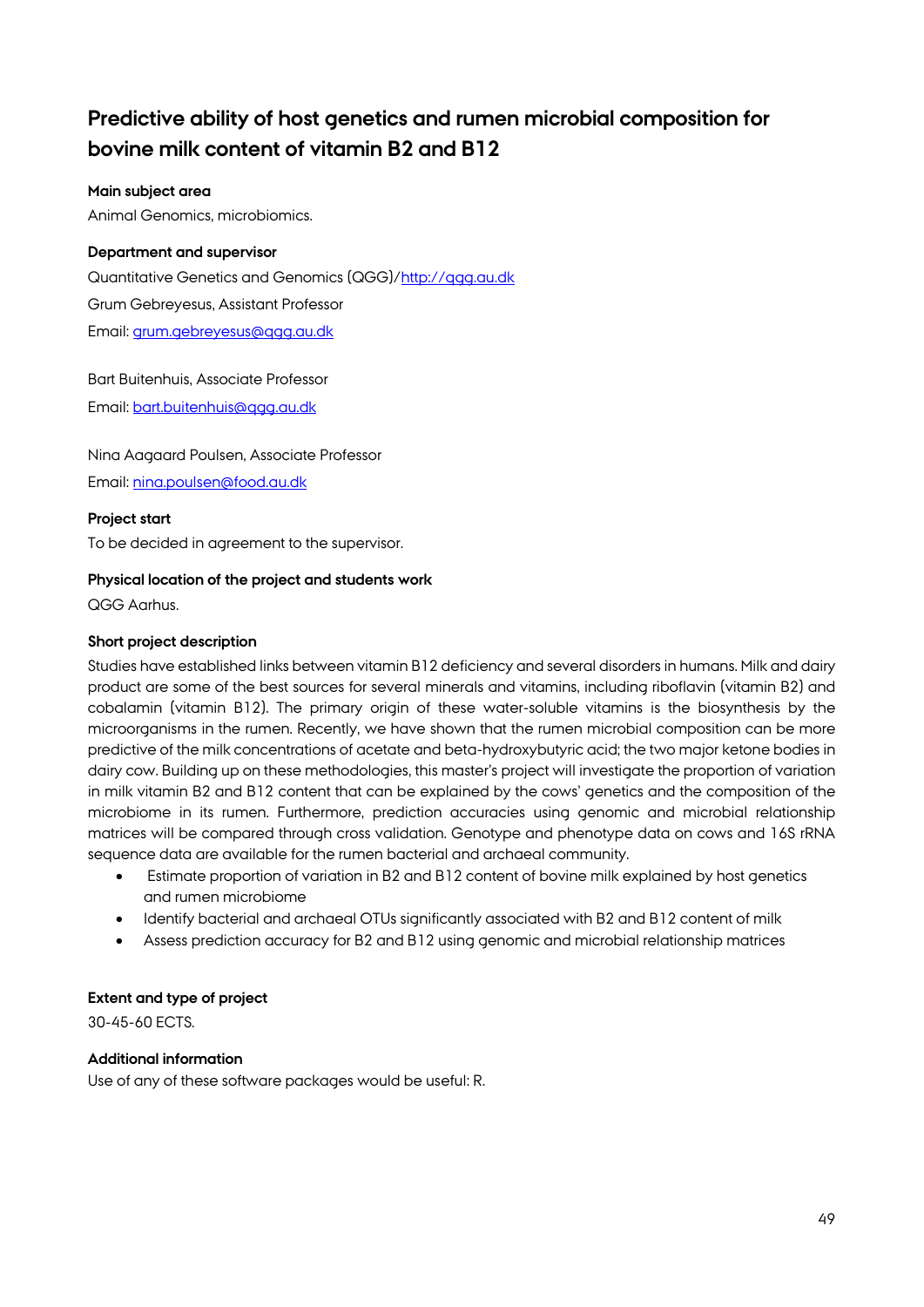# **Topics in cooperation with SEGES, Aarhus**

# <span id="page-49-1"></span><span id="page-49-0"></span>**Possible lethal mutation in calves from the jersey breed**

# **Main subject area**

Genetic, breeding, gene mapping.

# **Department and supervisor**

Quantitative Genetics and Genomics (QGG)/ [http://qgg.au.dk](http://qgg.au.dk/) Goutam Sahana, Senior Researcher Email: [goutam.sahana@qgg.au.dk](mailto:goutam.sahana@qgg.au.dk) Phone: +45 30577159

Contact person at SEGES Innovation P/S Kevin Byskov, Special Consultant, Husdyr, SEGES Innovation P/S Email: [kvb@seges.dk](mailto:kvb@seges.dk) Phone: +45 26621307

#### **Project start**

Any time.

#### **Physical location of the project and students work**

We provide a study place at a student office in QGG Aarhus main campus or SEGES Innovation P/S, Aarhus N.

#### **Short project description**

It has been noticed that progeny of a specific jersey sire have higher mortality than average in the rearing period and it is speculated if it is due to a lethal mutation. It is of economical and ethical importance to document new lethal mutations and thereby avoid mating between carriers of the mutation. In this study you will work with genotypes, phenotypes and pedigree information.

# **Extent and type of project**

30 ECTS: Theoretical thesis based on literature studies and/or analysis of issued and edited data sets.

45 ECTS: Experimental theses in which the student is responsible for collection and analysis of his/her own original data.

60 ECTS: Experimental theses in which the student is responsible for planning, trial design and collection and analysis of his/her own original data.

# **Additional information**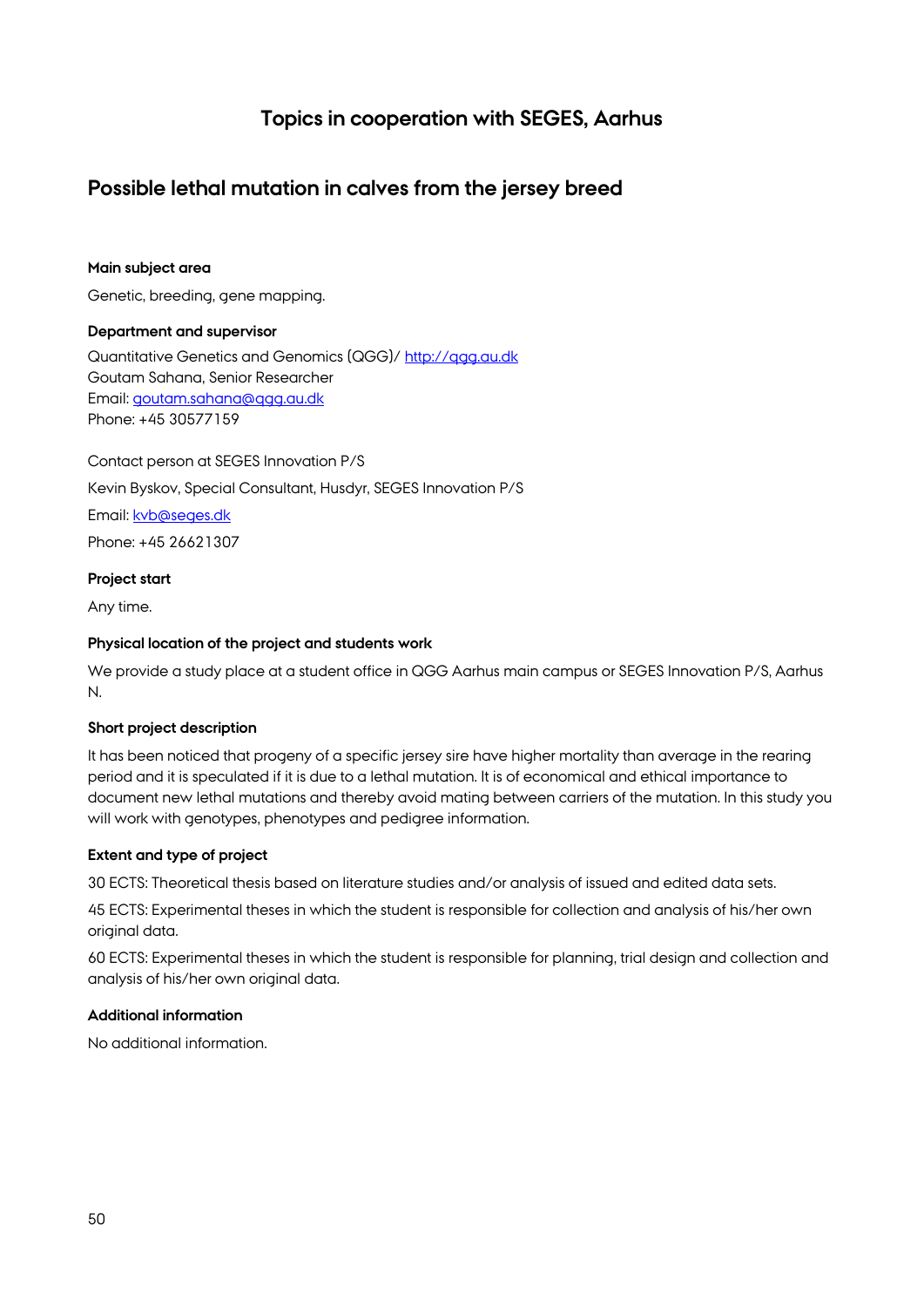# <span id="page-50-0"></span>**Breeding for social interaction in slaughter cattle**

#### **Main subject area**

Genetic, breeding, social behaviour.

#### **Department and supervisor**

Quantitative Genetics and Genomics (QGG)/http://ggg.au.dk Ole Fredslund Christensen, Senior Researcher Email: [olef.christensen@quu.au.dk](mailto:olef.christensen@quu.au.dk) Phone: +45 87158029

Contact person at SEGES Innovation P/S Trine Andersen, consultant, Husdyr, SEGES Innovation P/S Email: [tria@seges.dk](mailto:tria@seges.dk) Phone: +4524468559

#### **Project start**

Any time.

#### **Physical location of the project and students work**

We provide a study place at a student office in QGG Aarhus main campus or SEGES Innovation P/S, Aarhus N.

# **Short project description**

Slaughter cattle are raised in groups, and it is possible that social interaction has an impact on the overall health status and growth rate for the group. There may be a genetic component of how the individual affects the group dynamic and the overall well-being. This study will aim to develop breeding values for social interaction for several traits of economic interest. This will be based on already existing data, and the challenge is to use these data in new ways. Breeding values for social interaction has been studied in pigs, laying hens, mink and other group-housed species, and a literature review should also be part of the project.

# **Extent and type of project**

30 ECTS: Theoretical thesis based on literature studies and/or analysis of issued and edited data sets.

45 ECTS: Experimental theses in which the student is responsible for collection and analysis of his/her own original data.

60 ECTS: Experimental theses in which the student is responsible for planning, trial design and collection and analysis of his/her own original data.

# **Additional information**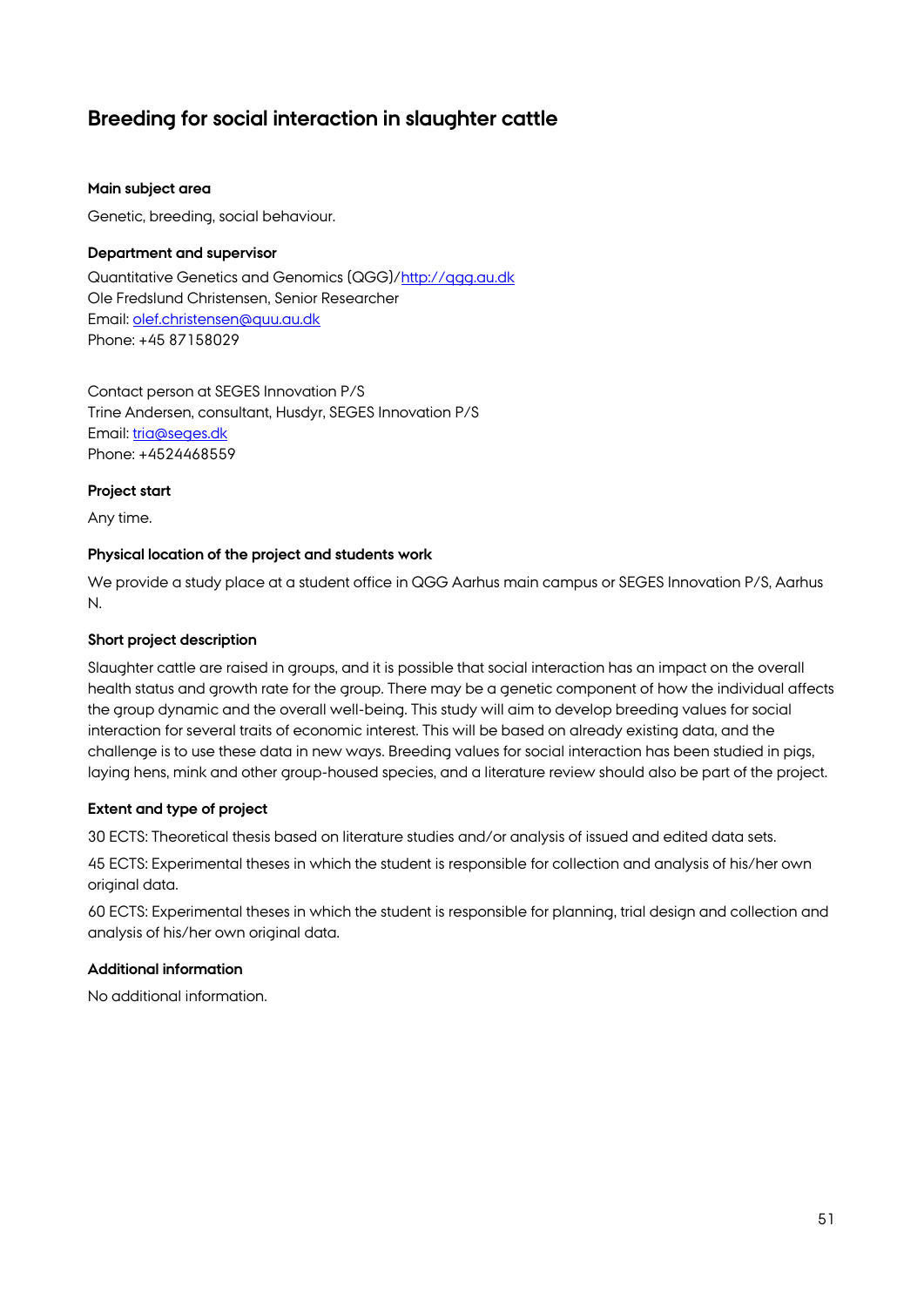# <span id="page-51-0"></span>**Possible explanations for increasing frequency of straight hock angles in dairy cattle**

# **Main subject area**

Feeding, breeding period, management, genetic, bone structure.

#### **Department and supervisor**

Quantitative Genetics and Genomics (QGG)/http://ggg.au.dk Morten Kargo, Senior Researcher Email: morten.kargo@ggg.au.dk

Contact person at SEGES Innovation P/S Trine Andersen, consultant, Husdyr, SEGES Innovation P/S Email: [tria@seges.dk](mailto:tria@seges.dk) Phone: +45 24468559

#### **Project start**

Any time.

#### **Physical location of the project and students work**

We provide a study place at a student office in QGG Aarhus main campus or SEGES Innovation P/S, Aarhus N.

#### **Short project description**

In the latest years more Danish dairy cows have extreme straight hock angles (rear leg, side view). Though the frequency is still low this is problematic since these extreme cases often lead to early culling. In this study you can focus on which consequences very straight hock angle can have for dairy cattle and find possible disorders related to straight hock angles. Furthermore, there will be a need for a possible explanation for very straight hock angles and thereby a suggestion how to avoid these in the future. We hypothesise that feeding management in the rearing period may affect the development of the hock joint. There might also be an influence from genetic.

# **Extent and type of project**

30 ECTS: Theoretical thesis based on literature studies and/or analysis of issued and edited data sets.

45 ECTS: Experimental theses in which the student is responsible for collection and analysis of his/her own original data.

60 ECTS: Experimental theses in which the student is responsible for planning, trial design and collection and analysis of his/her own original data.

# **Additional information**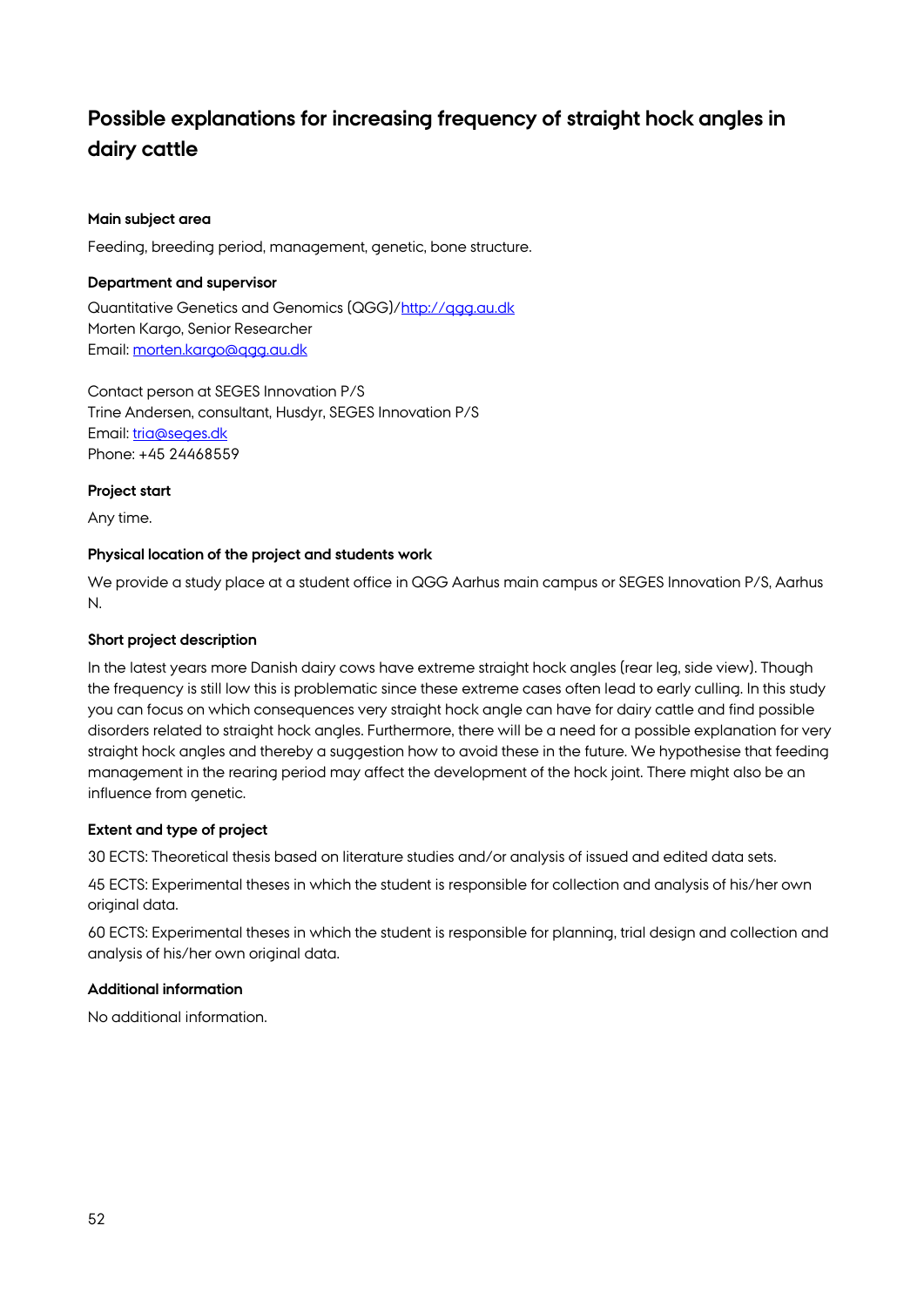# <span id="page-52-0"></span>**Effect of gene myostatin in growing slaughter calves**

#### **Main subject area**

Genes, genetic, breeding, statistics.

#### **Department and supervisor**

Quantitative Genetics and Genomics (QGG)[/http://qgg.au.dk](http://qgg.au.dk/) Albert (Bart) Johannes Buitenhuis, Associate Professor Email: [bart.buitenhuis@qgg.au.dk](mailto:bart.buitenhuis@qgg.au.dk) Phone: +45 87157947

Contact person at SEGES Innovation P/S Kevin Byskov, Special consultant, Husdyr, SEGES Innovation P/S Email: [kvb@seges.dk](mailto:kvb@seges.dk) Phone: +45 26621307

**Project start**

Any time

#### **Physical location of the project and students work**

We provide a study place at a student office in QGG Aarhus main campus or SEGES Innovation P/S, Aarhus N.

#### **Short project description**

The aim of the study is to quantify the effect of the gene myostatin on direct calving traits and growth traits for slaughter calves with a dairy dam and a beef sire. Calves from sires being heterosygotic for the myostatin gene (e.g., Dubliner) will be used to quantify the effect.

#### **Extent and type of project**

30 ECTS: Theoretical thesis based on literature studies and/or analysis of issued and edited data sets.

45 ECTS: Experimental theses in which the student is responsible for collection and analysis of his/her own original data.

60 ECTS: Experimental theses in which the student is responsible for planning, trial design and collection and analysis of his/her own original data.

#### **Additional information**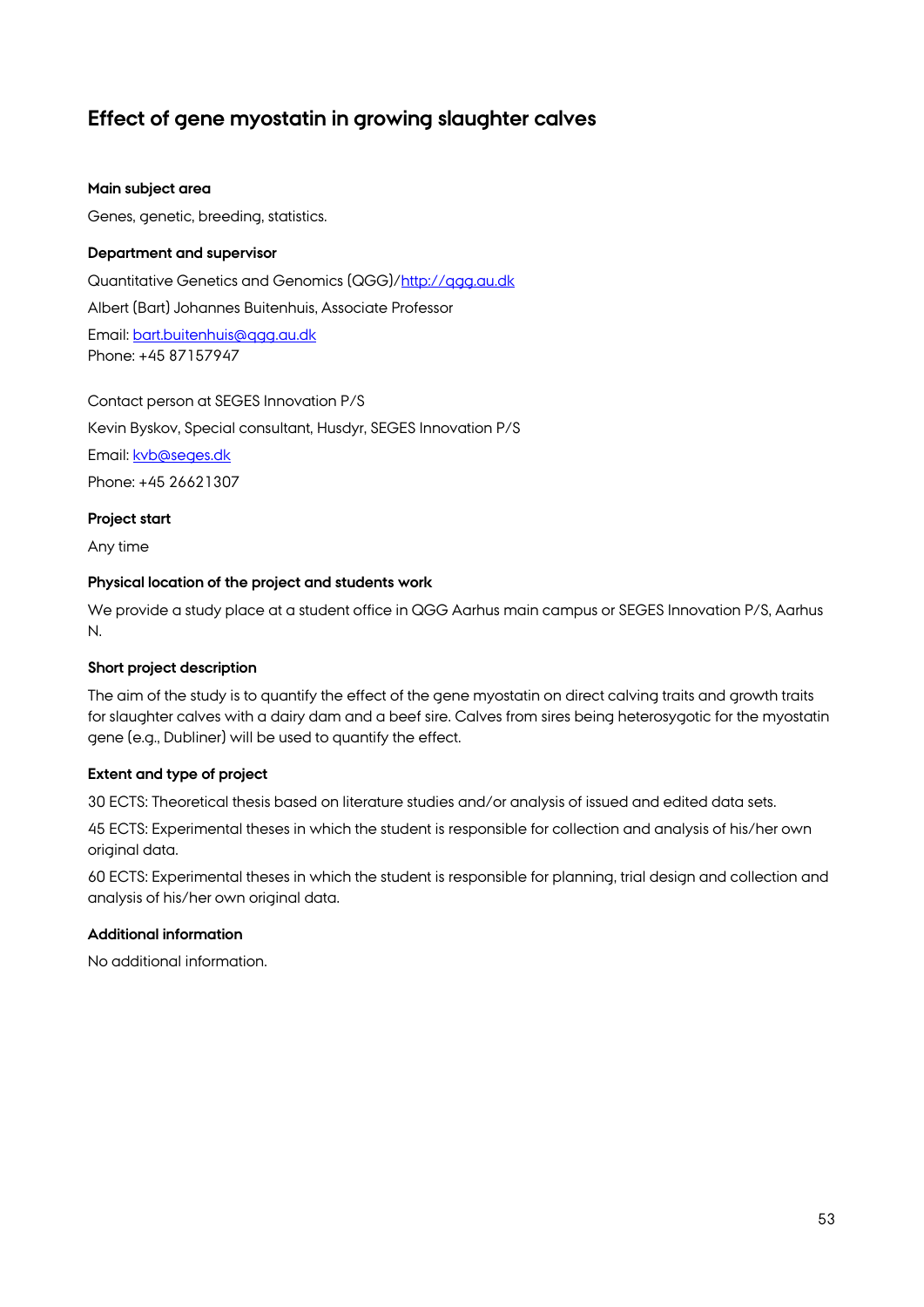# <span id="page-53-0"></span>**Possible correlation between fertility and frequency of twin births**

#### **Main subject area**

Genetic, fertility.

#### **Department and supervisor**

Quantitative Genetics and Genomics (QGG)/http://qqq.au.dk Morten Kargo, Senior Researcher Email: [morten.kargo@qgg.au.dk](mailto:morten.kargo@qgg.au.dk)

Contact person at SEGES Innovation P/S Trine Andersen, consultant, Husdyr, SEGES Innovation P/S Email: [tria@seges.dk](mailto:tria@seges.dk) Phone: +45 24468559

#### **Project start**

Any time.

#### **Physical location of the project and students work**

We provide a study place at a student office in QGG Aarhus main campus or SEGES Innovation P/S, Aarhus N.

#### **Short project description**

Twin births increase risks of calving related diseases and risks of problematic lactation starts. Furthermore, twin calves are often weaker and smaller than singleton calves. Put together twin births lead to more labour work and therefor they are undesirable both economically and for health issues. Twin births are increasing in frequency and we speculate if they are correlated to favourable fertility traits so that we indirectly breed for more twins. In this study, you can examine the causes of twin births and possible solutions.

#### **Extent and type of project**

30 ECTS: Theoretical thesis based on literature studies and/or analysis of issued and edited data sets.

45 ECTS: Experimental theses in which the student is responsible for collection and analysis of his/her own original data.

60 ECTS: Experimental theses in which the student is responsible for planning, trial design and collection and analysis of his/her own original data.

#### **Additional information**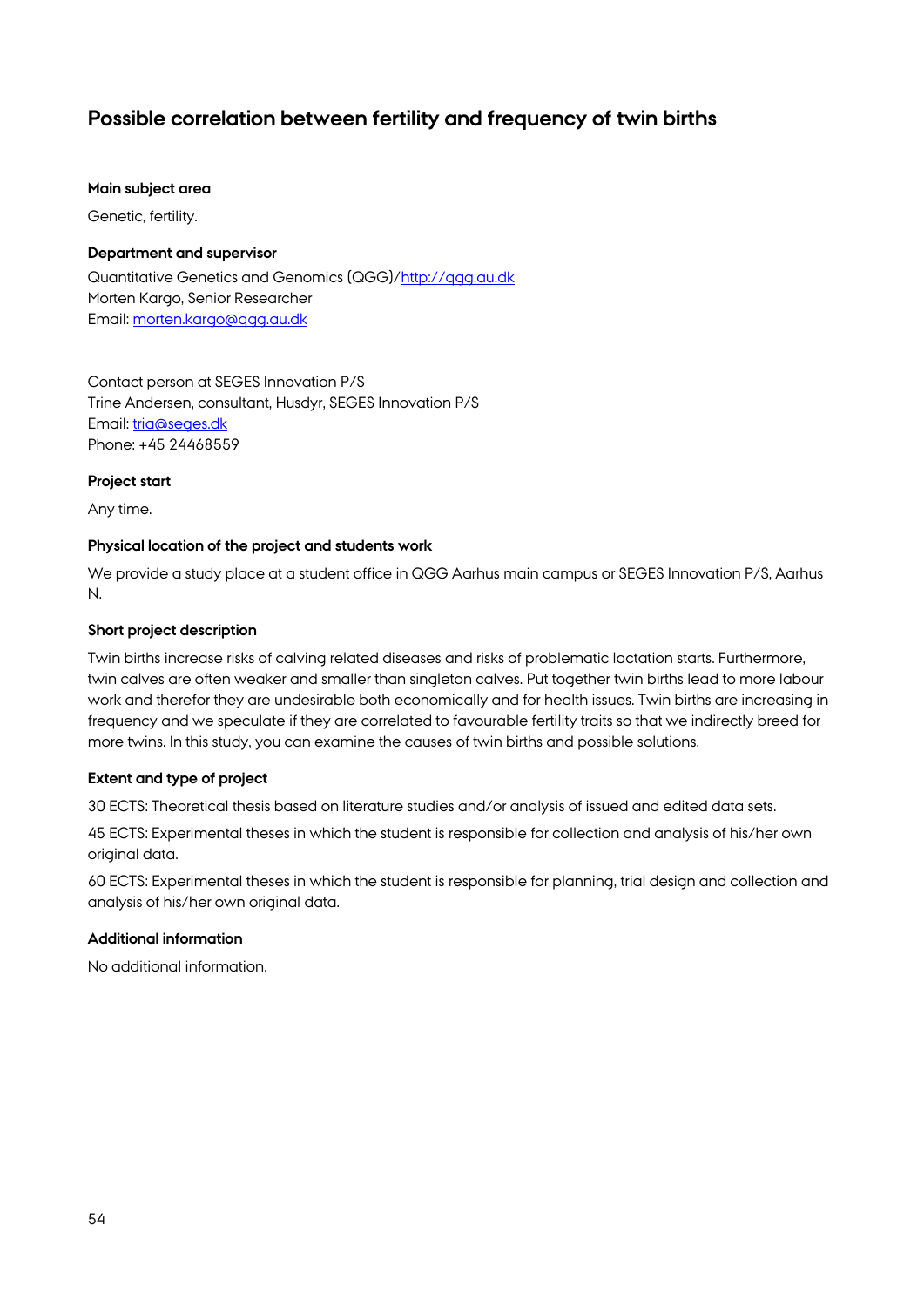# <span id="page-54-0"></span>**Correlation between sensors for rumination and actual feed intake**

#### **Main subject area**

Feeding, sensor data, breeding.

#### **Department and supervisor**

Quantitative Genetics and Genomics (QGG)[/http://qgg.au.dk](http://qgg.au.dk/) Grum Gebreyesus, Assistant Professor Email: [grum.gebreyesus@qgg.au.dk](mailto:grum.gebreyesus@qgg.au.dk) Phone: +45 22347073

Contact person at SEGES Innovation P/S Trine Andersen, consultant, Husdyr, SEGES Innovation P/S Email: [tria@seges.dk](mailto:tria@seges.dk) Phone: +45 24468559

#### **Project start**

Any time.

#### **Physical location of the project and students work**

We provide a study place at a student office in QGG Aarhus main campus or SEGES Innovation P/S, Aarhus N.

#### **Short project description**

Feed efficient cattle is favourable both from an economic perspective and a carbon footprint perspective, and therefor measurements of individual feed intake are rated highly by geneticists. However, individual feed intake is difficult and expensive to measure. This study will be based on data from a conventional farm where sensors register rumination of slaughter calves. The aim of the study is to estimate the correlation between measures of rumination and actual feed intake.

# **Extent and type of project**

30 ECTS: Theoretical thesis based on literature studies and/or analysis of issued and edited data sets.

45 ECTS: Experimental theses in which the student is responsible for collection and analysis of his/her own original data.

60 ECTS: Experimental theses in which the student is responsible for planning, trial design and collection and analysis of his/her own original data.

#### **Additional information**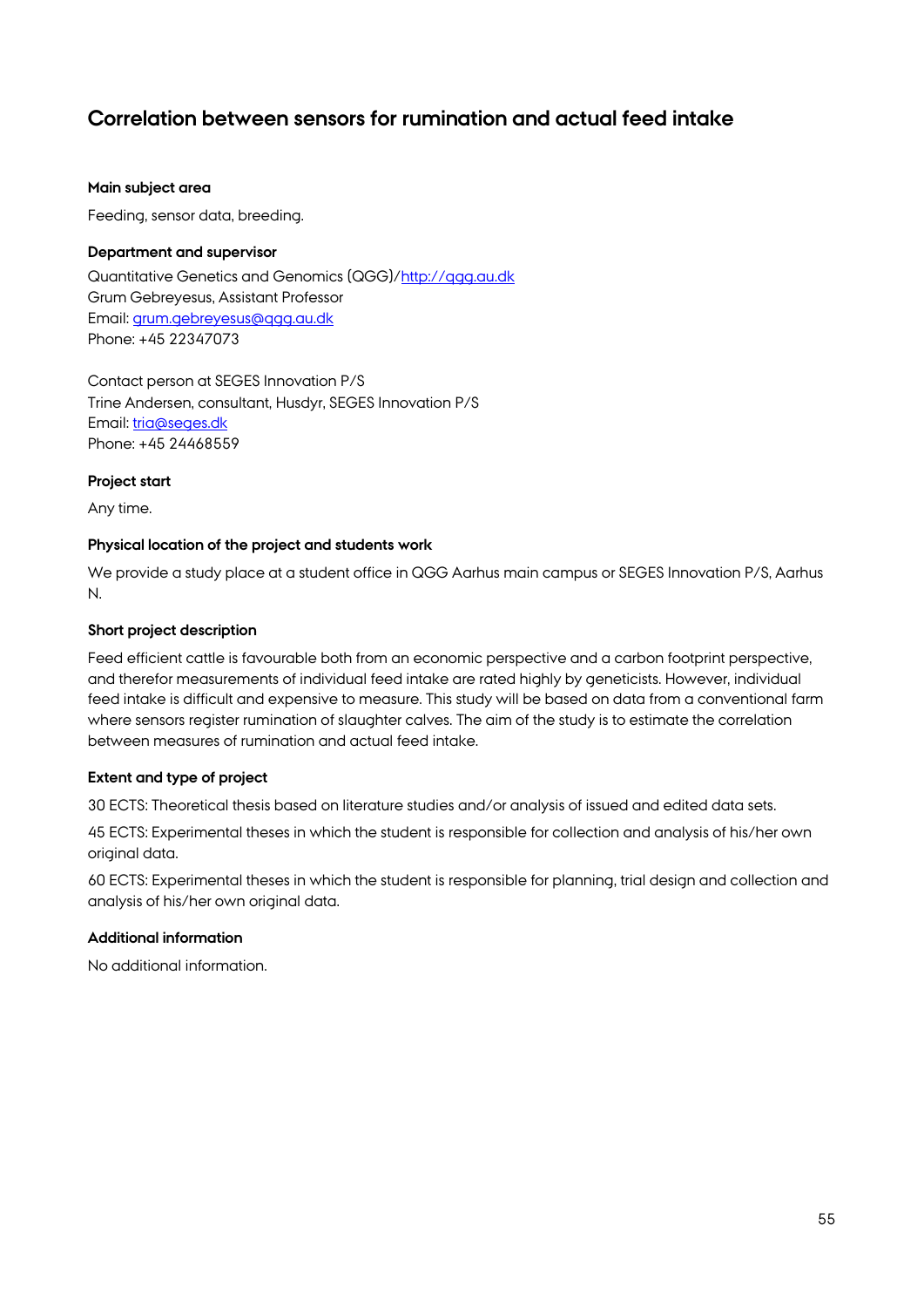# <span id="page-55-0"></span>**Estimating heritability of immunoglobulin (iGg)**

#### **Main subject area**

Genetic, breeding.

# **Department and supervisor**

Quantitative Genetics and Genomics (QGG)[/http://qgg.au.dk](http://qgg.au.dk/) Morten Kargo, Senior Researcher Email: [morten.kargo@qgg.au.dk](mailto:morten.kargo@qgg.au.dk)

Contact person at SEGES Innovation P/S

Kevin Byskov, Special consultant, Husdyr, SEGES Innovation P/S

Email: [kvb@seges.dk](mailto:kvb@seges.dk)

Phone: +45 26621307

# **Project start**

Any time.

# **Physical location of the project and students work**

We provide a study place at a student office in QGG Aarhus main campus or SEGES Innovation P/S, Aarhus N.

# **Short project description**

Immunoglobulin G (iGg) is measured in milk samples and it is expected to be correlated with cell numbers and mastitis. The aim of the study is to estimate heritability and genetic correlations for iGg. If iGg content in raw milk has an additive genetic component, then it is possible to breed for it and include it in the breeding value estimation.

# **Extent and type of project**

30 ECTS: Theoretical thesis based on literature studies and/or analysis of issued and edited data sets.

45 ECTS: Experimental theses in which the student is responsible for collection and analysis of his/her own original data.

60 ECTS: Experimental theses in which the student is responsible for planning, trial design and collection and analysis of his/her own original data.

# **Additional information**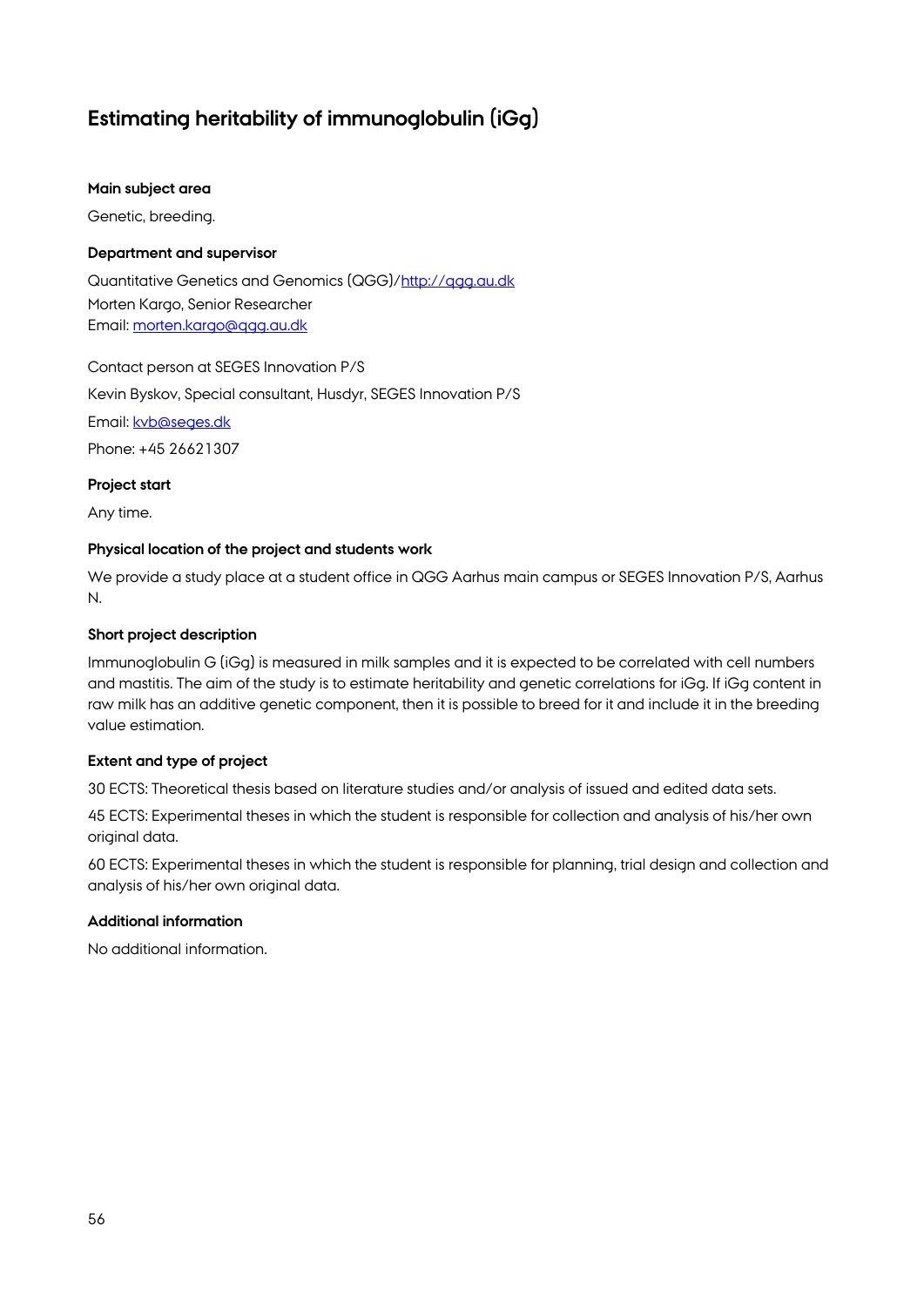# <span id="page-56-0"></span>**Heritability of feed efficiency for Holstein cattle with data from a conventional slaughter herd**

# **Main subject area**

Genetic, breeding, feed efficiency.

# **Department and supervisor**

Quantitative Genetics and Genomics (QGG)[/http://qgg.au.dk](http://qgg.au.dk/) Coralia Ines V Manzanilla Pech, Assistant Professor Email: [coralia.manzanilla@qgg.au.dk](mailto:coralia.manzanilla@qgg.au.dk)

Contact person at SEGES Innovation P/S Trine Andersen, consultant, Husdyr, SEGES Innovation P/S Email: [tria@seges.dk](mailto:tria@seges.dk) Phone: +45 24468559

#### **Project start**

Any time.

#### **Physical location of the project and students work**

We provide a study place at a student office in QGG Aarhus main campus or SEGES Innovation P/S, Aarhus N.

#### **Short project description**

Purebred Holstein bulls that are not selected for breeding are raised to slaughter age at conventional slaughter herds. Feed efficient cattle is favourable both from an economic perspective and a carbon footprint perspective. The aim of this study is to estimate heritability of feed efficiency based on data collected in a conventional slaughter herd where individually feed intakes are measured.

#### **Extent and type of project**

30 ECTS: Theoretical thesis based on literature studies and/or analysis of issued and edited data sets.

45 ECTS: Experimental theses in which the student is responsible for collection and analysis of his/her own original data.

60 ECTS: Experimental theses in which the student is responsible for planning, trial design and collection and analysis of his/her own original data.

# **Additional information**